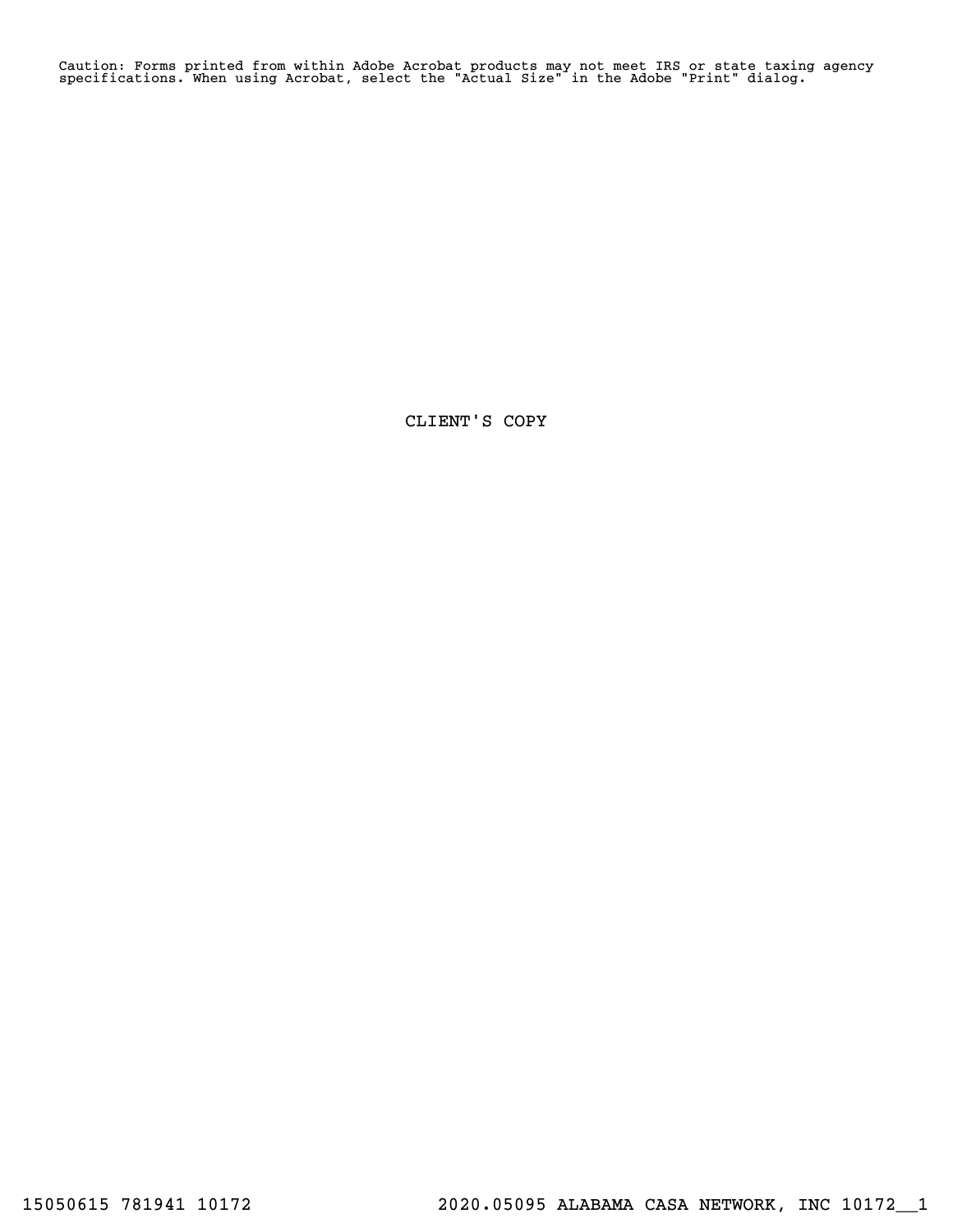DiPiazza, LaRocca, Heeter & Co., LLC P. O. Box 530095 Birmingham, Alabama 35253-0095

June 6, 2022

ALABAMA CASA NETWORK, INC. P.O. Box 2524 Opelika, AL 36803-2524 Attention: Jimmy Hill

Dear Jimmy:

Enclosed is the organization's 2020 Exempt Organization return.

Specific filing instructions are as follows.

FORM 990 RETURN:

This return has been prepared for electronic filing. If you wish to have it transmitted electronically to the IRS, please sign, date, and return Form 8879-EO to our office. We will then submit the electronic return to the IRS. Do not mail a paper copy of the return to the IRS.

Please review the return for completeness and accuracy.

We sincerely appreciate the opportunity to serve you. Please contact us if you have any questions concerning the tax return.

We prepared return from information you furnished us without verification. Upon examination of the return by tax authorities, requests may be made for underlying data. We therefore recommend that you preserve all records which you may be called upon to produce in connection with such possible examinations.

We have provided you tax advice in connection with the preparation of your U.S. federal tax return and associated tax planning services we have furnished. This advice is not intended or written to be used by any taxpayer for the purpose of avoiding penalties that may be imposed on the taxpayer by the Internal Revenue Service, and it cannot be used by any taxpayer for such purpose.

A copy of the return is enclosed for your files. We suggest that you retain this copy indefinitely.

Very truly yours,

Montz & Wanter CDA

Monty S. Waites, CPA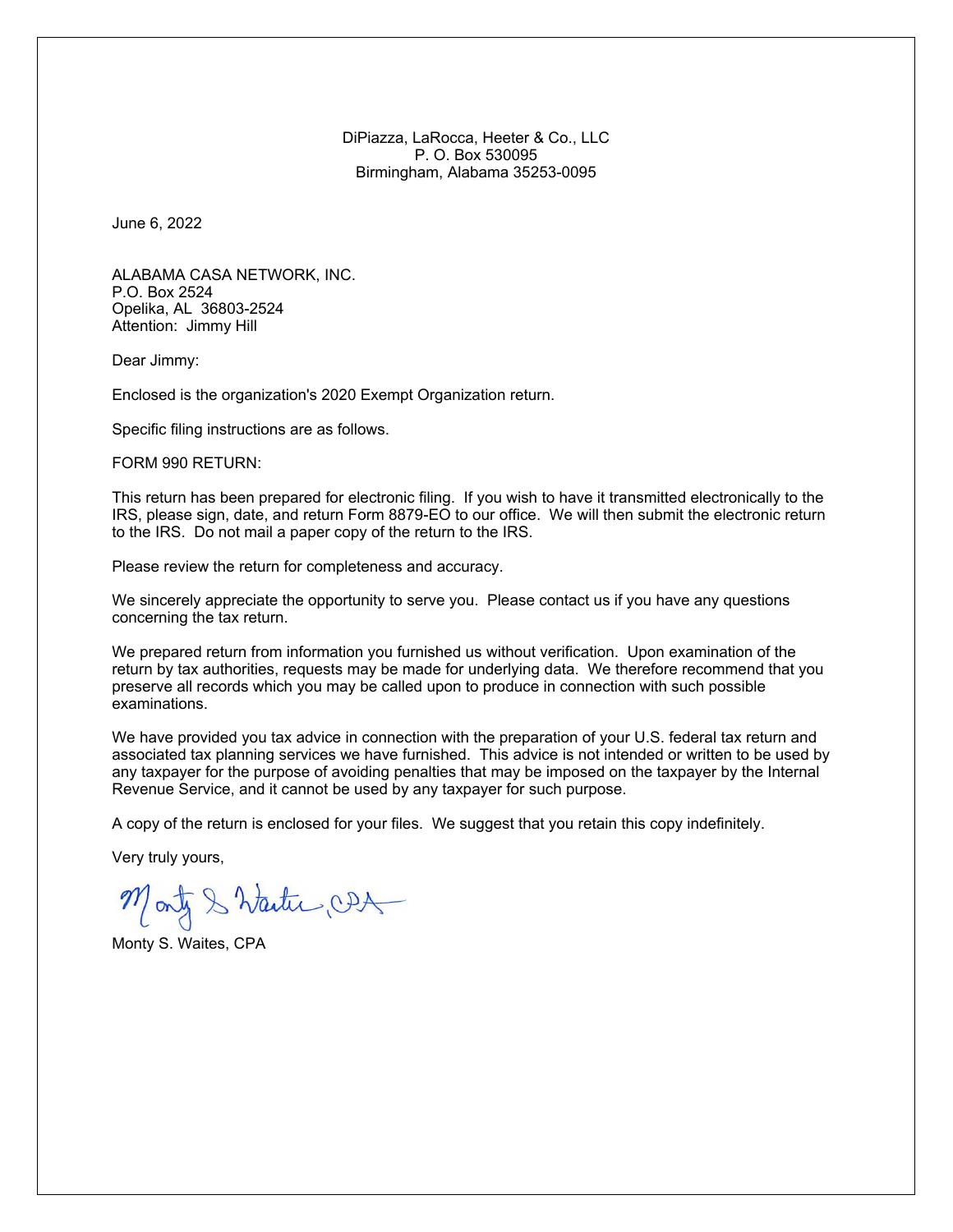| Form | 8879-EO |  |
|------|---------|--|
|      |         |  |

Department of the Treasury

# **IRS e-file Signature Authorization for an Exempt Organization**

OMB No. 1545-0047

| For calendar year 2020, or fiscal year beginning $\rm ~OCT~1$ , 2020, and ending $\rm ~SEP~$ $30$ $\rm ~$ , 20 $21$ |  |  |
|---------------------------------------------------------------------------------------------------------------------|--|--|

**| Do not send to the IRS. Keep for your records.**

**| Go to www.irs.gov/Form8879EO for the latest information.**

**2020**

|     | Internal Revenue Service |  |  |
|-----|--------------------------|--|--|
|     |                          |  |  |
| . . |                          |  |  |

Name of exempt organization or person subject to tax

**Taxpayer identification number**

ALABAMA CASA NETWORK, INC. 72-1374587

# Name and title of officer or person subject to tax

## DIRECTOR JIMMY HILL

**Part I** | Type of Return and Return Information (Whole Dollars Only)

check the box on line **1a, 2a, 3a, 4a, 5a, 6a,** or **7a** below, and the amount on that line for the return being filed with this form was blank, then leave line **1b, 2b, 3b, 4b, 5b, 6b, or 7b,** whichever is applicable, blank (do not enter -0-). But, if you entered -0- on the return, then enter -0- on the applicable line below. **Do not** complete more than one line in Part I. Check the box for the return for which you are using this Form 8879-EO and enter the applicable amount, if any, from the return. If you

|                                                                                             |  | 4b Form 990-PF check here <b>b</b> b Tax based on investment income (Form 990-PF, Part VI, line 5)  4b |     |  |  |  |
|---------------------------------------------------------------------------------------------|--|--------------------------------------------------------------------------------------------------------|-----|--|--|--|
|                                                                                             |  | 5a Form 8868 check here but be Balance due (Form 8868, line 3c) [[[[[[[[[[[[[[[[[]]]]]]                | 5b  |  |  |  |
|                                                                                             |  |                                                                                                        | 6b. |  |  |  |
|                                                                                             |  |                                                                                                        |     |  |  |  |
| <b>Dart II   Deparation and Signature Authorization of Officer or Person Subject to Tax</b> |  |                                                                                                        |     |  |  |  |

Under penalties of perjury, I declare that  $[\![\bf X]\!]$  I am an officer of the above organization or  $[\![\;]\!]$  I am a person subject to tax with respect to **Part II Declaration and Signature Authorization of Officer or Person Subject to Tax**

(name of organization) (name of organization) , (EIN) and that I have examined a copy

to receive from the IRS **(a)** an acknowledgement of receipt or reason for rejection of the transmission, **(b)** the reason for any delay in processing the return or refund, and (**c)** the date of any refund. If applicable, I authorize the U.S. Treasury and its designated Financial of the 2020 electronic return and accompanying schedules and statements, and, to the best of my knowledge and belief, they are true, correct, and complete. I further declare that the amount in Part I above is the amount shown on the copy of the electronic return. I consent to allow my intermediate service provider, transmitter, or electronic return originator (ERO) to send the return to the IRS and Agent to initiate an electronic funds withdrawal (direct debit) entry to the financial institution account indicated in the tax preparation<br>software for payment of the federal taxes owed on this return, and the financial i a payment, I must contact the U.S. Treasury Financial Agent at 1-888-353-4537 no later than 2 business days prior to the payment (settlement) date. I also authorize the financial institutions involved in the processing of the electronic payment of taxes to receive<br>confidential information necessary to answer inquiries and resolve issues related to t identification number (PIN) as my signature for the electronic return and, if applicable, the consent to electronic funds withdrawal.

**PIN: check one box only**

| $\overline{\mathbf{X}}$ .<br>authorize | AZZA<br>י | $\mathcal{C}$ A<br>- AROCC | HEETER      | $\alpha$ | $\sim$ | יחד | <b>PIN</b><br>∵mv<br>enter ر<br>to e |                                                   |  |
|----------------------------------------|-----------|----------------------------|-------------|----------|--------|-----|--------------------------------------|---------------------------------------------------|--|
|                                        |           |                            | ER0<br>firm | name     |        |     |                                      | Enter five numbers, but<br>do not enter all zeros |  |

as my signature on the tax year 2020 electronically filed return. If I have indicated within this return that a copy of the return is being filed with a state agency(ies) regulating charities as part of the IRS Fed/State program, I also authorize the aforementioned ERO to enter my PIN on the return's disclosure consent screen.

As an officer or person subject to tax with respect to the organization, I will enter my PIN as my signature on the tax year 2020 electronically filed return. If I have indicated within this return that a copy of the return is being filed with a state agency(ies) regulating charities as part of the IRS Fed/State program, I will enter my PIN on the return's disclosure consent screen.  $\mathcal{L}^{\text{max}}$ 

| Signature of officer or person subject to tax                                                                                                                                                                                                                                                                                     | Date $\blacktriangleright$     |  |  |  |  |
|-----------------------------------------------------------------------------------------------------------------------------------------------------------------------------------------------------------------------------------------------------------------------------------------------------------------------------------|--------------------------------|--|--|--|--|
| <b>Certification and Authentication</b><br>Part III                                                                                                                                                                                                                                                                               |                                |  |  |  |  |
| <b>ERO's EFIN/PIN.</b> Enter your six-digit electronic filing identification                                                                                                                                                                                                                                                      | 63743410000                    |  |  |  |  |
| number (EFIN) followed by your five-digit self-selected PIN.                                                                                                                                                                                                                                                                      | Do not enter all zeros         |  |  |  |  |
| I certify that the above numeric entry is my PIN, which is my signature on the 2020 electronically filed return indicated above. I confirm<br>that I am submitting this return in accordance with the requirements of Pub. 4163, Modernized e-File (MeF) Information for Authorized<br>IRS e-file Providers for Business Returns. |                                |  |  |  |  |
| ERO's signature                                                                                                                                                                                                                                                                                                                   | Date $\triangleright$ 06/06/22 |  |  |  |  |
| <b>ERO Must Retain This Form - See Instructions</b>                                                                                                                                                                                                                                                                               |                                |  |  |  |  |
| Do Not Submit This Form to the IRS Unless Requested To Do So                                                                                                                                                                                                                                                                      |                                |  |  |  |  |

**For Paperwork Reduction Act Notice, see instructions.** LHA

023051 11-03-20

Form (2020) **8879-EO**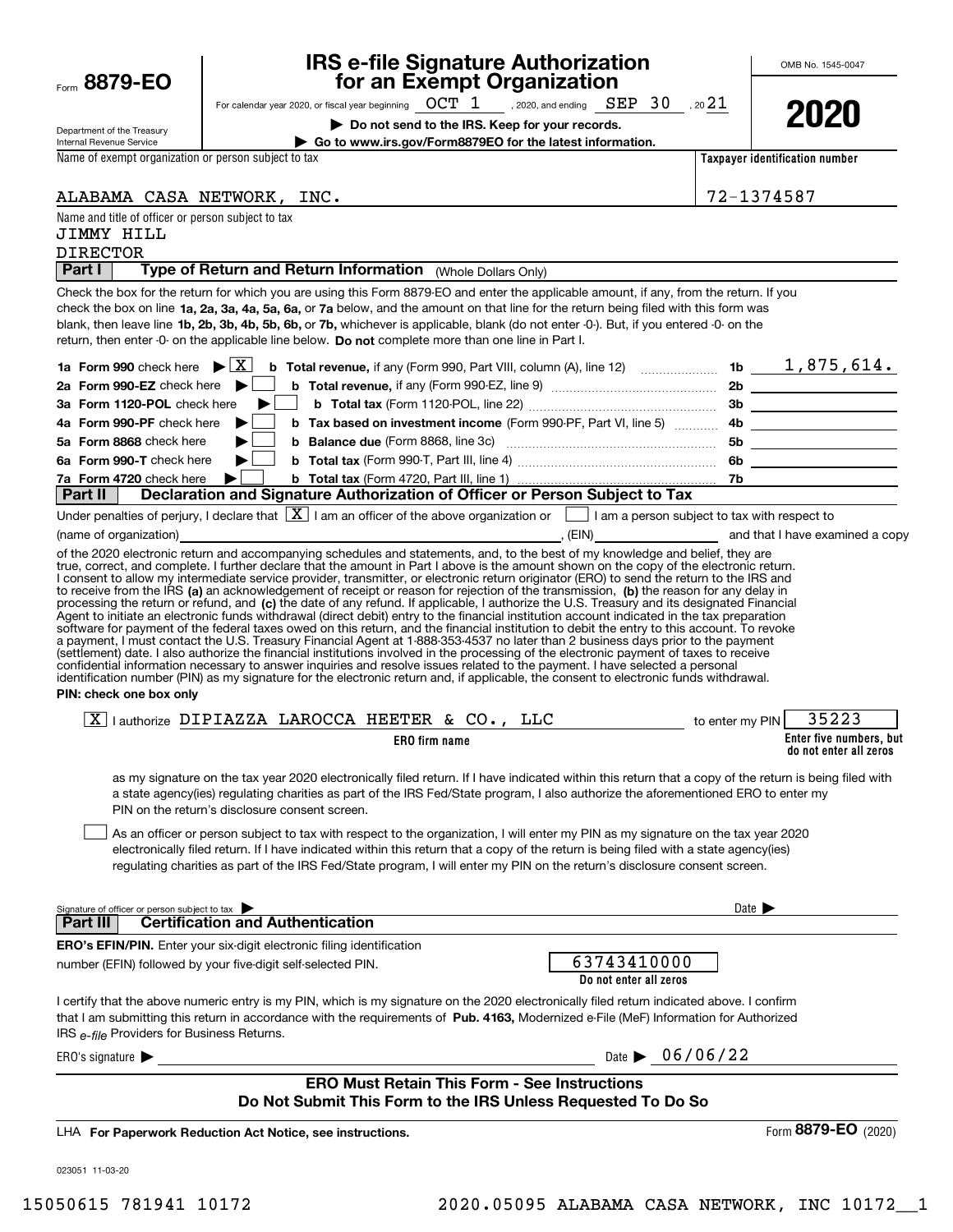|                                |                   |                                                            | <b>Return of Organization Exempt From Income Tax</b>                                                                                                                              |            |                                                             | OMB No. 1545-0047                      |
|--------------------------------|-------------------|------------------------------------------------------------|-----------------------------------------------------------------------------------------------------------------------------------------------------------------------------------|------------|-------------------------------------------------------------|----------------------------------------|
| Form 990                       |                   |                                                            |                                                                                                                                                                                   |            |                                                             |                                        |
|                                |                   |                                                            | Under section 501(c), 527, or 4947(a)(1) of the Internal Revenue Code (except private foundations)<br>Do not enter social security numbers on this form as it may be made public. |            |                                                             | <b>Open to Public</b>                  |
|                                |                   | Department of the Treasury<br>Internal Revenue Service     | Go to www.irs.gov/Form990 for instructions and the latest information.                                                                                                            |            |                                                             | Inspection                             |
|                                |                   |                                                            | OCT 1, 2020<br>A For the 2020 calendar year, or tax year beginning                                                                                                                |            | and ending $SEP$ 30, 2021                                   |                                        |
|                                | <b>B</b> Check if |                                                            | <b>C</b> Name of organization                                                                                                                                                     |            | D Employer identification number                            |                                        |
|                                | applicable:       |                                                            |                                                                                                                                                                                   |            |                                                             |                                        |
|                                | Address<br>change |                                                            | ALABAMA CASA NETWORK, INC.                                                                                                                                                        |            |                                                             |                                        |
|                                | Name<br>change    |                                                            | Doing business as                                                                                                                                                                 |            | 72-1374587                                                  |                                        |
|                                | Initial<br>return |                                                            | Number and street (or P.O. box if mail is not delivered to street address)                                                                                                        | Room/suite | E Telephone number                                          |                                        |
|                                | Final<br>return/  |                                                            | P.O. BOX 2524                                                                                                                                                                     |            | $334 - 203 - 1415$                                          |                                        |
|                                | termin-<br>ated   |                                                            | City or town, state or province, country, and ZIP or foreign postal code                                                                                                          |            | G Gross receipts \$                                         | 1,875,614.                             |
|                                | Amended<br>return |                                                            | OPELIKA, AL<br>36803-2524                                                                                                                                                         |            | H(a) Is this a group return                                 |                                        |
|                                | Applica-<br>tion  |                                                            | F Name and address of principal officer: JIMMY HILL                                                                                                                               |            | for subordinates?                                           | $\sqrt{\ }$ Yes $\sqrt{\ \text{X}}$ No |
|                                | pending           |                                                            | P.O. BOX 2524, OPELIKA, AL<br>36803-2524                                                                                                                                          |            | H(b) Are all subordinates included?                         | Yes<br>No                              |
|                                |                   | <b>I</b> Tax-exempt status: $\boxed{\mathbf{X}}$ 501(c)(3) | $\sqrt{\phantom{a}}$ (insert no.)<br>$501(c)$ (<br>$4947(a)(1)$ or                                                                                                                | 527        | If "No," attach a list. See instructions                    |                                        |
|                                |                   |                                                            | J Website: WWW.ALABAMACASA.ORG                                                                                                                                                    |            | $H(c)$ Group exemption number $\blacktriangleright$         |                                        |
|                                |                   | K Form of organization:   X Corporation                    | Other $\blacktriangleright$<br>Association<br>Trust                                                                                                                               |            | L Year of formation: $1997$ M State of legal domicile: $AL$ |                                        |
|                                | Part I            | Summary                                                    |                                                                                                                                                                                   |            |                                                             |                                        |
|                                | 1                 |                                                            | Briefly describe the organization's mission or most significant activities: THE MISSION OF THE ALABAMA CASA                                                                       |            |                                                             |                                        |
| Governance                     |                   |                                                            | NETWORK, INC. IS TO EQUIP AND EMPOWER CASA PROGRAMS TO ADVOCATE FOR                                                                                                               |            |                                                             |                                        |
|                                | 2                 | Check this box $\blacktriangleright$                       | if the organization discontinued its operations or disposed of more than 25% of its net assets.                                                                                   |            |                                                             |                                        |
|                                | з                 |                                                            | Number of voting members of the governing body (Part VI, line 1a)                                                                                                                 |            | 3                                                           | 11                                     |
|                                | 4                 |                                                            |                                                                                                                                                                                   |            | $\overline{4}$                                              | 11                                     |
|                                | 5                 |                                                            |                                                                                                                                                                                   |            | $\overline{5}$                                              | $\overline{9}$                         |
| <b>Activities &amp;</b>        | 6                 |                                                            |                                                                                                                                                                                   |            | $6\phantom{a}$                                              | 472                                    |
|                                |                   |                                                            |                                                                                                                                                                                   |            | <b>7a</b>                                                   | $0$ .                                  |
|                                |                   |                                                            |                                                                                                                                                                                   |            | 7b                                                          | 0.                                     |
|                                |                   |                                                            |                                                                                                                                                                                   |            | <b>Prior Year</b>                                           | <b>Current Year</b>                    |
|                                | 8                 |                                                            | Contributions and grants (Part VIII, line 1h)                                                                                                                                     |            | 2,001,531.                                                  | 1,853,491.                             |
|                                | 9                 |                                                            | Program service revenue (Part VIII, line 2g)                                                                                                                                      |            | 60,950.                                                     | 0.                                     |
| Revenue                        | 10                |                                                            |                                                                                                                                                                                   |            | 0.                                                          | 0.                                     |
|                                | 11                |                                                            | Other revenue (Part VIII, column (A), lines 5, 6d, 8c, 9c, 10c, and 11e)                                                                                                          |            | 37,394.                                                     | 22, 123.                               |
|                                | 12                |                                                            | Total revenue - add lines 8 through 11 (must equal Part VIII, column (A), line 12)                                                                                                |            | 2,099,875.                                                  | 1,875,614.                             |
|                                | 13                |                                                            | Grants and similar amounts paid (Part IX, column (A), lines 1-3)                                                                                                                  |            | 0.                                                          | 1,506,208.                             |
|                                | 14                |                                                            | Benefits paid to or for members (Part IX, column (A), line 4)                                                                                                                     |            | $\overline{0}$ .                                            | 0.                                     |
| 8                              | 15                |                                                            | Salaries, other compensation, employee benefits (Part IX, column (A), lines 5-10)                                                                                                 |            | 540, 537.                                                   | 299,147.                               |
|                                |                   |                                                            |                                                                                                                                                                                   |            | $\overline{0}$ .                                            | υ.                                     |
| Expense                        |                   |                                                            | $\blacktriangleright$ 77,691.<br><b>b</b> Total fundraising expenses (Part IX, column (D), line 25)                                                                               |            |                                                             |                                        |
|                                |                   |                                                            |                                                                                                                                                                                   |            | 1,608,262.                                                  | 207,827.                               |
|                                | 18                |                                                            | Total expenses. Add lines 13-17 (must equal Part IX, column (A), line 25) [                                                                                                       |            | 2,148,799.                                                  | 2,013,182.                             |
|                                | 19                |                                                            |                                                                                                                                                                                   |            | $-48,924.$                                                  | $-137,568.$                            |
| Net Assets or<br>Fund Balances |                   |                                                            |                                                                                                                                                                                   |            | <b>Beginning of Current Year</b>                            | <b>End of Year</b>                     |
|                                | 20                | Total assets (Part X, line 16)                             |                                                                                                                                                                                   |            | 568, 117.                                                   | 583,376.                               |
|                                | 21                |                                                            | Total liabilities (Part X, line 26)                                                                                                                                               |            | 159,251.                                                    | 312,078.                               |
|                                | 22                |                                                            |                                                                                                                                                                                   |            | $\overline{4}08, 866$ .                                     | 271,298.                               |
|                                | Part II           | <b>Signature Block</b>                                     |                                                                                                                                                                                   |            |                                                             |                                        |
|                                |                   |                                                            | Under penalties of perjury, I declare that I have examined this return, including accompanying schedules and statements, and to the best of my knowledge and belief, it is        |            |                                                             |                                        |
|                                |                   |                                                            | true, correct, and complete. Declaration of preparer (other than officer) is based on all information of which preparer has any knowledge.                                        |            |                                                             |                                        |
|                                |                   |                                                            |                                                                                                                                                                                   |            |                                                             |                                        |

| Sign<br>Here     | Signature of officer<br>JIMMY HILL, DIRECTOR<br>Type or print name and title                                                             |                                           |      | Date                                                                          |                          |  |  |
|------------------|------------------------------------------------------------------------------------------------------------------------------------------|-------------------------------------------|------|-------------------------------------------------------------------------------|--------------------------|--|--|
| Paid<br>Preparer | Print/Type preparer's name<br>MONTY S. WAITES, CPA<br>Firm's name DIPIAZZA LAROCCA HEETER & CO., LLC                                     | Preparer's signature<br>Many & Warter cer | Date | Check<br>$06/06/22$ self-employed<br>Firm's EIN $\triangleright$ 26 - 3731278 | PTIN<br>P00438717        |  |  |
| Use Only         | Firm's address P O BOX 530095<br>BIRMINGHAM, AL 35253-0095                                                                               |                                           |      |                                                                               | Phone no. (205) 871-9973 |  |  |
|                  | X  <br>Yes<br>May the IRS discuss this return with the preparer shown above? See instructions<br>No                                      |                                           |      |                                                                               |                          |  |  |
| 032001 12-23-20  | LHA For Paperwork Reduction Act Notice, see the separate instructions.<br>SEE SCHEDULE O FOR ORGANIZATION MISSION STATEMENT CONTINUATION |                                           |      |                                                                               | Form 990 (2020)          |  |  |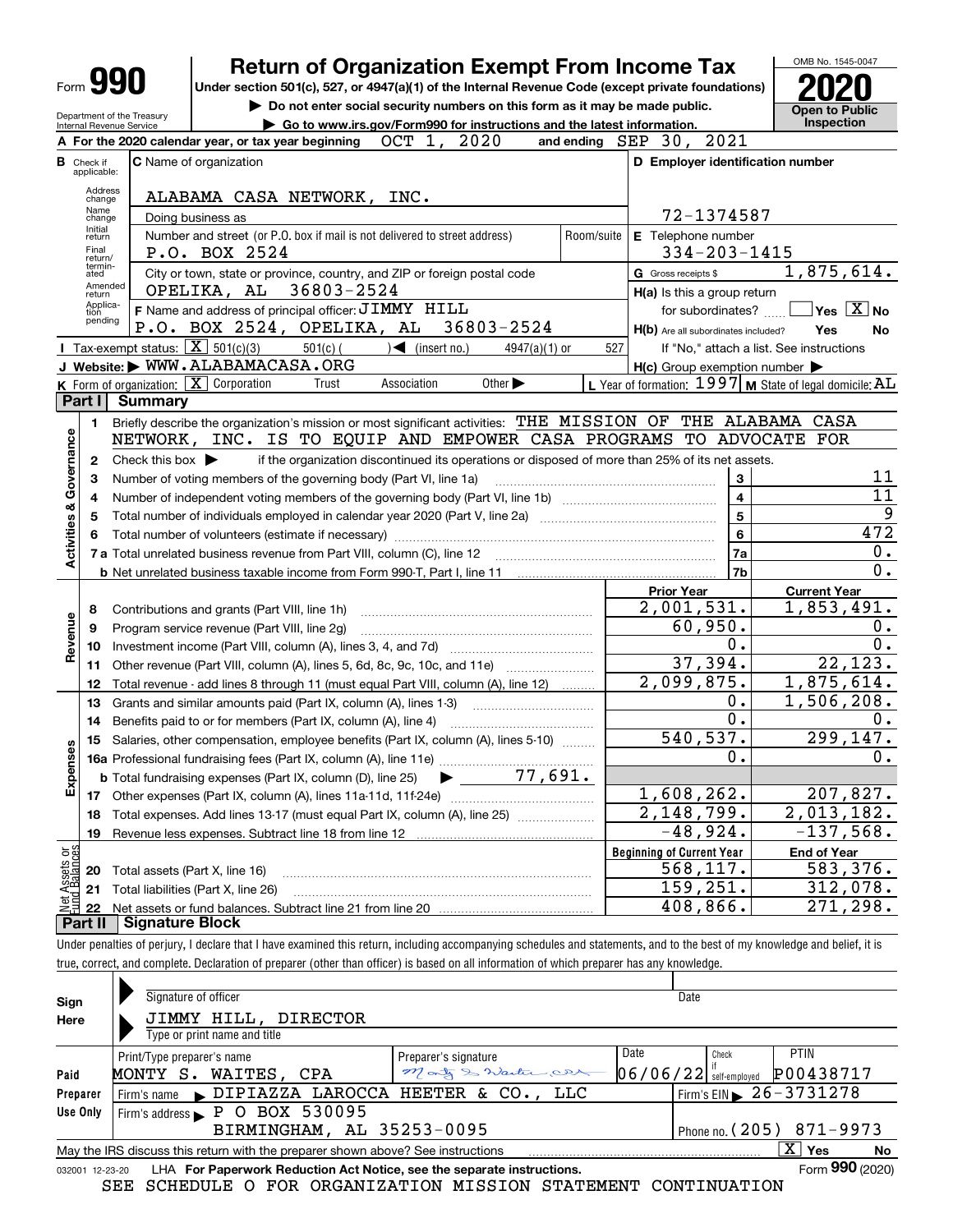|              | ALABAMA CASA NETWORK, INC.<br>Form 990 (2020)                                                                                                                                                                                                                                                                                                                                                                                                                                                                                                                                                                                              | 72-1374587<br>Page 2               |  |
|--------------|--------------------------------------------------------------------------------------------------------------------------------------------------------------------------------------------------------------------------------------------------------------------------------------------------------------------------------------------------------------------------------------------------------------------------------------------------------------------------------------------------------------------------------------------------------------------------------------------------------------------------------------------|------------------------------------|--|
|              | <b>Part III   Statement of Program Service Accomplishments</b>                                                                                                                                                                                                                                                                                                                                                                                                                                                                                                                                                                             |                                    |  |
|              |                                                                                                                                                                                                                                                                                                                                                                                                                                                                                                                                                                                                                                            |                                    |  |
| 1            | Briefly describe the organization's mission:                                                                                                                                                                                                                                                                                                                                                                                                                                                                                                                                                                                               |                                    |  |
|              | THE MISSION OF THE ALABAMA CASA NETWORK, INC. IS TO EQUIP AND EMPOWER<br>CASA PROGRAMS TO ADVOCATE FOR ALL OF ALABAMA'S ABUSED AND NEGLECTED                                                                                                                                                                                                                                                                                                                                                                                                                                                                                               |                                    |  |
|              | CHILDREN.                                                                                                                                                                                                                                                                                                                                                                                                                                                                                                                                                                                                                                  |                                    |  |
|              |                                                                                                                                                                                                                                                                                                                                                                                                                                                                                                                                                                                                                                            |                                    |  |
| $\mathbf{2}$ | Did the organization undertake any significant program services during the year which were not listed on the                                                                                                                                                                                                                                                                                                                                                                                                                                                                                                                               |                                    |  |
|              | prior Form 990 or 990-EZ?                                                                                                                                                                                                                                                                                                                                                                                                                                                                                                                                                                                                                  | $\sqrt{\frac{X}{N}}$ No            |  |
|              | If "Yes," describe these new services on Schedule O.                                                                                                                                                                                                                                                                                                                                                                                                                                                                                                                                                                                       |                                    |  |
| 3            | Did the organization cease conducting, or make significant changes in how it conducts, any program services?                                                                                                                                                                                                                                                                                                                                                                                                                                                                                                                               | $\Box$ Yes $\boxed{\mathrm{X}}$ No |  |
|              | If "Yes," describe these changes on Schedule O.                                                                                                                                                                                                                                                                                                                                                                                                                                                                                                                                                                                            |                                    |  |
| 4            | Describe the organization's program service accomplishments for each of its three largest program services, as measured by expenses.                                                                                                                                                                                                                                                                                                                                                                                                                                                                                                       |                                    |  |
|              | Section 501(c)(3) and 501(c)(4) organizations are required to report the amount of grants and allocations to others, the total expenses, and                                                                                                                                                                                                                                                                                                                                                                                                                                                                                               |                                    |  |
|              | revenue, if any, for each program service reported.                                                                                                                                                                                                                                                                                                                                                                                                                                                                                                                                                                                        |                                    |  |
| 4а           | 1,809,786. including grants of \$1,506,208. Thevenue \$<br>(Expenses \$<br>(Code:                                                                                                                                                                                                                                                                                                                                                                                                                                                                                                                                                          | 1,875,614.                         |  |
|              | ON THE STATE LEVEL, ALABAMA CASA NETWORK SERVES AS THE PARENT                                                                                                                                                                                                                                                                                                                                                                                                                                                                                                                                                                              |                                    |  |
|              | ORGANIZATION PROVIDING SUPPORT, TECHNICAL ASSISTANCE, GUIDANCE AND<br>QUALITY ASSURANCE TO HELP LOCAL PROGRAMS OPERATE EFFECTIVELY AND                                                                                                                                                                                                                                                                                                                                                                                                                                                                                                     |                                    |  |
|              | RECRUIT THE BEST POSSIBLE VOLUNTEERS.<br>THIS INCLUDES VOLUNTEER TRAINING                                                                                                                                                                                                                                                                                                                                                                                                                                                                                                                                                                  |                                    |  |
|              | AND CONTINUING EDUCATION, TECHNICAL ASSISTANCE AND TRAINING FOR LOCAL                                                                                                                                                                                                                                                                                                                                                                                                                                                                                                                                                                      |                                    |  |
|              | PROGRAMS, RESOURCE DEVELOPMENT ASSISTANCE, PUBLIC AWARENESS EFFORTS AND                                                                                                                                                                                                                                                                                                                                                                                                                                                                                                                                                                    |                                    |  |
|              | LEGISLATIVE AND GOVERNMENTAL ADVOCACY.<br>ON THE LOCAL LEVEL, CASA                                                                                                                                                                                                                                                                                                                                                                                                                                                                                                                                                                         |                                    |  |
|              | PROGRAMS DO THE HANDS-ON WORK OF RECRUITING, SCREENING, TRAINING AND                                                                                                                                                                                                                                                                                                                                                                                                                                                                                                                                                                       |                                    |  |
|              | SUPERVISING OUR DEDICATED VOLUNTEERS.                                                                                                                                                                                                                                                                                                                                                                                                                                                                                                                                                                                                      |                                    |  |
|              |                                                                                                                                                                                                                                                                                                                                                                                                                                                                                                                                                                                                                                            |                                    |  |
|              |                                                                                                                                                                                                                                                                                                                                                                                                                                                                                                                                                                                                                                            |                                    |  |
|              |                                                                                                                                                                                                                                                                                                                                                                                                                                                                                                                                                                                                                                            |                                    |  |
| 4b           | $\overbrace{\text{Code:}}$ $\overbrace{\text{Expenses $}}$ $\overbrace{\text{The } \overbrace{\text{The } \overbrace{\text{The } \overbrace{\text{The } \overbrace{\text{The } \overbrace{\text{The } \overbrace{\text{The } \overbrace{\text{The } \overbrace{\text{The } \overbrace{\text{The } \overbrace{\text{The } \overbrace{\text{The } \overbrace{\text{The } \overbrace{\text{The } \overbrace{\text{The } \overbrace{\text{The } \overbrace{\text{The } \overbrace{\text{The } \overbrace{\text{The } \overbrace{\text{The } \overbrace{\text{The } \overbrace{\text{The } \overbrace{\text{The } \overbrace{\text{The } \over$ |                                    |  |
|              |                                                                                                                                                                                                                                                                                                                                                                                                                                                                                                                                                                                                                                            |                                    |  |
|              |                                                                                                                                                                                                                                                                                                                                                                                                                                                                                                                                                                                                                                            |                                    |  |
|              |                                                                                                                                                                                                                                                                                                                                                                                                                                                                                                                                                                                                                                            |                                    |  |
|              |                                                                                                                                                                                                                                                                                                                                                                                                                                                                                                                                                                                                                                            |                                    |  |
|              |                                                                                                                                                                                                                                                                                                                                                                                                                                                                                                                                                                                                                                            |                                    |  |
|              |                                                                                                                                                                                                                                                                                                                                                                                                                                                                                                                                                                                                                                            |                                    |  |
|              |                                                                                                                                                                                                                                                                                                                                                                                                                                                                                                                                                                                                                                            |                                    |  |
|              |                                                                                                                                                                                                                                                                                                                                                                                                                                                                                                                                                                                                                                            |                                    |  |
|              |                                                                                                                                                                                                                                                                                                                                                                                                                                                                                                                                                                                                                                            |                                    |  |
|              |                                                                                                                                                                                                                                                                                                                                                                                                                                                                                                                                                                                                                                            |                                    |  |
|              |                                                                                                                                                                                                                                                                                                                                                                                                                                                                                                                                                                                                                                            |                                    |  |
| 4c           | (Code: ) (Expenses \$<br>including grants of \$<br>) (Revenue \$                                                                                                                                                                                                                                                                                                                                                                                                                                                                                                                                                                           |                                    |  |
|              |                                                                                                                                                                                                                                                                                                                                                                                                                                                                                                                                                                                                                                            |                                    |  |
|              |                                                                                                                                                                                                                                                                                                                                                                                                                                                                                                                                                                                                                                            |                                    |  |
|              |                                                                                                                                                                                                                                                                                                                                                                                                                                                                                                                                                                                                                                            |                                    |  |
|              |                                                                                                                                                                                                                                                                                                                                                                                                                                                                                                                                                                                                                                            |                                    |  |
|              |                                                                                                                                                                                                                                                                                                                                                                                                                                                                                                                                                                                                                                            |                                    |  |
|              |                                                                                                                                                                                                                                                                                                                                                                                                                                                                                                                                                                                                                                            |                                    |  |
|              |                                                                                                                                                                                                                                                                                                                                                                                                                                                                                                                                                                                                                                            |                                    |  |
|              |                                                                                                                                                                                                                                                                                                                                                                                                                                                                                                                                                                                                                                            |                                    |  |
|              |                                                                                                                                                                                                                                                                                                                                                                                                                                                                                                                                                                                                                                            |                                    |  |
|              |                                                                                                                                                                                                                                                                                                                                                                                                                                                                                                                                                                                                                                            |                                    |  |
|              |                                                                                                                                                                                                                                                                                                                                                                                                                                                                                                                                                                                                                                            |                                    |  |
| 4d           | Other program services (Describe on Schedule O.)                                                                                                                                                                                                                                                                                                                                                                                                                                                                                                                                                                                           |                                    |  |
|              | (Expenses \$<br>(Revenue \$<br>including grants of \$                                                                                                                                                                                                                                                                                                                                                                                                                                                                                                                                                                                      |                                    |  |
| 4е           | 1,809,786.<br>Total program service expenses                                                                                                                                                                                                                                                                                                                                                                                                                                                                                                                                                                                               |                                    |  |
|              |                                                                                                                                                                                                                                                                                                                                                                                                                                                                                                                                                                                                                                            | Form 990 (2020)                    |  |
|              | 032002 12-23-20                                                                                                                                                                                                                                                                                                                                                                                                                                                                                                                                                                                                                            |                                    |  |
|              |                                                                                                                                                                                                                                                                                                                                                                                                                                                                                                                                                                                                                                            |                                    |  |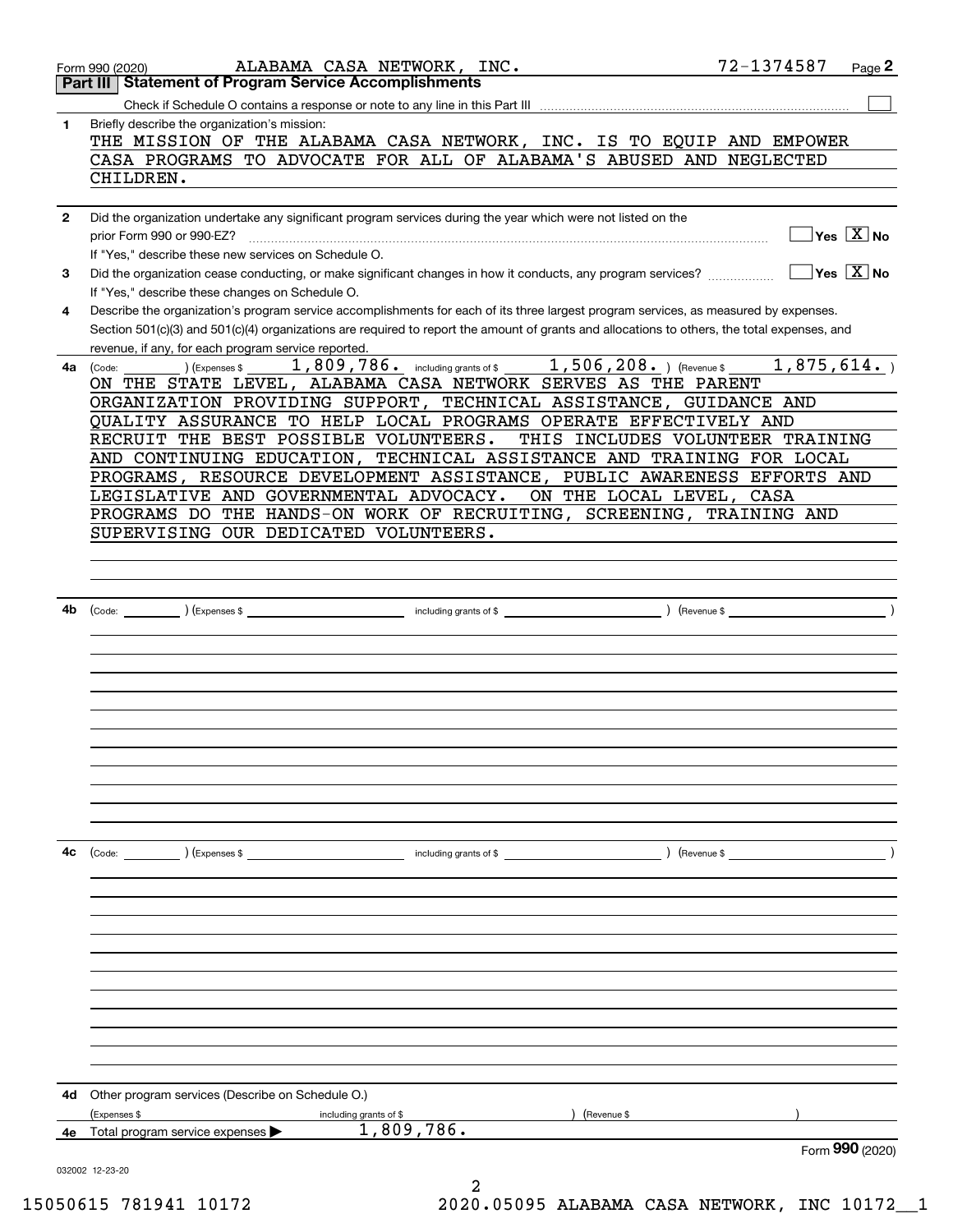|  | Form 990 (2020) |
|--|-----------------|

Form 990 (2020) ALABAMA CASA NETWORK, INC **.** 7 2-1 3 7 4 5 8 7 <sub>Page</sub> 3<br>**Part IV** | Checklist of Required Schedules

|     |                                                                                                                                       |                 | Yes                     | No              |
|-----|---------------------------------------------------------------------------------------------------------------------------------------|-----------------|-------------------------|-----------------|
| 1.  | Is the organization described in section $501(c)(3)$ or $4947(a)(1)$ (other than a private foundation)?                               |                 |                         |                 |
|     |                                                                                                                                       | 1               | х                       |                 |
| 2   |                                                                                                                                       | $\overline{2}$  | $\overline{\mathbf{x}}$ |                 |
| 3   | Did the organization engage in direct or indirect political campaign activities on behalf of or in opposition to candidates for       |                 |                         |                 |
|     |                                                                                                                                       | 3               |                         | x               |
| 4   | Section 501(c)(3) organizations. Did the organization engage in lobbying activities, or have a section 501(h) election in effect      |                 |                         |                 |
|     |                                                                                                                                       | 4               |                         | x               |
| 5   | Is the organization a section 501(c)(4), 501(c)(5), or 501(c)(6) organization that receives membership dues, assessments, or          |                 |                         |                 |
|     |                                                                                                                                       | 5               |                         | x               |
| 6   | Did the organization maintain any donor advised funds or any similar funds or accounts for which donors have the right to             |                 |                         |                 |
|     | provide advice on the distribution or investment of amounts in such funds or accounts? If "Yes," complete Schedule D, Part I          | 6               |                         | x               |
| 7   | Did the organization receive or hold a conservation easement, including easements to preserve open space,                             |                 |                         |                 |
|     |                                                                                                                                       | $\overline{7}$  |                         | x               |
| 8   | Did the organization maintain collections of works of art, historical treasures, or other similar assets? If "Yes," complete          |                 |                         |                 |
|     |                                                                                                                                       | 8               |                         | x               |
| 9   | Did the organization report an amount in Part X, line 21, for escrow or custodial account liability, serve as a custodian for         |                 |                         |                 |
|     | amounts not listed in Part X; or provide credit counseling, debt management, credit repair, or debt negotiation services?             |                 |                         |                 |
|     |                                                                                                                                       | 9               |                         | х               |
| 10  | Did the organization, directly or through a related organization, hold assets in donor-restricted endowments                          |                 |                         |                 |
|     |                                                                                                                                       | 10              |                         | x               |
| 11  | If the organization's answer to any of the following questions is "Yes," then complete Schedule D, Parts VI, VII, VIII, IX, or X      |                 |                         |                 |
|     | as applicable.                                                                                                                        |                 |                         |                 |
|     | a Did the organization report an amount for land, buildings, and equipment in Part X, line 10? If "Yes," complete Schedule D,         |                 |                         |                 |
|     |                                                                                                                                       | 11a             | X                       |                 |
|     | <b>b</b> Did the organization report an amount for investments - other securities in Part X, line 12, that is 5% or more of its total |                 |                         |                 |
|     |                                                                                                                                       | 11b             |                         | х               |
|     | c Did the organization report an amount for investments - program related in Part X, line 13, that is 5% or more of its total         |                 |                         |                 |
|     |                                                                                                                                       | 11c             |                         | х               |
|     | d Did the organization report an amount for other assets in Part X, line 15, that is 5% or more of its total assets reported in       |                 |                         |                 |
|     |                                                                                                                                       | 11d             |                         | х               |
|     | e Did the organization report an amount for other liabilities in Part X, line 25? If "Yes," complete Schedule D, Part X               | 11e             |                         | $\mathbf{x}$    |
| f   | Did the organization's separate or consolidated financial statements for the tax year include a footnote that addresses               |                 |                         |                 |
|     | the organization's liability for uncertain tax positions under FIN 48 (ASC 740)? If "Yes," complete Schedule D, Part X                | 11f             | X                       |                 |
|     | 12a Did the organization obtain separate, independent audited financial statements for the tax year? If "Yes," complete               |                 |                         |                 |
|     |                                                                                                                                       | 12a             | х                       |                 |
|     | <b>b</b> Was the organization included in consolidated, independent audited financial statements for the tax year?                    |                 |                         |                 |
|     | If "Yes," and if the organization answered "No" to line 12a, then completing Schedule D, Parts XI and XII is optional                 | 12b             |                         | ▵<br>X          |
| 13  |                                                                                                                                       | 13              |                         | X               |
| 14a | Did the organization maintain an office, employees, or agents outside of the United States?                                           | 14a             |                         |                 |
|     | <b>b</b> Did the organization have aggregate revenues or expenses of more than \$10,000 from grantmaking, fundraising, business,      |                 |                         |                 |
|     | investment, and program service activities outside the United States, or aggregate foreign investments valued at \$100,000            |                 |                         | x               |
|     | Did the organization report on Part IX, column (A), line 3, more than \$5,000 of grants or other assistance to or for any             | 14b             |                         |                 |
| 15  |                                                                                                                                       |                 |                         | x               |
| 16  | Did the organization report on Part IX, column (A), line 3, more than \$5,000 of aggregate grants or other assistance to              | 15              |                         |                 |
|     |                                                                                                                                       | 16              |                         | x               |
| 17  | Did the organization report a total of more than \$15,000 of expenses for professional fundraising services on Part IX,               |                 |                         |                 |
|     |                                                                                                                                       | 17              |                         | x               |
| 18  | Did the organization report more than \$15,000 total of fundraising event gross income and contributions on Part VIII, lines          |                 |                         |                 |
|     |                                                                                                                                       | 18              |                         | x               |
| 19  | Did the organization report more than \$15,000 of gross income from gaming activities on Part VIII, line 9a? If "Yes."                |                 |                         |                 |
|     |                                                                                                                                       | 19              |                         | х               |
|     |                                                                                                                                       | 20a             |                         | X               |
|     | b If "Yes" to line 20a, did the organization attach a copy of its audited financial statements to this return?                        | 20 <sub>b</sub> |                         |                 |
| 21  | Did the organization report more than \$5,000 of grants or other assistance to any domestic organization or                           |                 |                         |                 |
|     |                                                                                                                                       | 21              | х                       |                 |
|     | 032003 12-23-20                                                                                                                       |                 |                         | Form 990 (2020) |

3

032003 12-23-20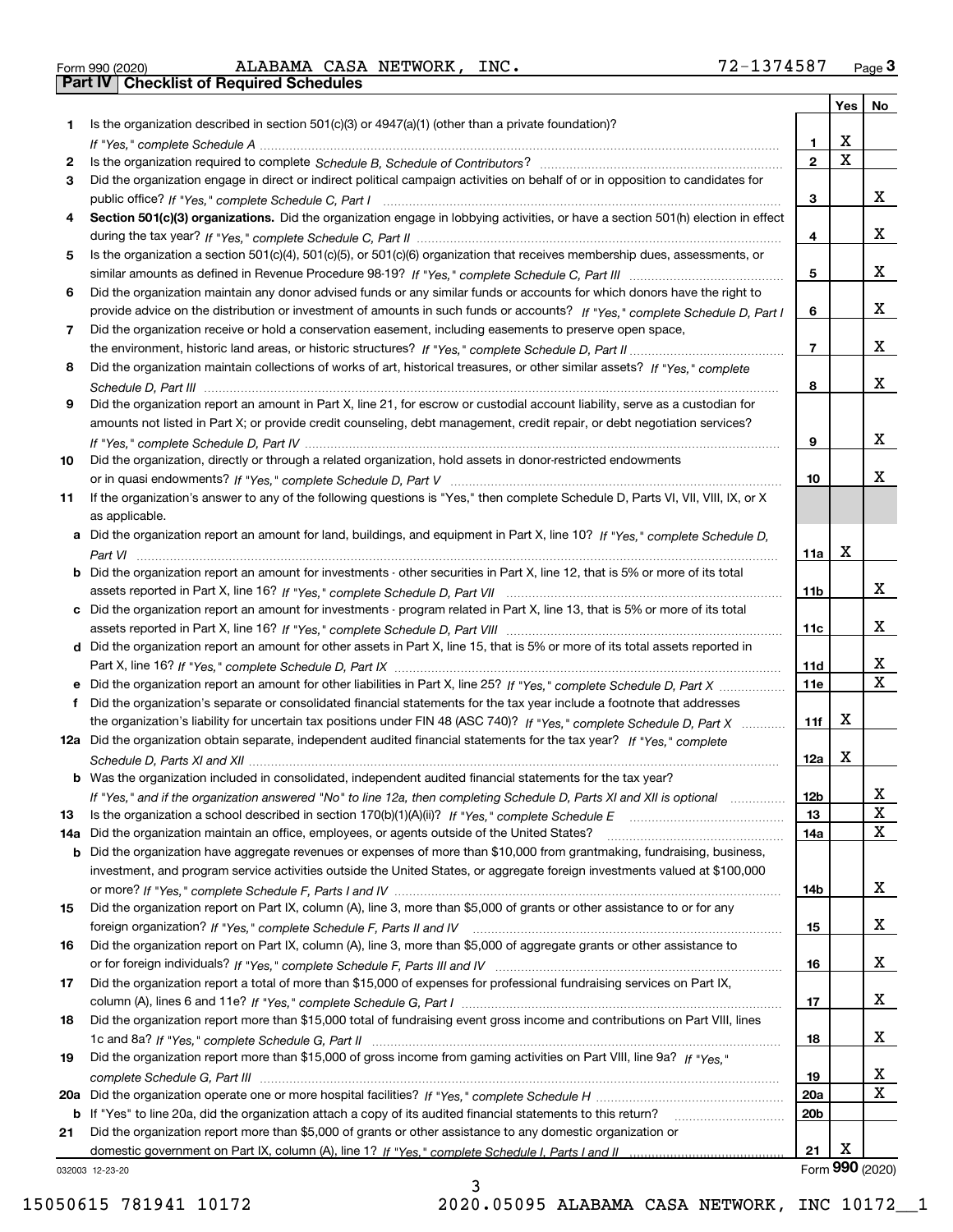Form 990 (2020) ALABAMA CASA NETWORK, INC **.** 7 2-1 3 7 4 5 8 7 <sub>Page</sub> 4<br>**Part IV** | Checklist of Required Schedules <sub>(continued)</sub>

*(continued)*

|               |                                                                                                                              |                 | Yes | <b>No</b>        |
|---------------|------------------------------------------------------------------------------------------------------------------------------|-----------------|-----|------------------|
| 22            | Did the organization report more than \$5,000 of grants or other assistance to or for domestic individuals on                |                 |     |                  |
|               |                                                                                                                              | 22              |     | х                |
| 23            | Did the organization answer "Yes" to Part VII, Section A, line 3, 4, or 5 about compensation of the organization's current   |                 |     |                  |
|               | and former officers, directors, trustees, key employees, and highest compensated employees? If "Yes," complete               |                 |     |                  |
|               |                                                                                                                              | 23              |     | х                |
|               | 24a Did the organization have a tax-exempt bond issue with an outstanding principal amount of more than \$100,000 as of the  |                 |     |                  |
|               | last day of the year, that was issued after December 31, 2002? If "Yes," answer lines 24b through 24d and complete           |                 |     |                  |
|               |                                                                                                                              | 24a             |     | x                |
|               | <b>b</b> Did the organization invest any proceeds of tax-exempt bonds beyond a temporary period exception?                   | 24 <sub>b</sub> |     |                  |
|               | c Did the organization maintain an escrow account other than a refunding escrow at any time during the year to defease       |                 |     |                  |
|               | any tax-exempt bonds?                                                                                                        | 24c             |     |                  |
|               | d Did the organization act as an "on behalf of" issuer for bonds outstanding at any time during the year?                    | 24d             |     |                  |
|               | 25a Section 501(c)(3), 501(c)(4), and 501(c)(29) organizations. Did the organization engage in an excess benefit             |                 |     |                  |
|               |                                                                                                                              | 25a             |     | х                |
|               | b Is the organization aware that it engaged in an excess benefit transaction with a disqualified person in a prior year, and |                 |     |                  |
|               | that the transaction has not been reported on any of the organization's prior Forms 990 or 990-EZ? If "Yes," complete        |                 |     |                  |
|               | Schedule L, Part I                                                                                                           | 25b             |     | х                |
| 26            | Did the organization report any amount on Part X, line 5 or 22, for receivables from or payables to any current              |                 |     |                  |
|               | or former officer, director, trustee, key employee, creator or founder, substantial contributor, or 35%                      |                 |     |                  |
|               |                                                                                                                              | 26              |     | х                |
| 27            | Did the organization provide a grant or other assistance to any current or former officer, director, trustee, key employee,  |                 |     |                  |
|               | creator or founder, substantial contributor or employee thereof, a grant selection committee member, or to a 35% controlled  |                 |     |                  |
|               | entity (including an employee thereof) or family member of any of these persons? If "Yes," complete Schedule L, Part III     | 27              |     | х                |
| 28            | Was the organization a party to a business transaction with one of the following parties (see Schedule L, Part IV            |                 |     |                  |
|               | instructions, for applicable filing thresholds, conditions, and exceptions):                                                 |                 |     |                  |
|               | a A current or former officer, director, trustee, key employee, creator or founder, or substantial contributor? If           |                 |     |                  |
|               |                                                                                                                              | 28a             |     | x                |
|               |                                                                                                                              | 28 <sub>b</sub> |     | $\mathbf X$      |
|               |                                                                                                                              |                 |     |                  |
|               | c A 35% controlled entity of one or more individuals and/or organizations described in lines 28a or 28b? If                  |                 |     | x                |
|               |                                                                                                                              | 28c             |     | $\mathbf X$      |
| 29            |                                                                                                                              | 29              |     |                  |
| 30            | Did the organization receive contributions of art, historical treasures, or other similar assets, or qualified conservation  |                 |     |                  |
|               |                                                                                                                              | 30              |     | x<br>$\mathbf x$ |
| 31            | Did the organization liquidate, terminate, or dissolve and cease operations? If "Yes," complete Schedule N, Part I           | 31              |     |                  |
| 32            | Did the organization sell, exchange, dispose of, or transfer more than 25% of its net assets? If "Yes," complete             |                 |     |                  |
|               | Schedule N, Part II                                                                                                          | 32              |     | x                |
| 33            | Did the organization own 100% of an entity disregarded as separate from the organization under Regulations                   |                 |     |                  |
|               |                                                                                                                              | 33              |     | х                |
| 34            | Was the organization related to any tax-exempt or taxable entity? If "Yes," complete Schedule R, Part II, III, or IV, and    |                 |     |                  |
|               |                                                                                                                              | 34              |     | х                |
|               | 35a Did the organization have a controlled entity within the meaning of section 512(b)(13)?                                  | 35a             |     | X                |
|               | b If "Yes" to line 35a, did the organization receive any payment from or engage in any transaction with a controlled entity  |                 |     |                  |
|               |                                                                                                                              | 35 <sub>b</sub> |     |                  |
| 36            | Section 501(c)(3) organizations. Did the organization make any transfers to an exempt non-charitable related organization?   |                 |     |                  |
|               |                                                                                                                              | 36              |     | x                |
| 37            | Did the organization conduct more than 5% of its activities through an entity that is not a related organization             |                 |     |                  |
|               | and that is treated as a partnership for federal income tax purposes? If "Yes," complete Schedule R, Part VI                 | 37              |     | x                |
| 38            | Did the organization complete Schedule O and provide explanations in Schedule O for Part VI, lines 11b and 19?               |                 |     |                  |
|               | Note: All Form 990 filers are required to complete Schedule O                                                                | 38              | х   |                  |
| <b>Part V</b> | <b>Statements Regarding Other IRS Filings and Tax Compliance</b>                                                             |                 |     |                  |
|               | Check if Schedule O contains a response or note to any line in this Part V                                                   |                 |     |                  |
|               |                                                                                                                              |                 | Yes | No               |
|               | <b>1a</b> Enter the number reported in Box 3 of Form 1096. Enter -0- if not applicable <i>manumumumum</i><br>1a              |                 |     |                  |
|               | 0<br><b>b</b> Enter the number of Forms W-2G included in line 1a. Enter -0- if not applicable<br>1b                          |                 |     |                  |
|               | c Did the organization comply with backup withholding rules for reportable payments to vendors and reportable gaming         |                 |     |                  |
|               | (gambling) winnings to prize winners?                                                                                        | 1c              |     |                  |
|               | 032004 12-23-20                                                                                                              |                 |     | Form 990 (2020)  |
|               | 4                                                                                                                            |                 |     |                  |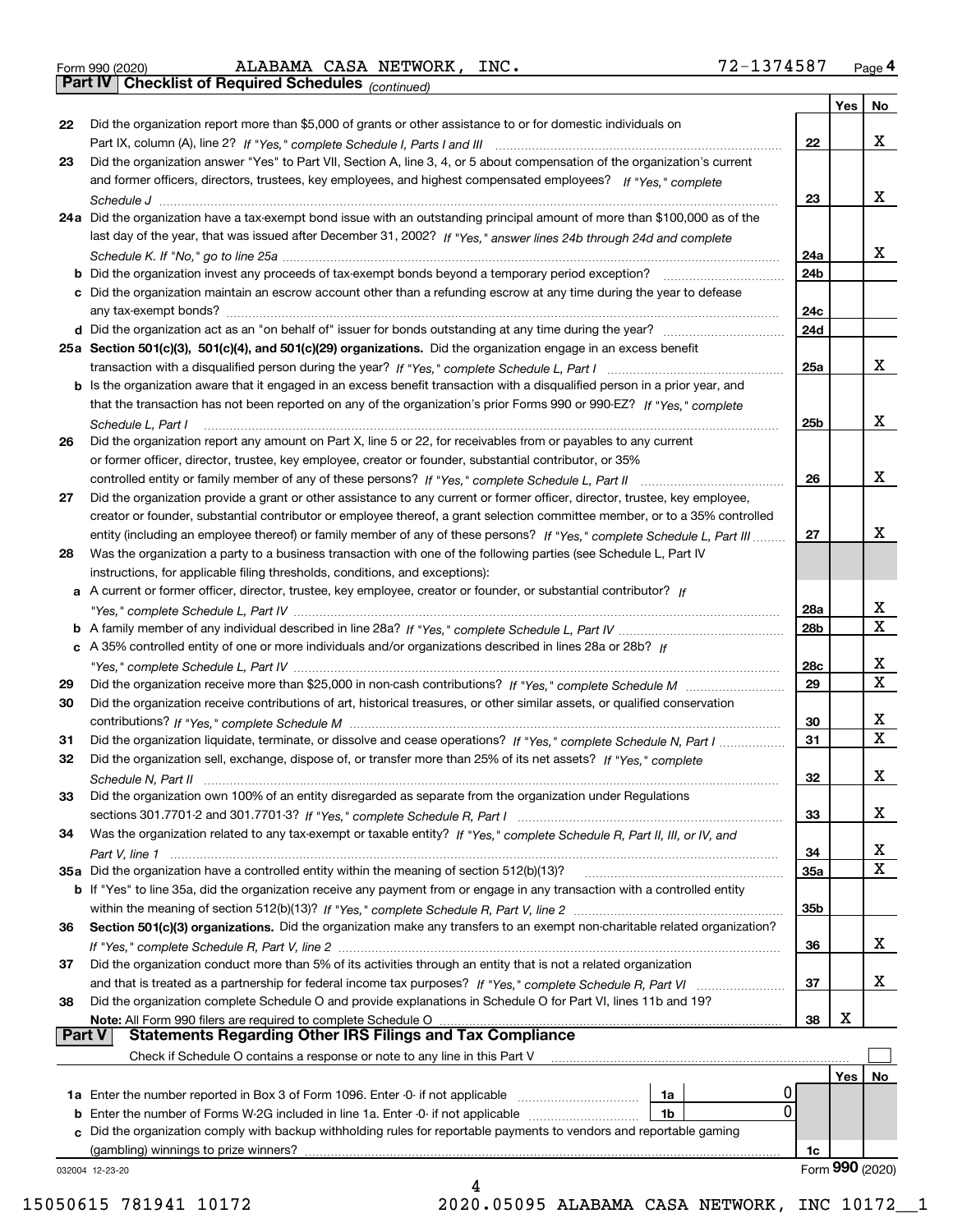|         | ALABAMA CASA NETWORK, INC.<br>Form 990 (2020)                                                                                                                                                                                                    |                 | 72-1374587 |                |   | <u>Page 5</u>  |
|---------|--------------------------------------------------------------------------------------------------------------------------------------------------------------------------------------------------------------------------------------------------|-----------------|------------|----------------|---|----------------|
|         | <b>Part V</b><br>Statements Regarding Other IRS Filings and Tax Compliance (continued)                                                                                                                                                           |                 |            |                |   |                |
|         |                                                                                                                                                                                                                                                  |                 |            |                |   | Yes $\vert$ No |
|         | 2a Enter the number of employees reported on Form W-3, Transmittal of Wage and Tax Statements,                                                                                                                                                   |                 |            |                |   |                |
|         | filed for the calendar year ending with or within the year covered by this return [[[[[[[[[[[[[[[[[[[[[[[[[[[                                                                                                                                    | 2a              | 9          |                |   |                |
|         |                                                                                                                                                                                                                                                  |                 |            | 2 <sub>b</sub> | х |                |
|         |                                                                                                                                                                                                                                                  |                 |            |                |   |                |
|         | 3a Did the organization have unrelated business gross income of \$1,000 or more during the year?                                                                                                                                                 |                 |            | 3a             |   | х              |
|         |                                                                                                                                                                                                                                                  |                 |            | 3b             |   |                |
|         | 4a At any time during the calendar year, did the organization have an interest in, or a signature or other authority over, a                                                                                                                     |                 |            |                |   |                |
|         |                                                                                                                                                                                                                                                  |                 |            | 4a             |   | х              |
|         | <b>b</b> If "Yes," enter the name of the foreign country $\blacktriangleright$                                                                                                                                                                   |                 |            |                |   |                |
|         | See instructions for filing requirements for FinCEN Form 114, Report of Foreign Bank and Financial Accounts (FBAR).                                                                                                                              |                 |            |                |   |                |
| 5a      | Was the organization a party to a prohibited tax shelter transaction at any time during the tax year?                                                                                                                                            |                 |            | 5a             |   | х              |
| b       |                                                                                                                                                                                                                                                  |                 |            | 5b             |   | x              |
| с       |                                                                                                                                                                                                                                                  |                 |            | 5c             |   |                |
| 6а      | Does the organization have annual gross receipts that are normally greater than \$100,000, and did the organization solicit                                                                                                                      |                 |            |                |   |                |
|         | any contributions that were not tax deductible as charitable contributions?                                                                                                                                                                      |                 |            | 6a             |   | х              |
|         | b If "Yes," did the organization include with every solicitation an express statement that such contributions or gifts                                                                                                                           |                 |            |                |   |                |
|         | were not tax deductible?                                                                                                                                                                                                                         |                 |            | 6b             |   |                |
| 7       | Organizations that may receive deductible contributions under section 170(c).                                                                                                                                                                    |                 |            |                |   |                |
| a       | Did the organization receive a payment in excess of \$75 made partly as a contribution and partly for goods and services provided to the payor?                                                                                                  |                 |            | 7a             |   | х              |
| b       | If "Yes," did the organization notify the donor of the value of the goods or services provided?                                                                                                                                                  |                 |            | 7b             |   |                |
|         | Did the organization sell, exchange, or otherwise dispose of tangible personal property for which it was required                                                                                                                                |                 |            |                |   | х              |
|         |                                                                                                                                                                                                                                                  |                 |            | 7c             |   |                |
| d       |                                                                                                                                                                                                                                                  | 7d              |            |                |   | х              |
| е       | Did the organization receive any funds, directly or indirectly, to pay premiums on a personal benefit contract?                                                                                                                                  |                 |            | 7e             |   | х              |
| f       | Did the organization, during the year, pay premiums, directly or indirectly, on a personal benefit contract?<br>If the organization received a contribution of qualified intellectual property, did the organization file Form 8899 as required? |                 |            | 7f<br>7g       |   |                |
| g<br>h. | If the organization received a contribution of cars, boats, airplanes, or other vehicles, did the organization file a Form 1098-C?                                                                                                               |                 |            | 7h             |   |                |
| 8       | Sponsoring organizations maintaining donor advised funds. Did a donor advised fund maintained by the                                                                                                                                             |                 |            |                |   |                |
|         | sponsoring organization have excess business holdings at any time during the year?                                                                                                                                                               |                 |            | 8              |   |                |
| 9       | Sponsoring organizations maintaining donor advised funds.                                                                                                                                                                                        |                 |            |                |   |                |
| a       | Did the sponsoring organization make any taxable distributions under section 4966?                                                                                                                                                               |                 |            | 9а             |   |                |
| b       | Did the sponsoring organization make a distribution to a donor, donor advisor, or related person?                                                                                                                                                |                 |            | 9b             |   |                |
| 10      | Section 501(c)(7) organizations. Enter:                                                                                                                                                                                                          |                 |            |                |   |                |
|         | a Initiation fees and capital contributions included on Part VIII, line 12 [111] [11] [12] [11] [12] [11] [12] [11] [12] [11] [12] [11] [12] [11] [12] [11] [12] [11] [12] [11] [12] [11] [12] [11] [12] [11] [12] [11] [12] [                   | 10a             |            |                |   |                |
|         | Gross receipts, included on Form 990, Part VIII, line 12, for public use of club facilities                                                                                                                                                      | 10 <sub>b</sub> |            |                |   |                |
| 11      | Section 501(c)(12) organizations. Enter:                                                                                                                                                                                                         |                 |            |                |   |                |
| a       | Gross income from members or shareholders                                                                                                                                                                                                        | 11a             |            |                |   |                |
|         | b Gross income from other sources (Do not net amounts due or paid to other sources against                                                                                                                                                       |                 |            |                |   |                |
|         |                                                                                                                                                                                                                                                  | 11 <sub>b</sub> |            |                |   |                |
|         | 12a Section 4947(a)(1) non-exempt charitable trusts. Is the organization filing Form 990 in lieu of Form 1041?                                                                                                                                   |                 |            | 12a            |   |                |
|         | <b>b</b> If "Yes," enter the amount of tax-exempt interest received or accrued during the year <i>manument</i>                                                                                                                                   | 12b             |            |                |   |                |
| 13      | Section 501(c)(29) qualified nonprofit health insurance issuers.                                                                                                                                                                                 |                 |            |                |   |                |
|         | a Is the organization licensed to issue qualified health plans in more than one state?                                                                                                                                                           |                 |            | 13a            |   |                |
|         | Note: See the instructions for additional information the organization must report on Schedule O.                                                                                                                                                |                 |            |                |   |                |
|         | <b>b</b> Enter the amount of reserves the organization is required to maintain by the states in which the                                                                                                                                        |                 |            |                |   |                |
|         |                                                                                                                                                                                                                                                  | 13b             |            |                |   |                |
|         |                                                                                                                                                                                                                                                  | 13с             |            |                |   |                |
| 14a     | Did the organization receive any payments for indoor tanning services during the tax year?                                                                                                                                                       |                 |            | 14a            |   | x              |
|         | <b>b</b> If "Yes," has it filed a Form 720 to report these payments? If "No," provide an explanation on Schedule O                                                                                                                               |                 |            | 14b            |   |                |
| 15      | Is the organization subject to the section 4960 tax on payment(s) of more than \$1,000,000 in remuneration or                                                                                                                                    |                 |            |                |   |                |
|         |                                                                                                                                                                                                                                                  |                 |            | 15             |   | х              |
|         | If "Yes," see instructions and file Form 4720, Schedule N.                                                                                                                                                                                       |                 |            |                |   |                |
| 16      | Is the organization an educational institution subject to the section 4968 excise tax on net investment income?                                                                                                                                  |                 |            | 16             |   | х              |
|         | If "Yes," complete Form 4720, Schedule O.                                                                                                                                                                                                        |                 |            |                |   |                |

Form (2020) **990**

032005 12-23-20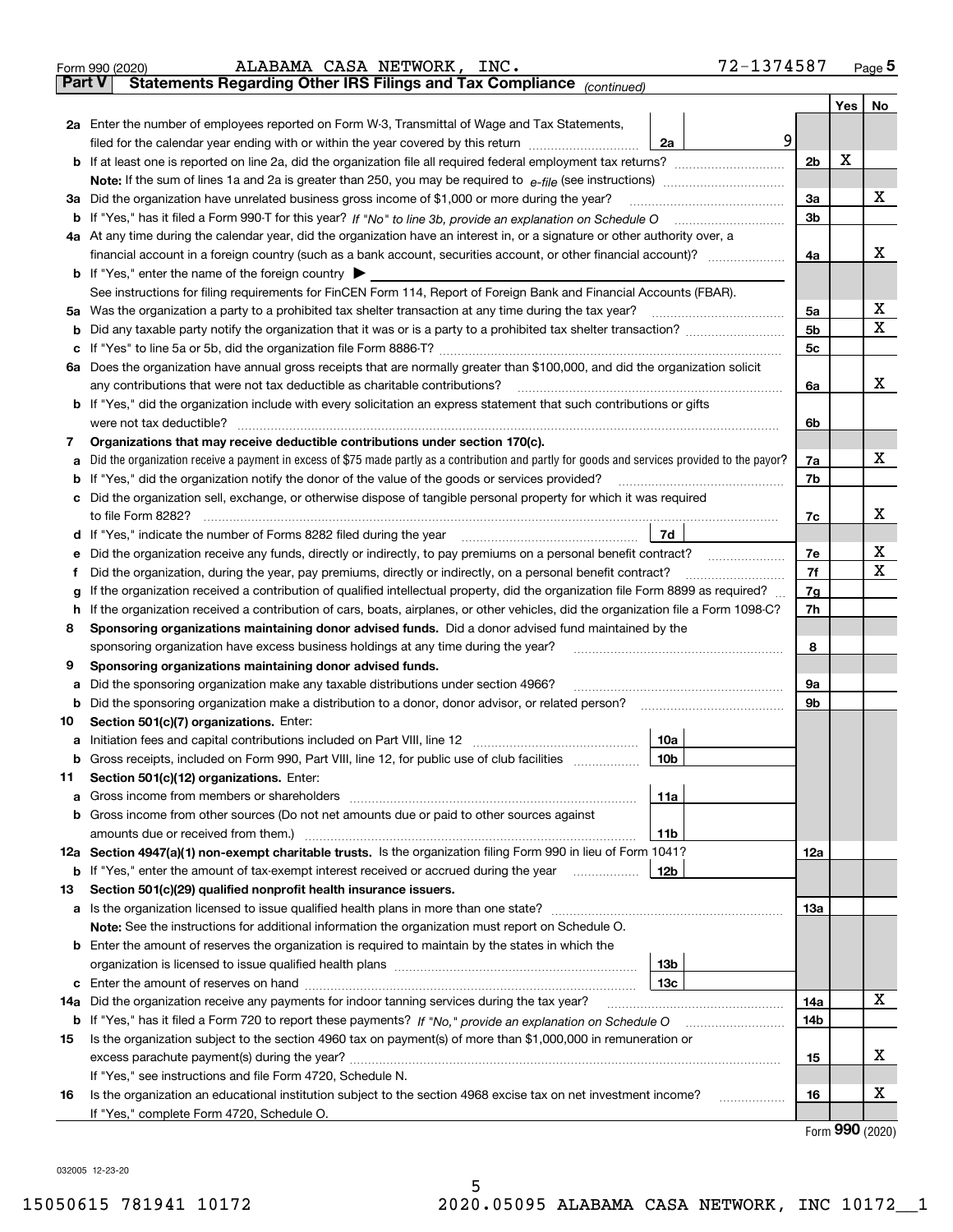|  | Form 990 (2020) |
|--|-----------------|
|  |                 |

ALABAMA CASA NETWORK, INC. 72-1374587

*For each "Yes" response to lines 2 through 7b below, and for a "No" response to line 8a, 8b, or 10b below, describe the circumstances, processes, or changes on Schedule O. See instructions.* Form 990 (2020) **ALABAMA CASA NETWORK, INC.** 72-1374587 Page 6<br>**Part VI Governance, Management, and Disclosure** For each "Yes" response to lines 2 through 7b below, and for a "No" response

|    |                                                                                                                                                                            |    |    |                 | Yes         | No                      |
|----|----------------------------------------------------------------------------------------------------------------------------------------------------------------------------|----|----|-----------------|-------------|-------------------------|
|    | <b>1a</b> Enter the number of voting members of the governing body at the end of the tax year <i>manumum</i>                                                               | 1a | 11 |                 |             |                         |
|    | If there are material differences in voting rights among members of the governing body, or if the governing                                                                |    |    |                 |             |                         |
|    | body delegated broad authority to an executive committee or similar committee, explain on Schedule O.                                                                      |    |    |                 |             |                         |
|    |                                                                                                                                                                            | 1b | 11 |                 |             |                         |
| 2  | Did any officer, director, trustee, or key employee have a family relationship or a business relationship with any other                                                   |    |    |                 |             |                         |
|    | officer, director, trustee, or key employee?                                                                                                                               |    |    | $\mathbf{2}$    |             | X                       |
| 3  | Did the organization delegate control over management duties customarily performed by or under the direct supervision                                                      |    |    |                 |             |                         |
|    |                                                                                                                                                                            |    |    | 3               |             | X                       |
|    |                                                                                                                                                                            |    |    | 4               |             | $\overline{\mathbf{x}}$ |
| 4  | Did the organization make any significant changes to its governing documents since the prior Form 990 was filed?                                                           |    |    | 5               |             | $\mathbf X$             |
| 5  |                                                                                                                                                                            |    |    |                 |             | $\mathbf X$             |
| 6  | Did the organization have members or stockholders?                                                                                                                         |    |    | 6               |             |                         |
|    | 7a Did the organization have members, stockholders, or other persons who had the power to elect or appoint one or                                                          |    |    |                 |             |                         |
|    |                                                                                                                                                                            |    |    | 7a              |             | X                       |
|    | <b>b</b> Are any governance decisions of the organization reserved to (or subject to approval by) members, stockholders, or                                                |    |    |                 |             |                         |
|    | persons other than the governing body?                                                                                                                                     |    |    | 7b              |             | X                       |
| 8  | Did the organization contemporaneously document the meetings held or written actions undertaken during the year by the following:                                          |    |    |                 |             |                         |
| a  |                                                                                                                                                                            |    |    | 8a              | X           |                         |
|    |                                                                                                                                                                            |    |    | 8b              | X           |                         |
| 9  | Is there any officer, director, trustee, or key employee listed in Part VII, Section A, who cannot be reached at the                                                       |    |    |                 |             |                         |
|    |                                                                                                                                                                            |    |    | 9               |             | х                       |
|    | Section B. Policies (This Section B requests information about policies not required by the Internal Revenue Code.)                                                        |    |    |                 |             |                         |
|    |                                                                                                                                                                            |    |    |                 | Yes∣        | No                      |
|    |                                                                                                                                                                            |    |    | 10a             |             | X                       |
|    |                                                                                                                                                                            |    |    |                 |             |                         |
|    | <b>b</b> If "Yes," did the organization have written policies and procedures governing the activities of such chapters, affiliates,                                        |    |    |                 |             |                         |
|    |                                                                                                                                                                            |    |    | 10 <sub>b</sub> |             |                         |
|    | 11a Has the organization provided a complete copy of this Form 990 to all members of its governing body before filing the form?                                            |    |    | 11a             | $\mathbf X$ |                         |
|    | <b>b</b> Describe in Schedule O the process, if any, used by the organization to review this Form 990.                                                                     |    |    |                 |             |                         |
|    |                                                                                                                                                                            |    |    | 12a             | X           |                         |
| b  |                                                                                                                                                                            |    |    | 12b             | X           |                         |
|    | c Did the organization regularly and consistently monitor and enforce compliance with the policy? If "Yes," describe                                                       |    |    |                 |             |                         |
|    | in Schedule O how this was done www.communication.com/www.communications.com/www.communications.com/                                                                       |    |    | 12c             | X           |                         |
| 13 |                                                                                                                                                                            |    |    | 13              | X           |                         |
| 14 | Did the organization have a written document retention and destruction policy? manufactured and the organization have a written document retention and destruction policy? |    |    | 14              | $\mathbf X$ |                         |
| 15 | Did the process for determining compensation of the following persons include a review and approval by independent                                                         |    |    |                 |             |                         |
|    | persons, comparability data, and contemporaneous substantiation of the deliberation and decision?                                                                          |    |    |                 |             |                         |
|    |                                                                                                                                                                            |    |    | 15a             | X           |                         |
|    |                                                                                                                                                                            |    |    | 15 <sub>b</sub> |             | X                       |
|    | If "Yes" to line 15a or 15b, describe the process in Schedule O (see instructions).                                                                                        |    |    |                 |             |                         |
|    |                                                                                                                                                                            |    |    |                 |             |                         |
|    | 16a Did the organization invest in, contribute assets to, or participate in a joint venture or similar arrangement with a                                                  |    |    |                 |             |                         |
|    | taxable entity during the year?                                                                                                                                            |    |    | 16a             |             | X                       |
|    | b If "Yes," did the organization follow a written policy or procedure requiring the organization to evaluate its participation                                             |    |    |                 |             |                         |
|    | in joint venture arrangements under applicable federal tax law, and take steps to safeguard the organization's                                                             |    |    |                 |             |                         |
|    |                                                                                                                                                                            |    |    | 16b             |             |                         |
|    | <b>Section C. Disclosure</b>                                                                                                                                               |    |    |                 |             |                         |
| 17 | NONE<br>List the states with which a copy of this Form 990 is required to be filed $\blacktriangleright$                                                                   |    |    |                 |             |                         |
| 18 | Section 6104 requires an organization to make its Forms 1023 (1024 or 1024-A, if applicable), 990, and 990-T (Section 501(c)(3)s only) available                           |    |    |                 |             |                         |
|    | for public inspection. Indicate how you made these available. Check all that apply.                                                                                        |    |    |                 |             |                         |
|    | $X$ Upon request<br>Another's website<br>Own website<br>Other (explain on Schedule O)                                                                                      |    |    |                 |             |                         |
| 19 | Describe on Schedule O whether (and if so, how) the organization made its governing documents, conflict of interest policy, and financial                                  |    |    |                 |             |                         |
|    | statements available to the public during the tax year.                                                                                                                    |    |    |                 |             |                         |
| 20 | State the name, address, and telephone number of the person who possesses the organization's books and records                                                             |    |    |                 |             |                         |
|    | JIMMY HILL - 334-203-1415                                                                                                                                                  |    |    |                 |             |                         |
|    | 36803-2524<br>P.O. BOX 2524, OPELIKA, AL                                                                                                                                   |    |    |                 |             |                         |
|    |                                                                                                                                                                            |    |    |                 |             | Form 990 (2020)         |
|    | 032006 12-23-20                                                                                                                                                            |    |    |                 |             |                         |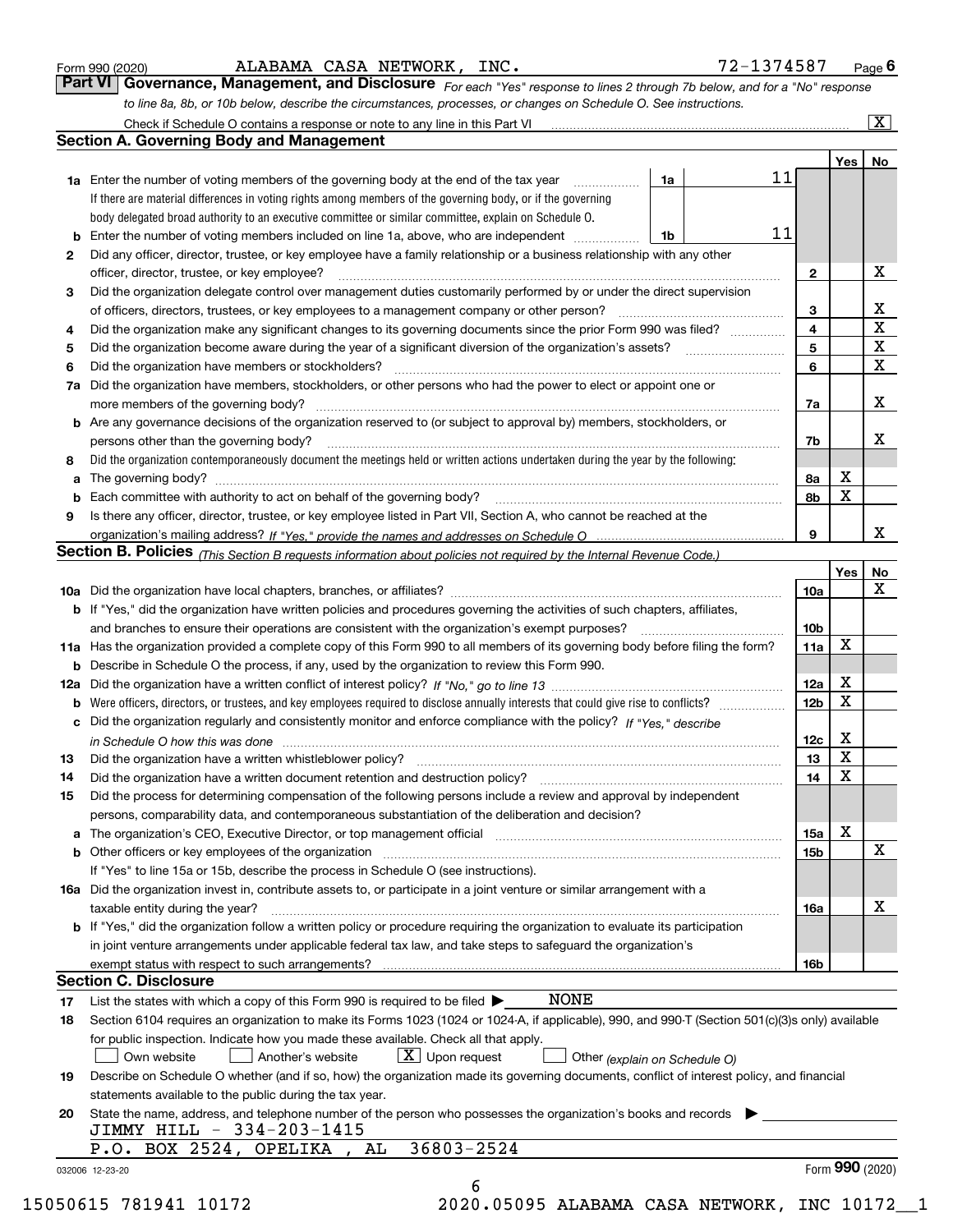$\mathcal{L}^{\text{max}}$ 

# **7Part VII Compensation of Officers, Directors, Trustees, Key Employees, Highest Compensated Employees, and Independent Contractors**

Check if Schedule O contains a response or note to any line in this Part VII

**Section A. Officers, Directors, Trustees, Key Employees, and Highest Compensated Employees**

**1a**  Complete this table for all persons required to be listed. Report compensation for the calendar year ending with or within the organization's tax year. **•** List all of the organization's current officers, directors, trustees (whether individuals or organizations), regardless of amount of compensation.

Enter -0- in columns (D), (E), and (F) if no compensation was paid.

 $\bullet$  List all of the organization's  $\,$ current key employees, if any. See instructions for definition of "key employee."

**•** List the organization's five current highest compensated employees (other than an officer, director, trustee, or key employee) who received reportable compensation (Box 5 of Form W-2 and/or Box 7 of Form 1099-MISC) of more than \$100,000 from the organization and any related organizations.

**•** List all of the organization's former officers, key employees, and highest compensated employees who received more than \$100,000 of reportable compensation from the organization and any related organizations.

**former directors or trustees**  ¥ List all of the organization's that received, in the capacity as a former director or trustee of the organization, more than \$10,000 of reportable compensation from the organization and any related organizations.

See instructions for the order in which to list the persons above.

Check this box if neither the organization nor any related organization compensated any current officer, director, or trustee.  $\mathcal{L}^{\text{max}}$ 

| (A)                               | (B)            | (C)                            |                             |          |              |                                                                  |        | (D)             | (E)             | (F)            |  |  |  |  |
|-----------------------------------|----------------|--------------------------------|-----------------------------|----------|--------------|------------------------------------------------------------------|--------|-----------------|-----------------|----------------|--|--|--|--|
| Name and title                    | Average        |                                | (do not check more than one | Position |              |                                                                  |        | Reportable      | Reportable      | Estimated      |  |  |  |  |
|                                   | hours per      |                                |                             |          |              | box, unless person is both an<br>officer and a director/trustee) |        | compensation    | compensation    | amount of      |  |  |  |  |
|                                   | week           |                                |                             |          |              |                                                                  |        | from            | from related    | other          |  |  |  |  |
|                                   | (list any      |                                |                             |          |              |                                                                  |        | the             | organizations   | compensation   |  |  |  |  |
|                                   | hours for      |                                |                             |          |              |                                                                  |        | organization    | (W-2/1099-MISC) | from the       |  |  |  |  |
|                                   | related        |                                |                             |          |              |                                                                  |        | (W-2/1099-MISC) |                 | organization   |  |  |  |  |
|                                   | organizations  |                                |                             |          |              |                                                                  |        |                 |                 | and related    |  |  |  |  |
|                                   | below<br>line) | Individual trustee or director | Institutional trustee       | Officer  | Key employee | Highest compensated<br> employee                                 | Former |                 |                 | organizations  |  |  |  |  |
| JIMMY HILL<br>(1)                 | 40.00          |                                |                             |          |              |                                                                  |        |                 |                 |                |  |  |  |  |
| EXECUTIVE DIRECTOR -<br>PART YEAR |                |                                |                             | X        |              |                                                                  |        | 54,855.         | 0.              | 0.             |  |  |  |  |
| (2)<br>MAGGIE BLAEDOW             | 40.00          |                                |                             |          |              |                                                                  |        |                 |                 |                |  |  |  |  |
| EXECUTIVE DIRECTOR - PART YEAR    |                |                                |                             | X        |              |                                                                  |        | 30,993.         | 0.              | 0.             |  |  |  |  |
| TODD CRUTCHFIELD<br>(3)           | 2.00           |                                |                             |          |              |                                                                  |        |                 |                 |                |  |  |  |  |
| <b>DIRECTOR</b>                   |                | $\mathbf x$                    |                             |          |              |                                                                  |        | 0.              | 0.              | $\mathbf 0$ .  |  |  |  |  |
| (4)<br><b>JENNIFER HARDIN</b>     | 2.00           |                                |                             |          |              |                                                                  |        |                 |                 |                |  |  |  |  |
| TREASURER                         |                | $\mathbf X$                    |                             | X        |              |                                                                  |        | 0.              | 0.              | $\mathbf 0$ .  |  |  |  |  |
| (5) LAUREN KEET                   | 2.00           |                                |                             |          |              |                                                                  |        |                 |                 |                |  |  |  |  |
| PRESIDENT                         |                | $\mathbf X$                    |                             | X        |              |                                                                  |        | $0$ .           | 0.              | $\mathbf 0$ .  |  |  |  |  |
| (6) ROGER WILLIAMS                | 2.00           |                                |                             |          |              |                                                                  |        |                 |                 |                |  |  |  |  |
| <b>DIRECTOR</b>                   |                | $\mathbf X$                    |                             |          |              |                                                                  |        | 0.              | 0.              | $\mathbf 0$ .  |  |  |  |  |
| (7)<br>LUKE COLEY                 | 2.00           |                                |                             |          |              |                                                                  |        |                 |                 |                |  |  |  |  |
| <b>DIRECTOR</b>                   |                | $\mathbf x$                    |                             |          |              |                                                                  |        | $\mathbf 0$ .   | 0.              | $\mathbf 0$ .  |  |  |  |  |
| ELLEN PRESLEY PROCTOR<br>(8)      | 2.00           |                                |                             |          |              |                                                                  |        |                 |                 |                |  |  |  |  |
| VICE PRESIDENT                    |                | $\mathbf X$                    |                             | X        |              |                                                                  |        | 0.              | 0.              | 0.             |  |  |  |  |
| (9)<br>PHILLIP RODGERS            | 2.00           |                                |                             |          |              |                                                                  |        |                 |                 |                |  |  |  |  |
| <b>SECRETARY</b>                  |                | $\mathbf x$                    |                             | X        |              |                                                                  |        | $\mathbf 0$ .   | 0.              | $0_{.}$        |  |  |  |  |
| (10) AMY SAVOIE                   | 2.00           |                                |                             |          |              |                                                                  |        |                 |                 |                |  |  |  |  |
| VICE PRESIDENT                    |                | $\mathbf x$                    |                             | X        |              |                                                                  |        | 0.              | 0.              | $0$ .          |  |  |  |  |
| (11) CHAD SMITH                   | 2.00           |                                |                             |          |              |                                                                  |        |                 |                 |                |  |  |  |  |
| <b>DIRECTOR</b>                   |                | $\overline{\textbf{X}}$        |                             |          |              |                                                                  |        | 0.              | 0.              | $\mathbf 0$ .  |  |  |  |  |
| (12) RIMA HARTMAN                 | 2.00           |                                |                             |          |              |                                                                  |        |                 |                 |                |  |  |  |  |
| <b>DIRECTOR</b>                   |                | $\mathbf x$                    |                             |          |              |                                                                  |        | 0.              | 0.              | $0_{.}$        |  |  |  |  |
| (13) GAYLE WATTS                  | 2.00           |                                |                             |          |              |                                                                  |        |                 |                 |                |  |  |  |  |
| <b>DIRECTOR</b>                   |                | $\mathbf x$                    |                             |          |              |                                                                  |        | 0.              | 0.              | $\mathbf 0$ .  |  |  |  |  |
|                                   |                |                                |                             |          |              |                                                                  |        |                 |                 |                |  |  |  |  |
|                                   |                |                                |                             |          |              |                                                                  |        |                 |                 |                |  |  |  |  |
|                                   |                |                                |                             |          |              |                                                                  |        |                 |                 |                |  |  |  |  |
|                                   |                |                                |                             |          |              |                                                                  |        |                 |                 |                |  |  |  |  |
|                                   |                |                                |                             |          |              |                                                                  |        |                 |                 |                |  |  |  |  |
|                                   |                |                                |                             |          |              |                                                                  |        |                 |                 |                |  |  |  |  |
|                                   |                |                                |                             |          |              |                                                                  |        |                 |                 |                |  |  |  |  |
|                                   |                |                                |                             |          |              |                                                                  |        |                 |                 | $\overline{2}$ |  |  |  |  |

032007 12-23-20

Form (2020) **990**

15050615 781941 10172 2020.05095 ALABAMA CASA NETWORK, INC 10172\_\_1

7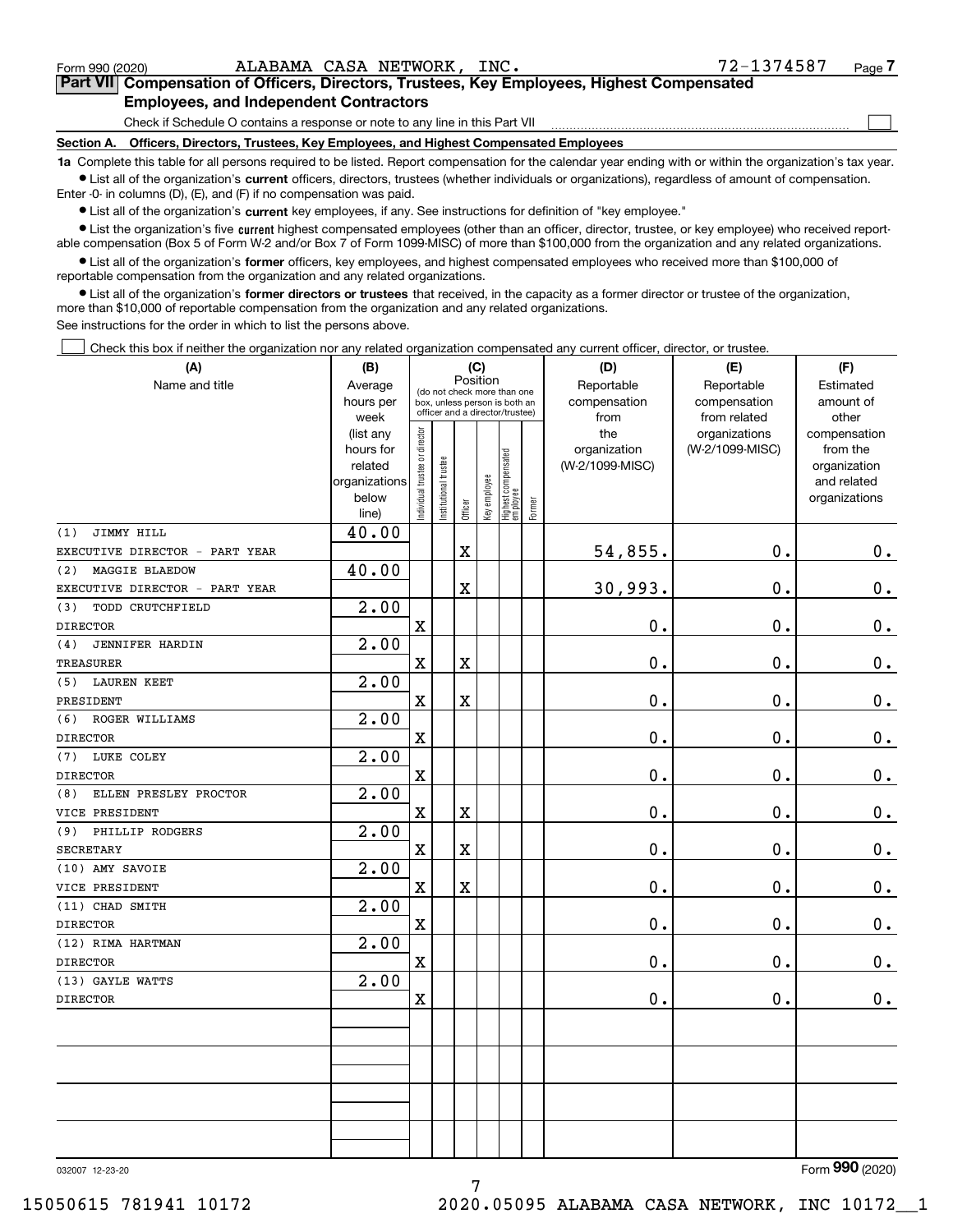|        | ALABAMA CASA NETWORK, INC.<br>Form 990 (2020)                                                                                                                                                                                                                |                                                                      |                                |                       |                                                                                                                    |              |                                 |        |                                           | 72-1374587                                        |                                      |     |                                                                          | Page 8                               |
|--------|--------------------------------------------------------------------------------------------------------------------------------------------------------------------------------------------------------------------------------------------------------------|----------------------------------------------------------------------|--------------------------------|-----------------------|--------------------------------------------------------------------------------------------------------------------|--------------|---------------------------------|--------|-------------------------------------------|---------------------------------------------------|--------------------------------------|-----|--------------------------------------------------------------------------|--------------------------------------|
|        | <b>Part VII</b><br>Section A. Officers, Directors, Trustees, Key Employees, and Highest Compensated Employees (continued)                                                                                                                                    |                                                                      |                                |                       |                                                                                                                    |              |                                 |        |                                           |                                                   |                                      |     |                                                                          |                                      |
|        | (A)<br>Name and title                                                                                                                                                                                                                                        | (B)<br>Average<br>hours per<br>week                                  |                                |                       | (C)<br>Position<br>(do not check more than one<br>box, unless person is both an<br>officer and a director/trustee) |              |                                 |        | (D)<br>Reportable<br>compensation<br>from | (E)<br>Reportable<br>compensation<br>from related |                                      |     | (F)<br>Estimated<br>amount of<br>other                                   |                                      |
|        |                                                                                                                                                                                                                                                              | (list any<br>hours for<br>related<br>organizations<br>below<br>line) | Individual trustee or director | Institutional trustee | Officer                                                                                                            | Key employee | Highest compensated<br>employee | Former | the<br>organization<br>(W-2/1099-MISC)    | organizations<br>(W-2/1099-MISC)                  |                                      |     | compensation<br>from the<br>organization<br>and related<br>organizations |                                      |
|        |                                                                                                                                                                                                                                                              |                                                                      |                                |                       |                                                                                                                    |              |                                 |        |                                           |                                                   |                                      |     |                                                                          |                                      |
|        |                                                                                                                                                                                                                                                              |                                                                      |                                |                       |                                                                                                                    |              |                                 |        |                                           |                                                   |                                      |     |                                                                          |                                      |
|        |                                                                                                                                                                                                                                                              |                                                                      |                                |                       |                                                                                                                    |              |                                 |        |                                           |                                                   |                                      |     |                                                                          |                                      |
|        |                                                                                                                                                                                                                                                              |                                                                      |                                |                       |                                                                                                                    |              |                                 |        |                                           |                                                   |                                      |     |                                                                          |                                      |
|        |                                                                                                                                                                                                                                                              |                                                                      |                                |                       |                                                                                                                    |              |                                 |        |                                           |                                                   |                                      |     |                                                                          |                                      |
|        |                                                                                                                                                                                                                                                              |                                                                      |                                |                       |                                                                                                                    |              |                                 |        |                                           |                                                   |                                      |     |                                                                          |                                      |
|        |                                                                                                                                                                                                                                                              |                                                                      |                                |                       |                                                                                                                    |              |                                 |        | 85,848.                                   |                                                   | 0.                                   |     |                                                                          | $0$ .                                |
| c<br>d | 1b Subtotal<br>Total from continuation sheets to Part VII, Section A<br>Total (add lines 1b and 1c).                                                                                                                                                         |                                                                      |                                |                       |                                                                                                                    |              |                                 |        | $0$ .<br>85,848.                          |                                                   | $\overline{0}$ .<br>$\overline{0}$ . |     |                                                                          | $\overline{0}$ .<br>$\overline{0}$ . |
| 2      | Total number of individuals (including but not limited to those listed above) who received more than \$100,000 of reportable<br>compensation from the organization $\blacktriangleright$                                                                     |                                                                      |                                |                       |                                                                                                                    |              |                                 |        |                                           |                                                   |                                      |     | Yes                                                                      | 0<br>No                              |
| з      | Did the organization list any former officer, director, trustee, key employee, or highest compensated employee on<br>line 1a? If "Yes," complete Schedule J for such individual manufactured contained and the Yes," complete Schedule J for such individual |                                                                      |                                |                       |                                                                                                                    |              |                                 |        |                                           |                                                   |                                      | З   |                                                                          | x                                    |
| 4      | For any individual listed on line 1a, is the sum of reportable compensation and other compensation from the organization                                                                                                                                     |                                                                      |                                |                       |                                                                                                                    |              |                                 |        |                                           |                                                   |                                      | 4   |                                                                          | x                                    |
| 5      | Did any person listed on line 1a receive or accrue compensation from any unrelated organization or individual for services<br><b>Section B. Independent Contractors</b>                                                                                      |                                                                      |                                |                       |                                                                                                                    |              |                                 |        |                                           |                                                   |                                      | 5   |                                                                          | x                                    |
| 1      | Complete this table for your five highest compensated independent contractors that received more than \$100,000 of compensation from<br>the organization. Report compensation for the calendar year ending with or within the organization's tax year.       |                                                                      |                                |                       |                                                                                                                    |              |                                 |        |                                           |                                                   |                                      |     |                                                                          |                                      |
|        | (A)<br>Name and business address                                                                                                                                                                                                                             |                                                                      |                                | <b>NONE</b>           |                                                                                                                    |              |                                 |        | (B)<br>Description of services            |                                                   |                                      | (C) | Compensation                                                             |                                      |
|        |                                                                                                                                                                                                                                                              |                                                                      |                                |                       |                                                                                                                    |              |                                 |        |                                           |                                                   |                                      |     |                                                                          |                                      |
|        |                                                                                                                                                                                                                                                              |                                                                      |                                |                       |                                                                                                                    |              |                                 |        |                                           |                                                   |                                      |     |                                                                          |                                      |
|        |                                                                                                                                                                                                                                                              |                                                                      |                                |                       |                                                                                                                    |              |                                 |        |                                           |                                                   |                                      |     |                                                                          |                                      |
| 2      | Total number of independent contractors (including but not limited to those listed above) who received more than                                                                                                                                             |                                                                      |                                |                       |                                                                                                                    | 0            |                                 |        |                                           |                                                   |                                      |     |                                                                          |                                      |
|        | \$100,000 of compensation from the organization                                                                                                                                                                                                              |                                                                      |                                |                       |                                                                                                                    |              |                                 |        |                                           |                                                   |                                      |     | Form 990 (2020)                                                          |                                      |

032008 12-23-20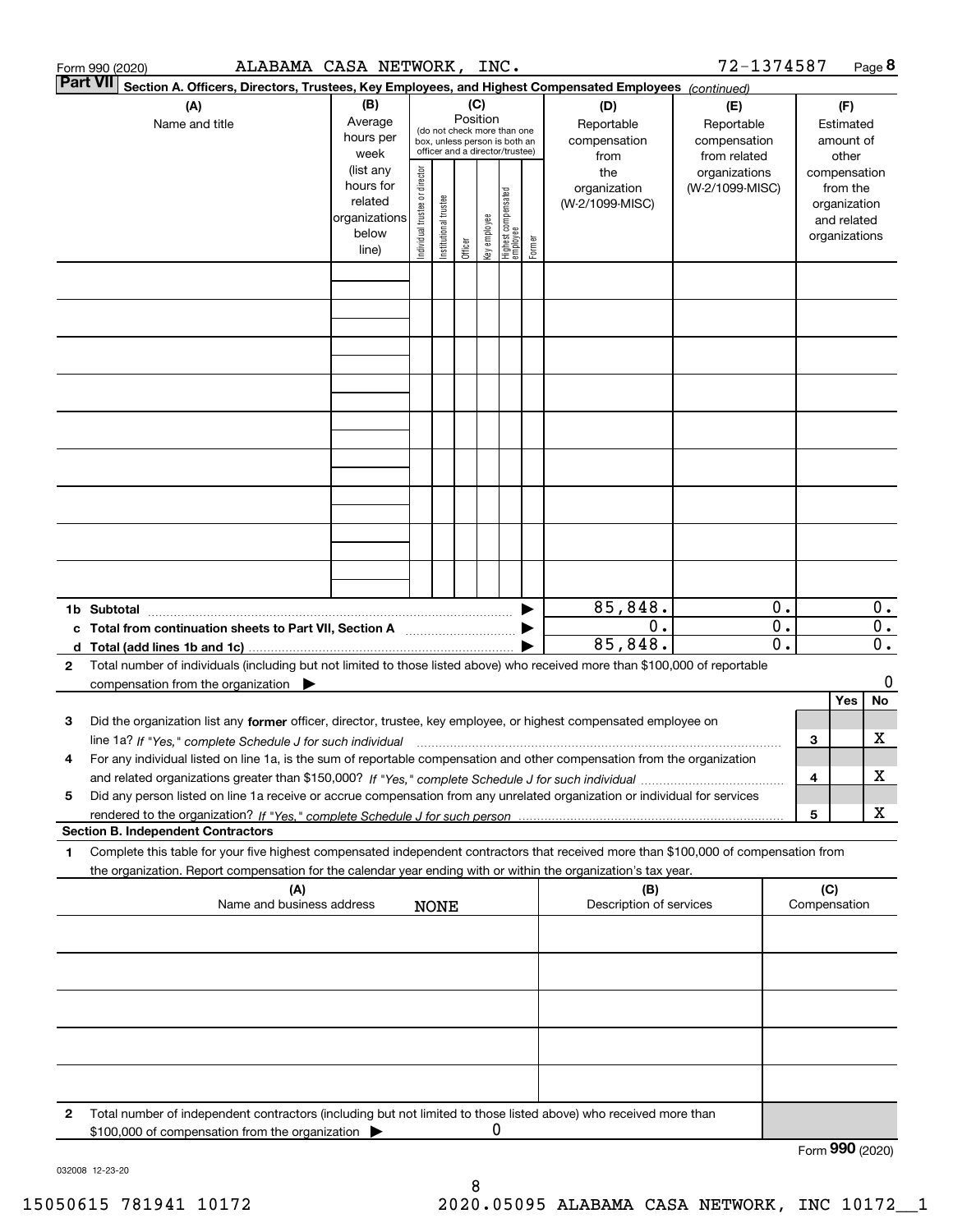|                                                           | Form 990 (2020)  |   |                                                                                                                                                                                      |    |                | ALABAMA CASA NETWORK, INC. |                                  |                                              | 72-1374587                                       | Page 9                                    |
|-----------------------------------------------------------|------------------|---|--------------------------------------------------------------------------------------------------------------------------------------------------------------------------------------|----|----------------|----------------------------|----------------------------------|----------------------------------------------|--------------------------------------------------|-------------------------------------------|
|                                                           | <b>Part VIII</b> |   | <b>Statement of Revenue</b>                                                                                                                                                          |    |                |                            |                                  |                                              |                                                  |                                           |
|                                                           |                  |   | Check if Schedule O contains a response or note to any line in this Part VIII                                                                                                        |    |                |                            |                                  |                                              |                                                  |                                           |
|                                                           |                  |   |                                                                                                                                                                                      |    |                |                            | (A)<br>Total revenue             | (B)<br>Related or exempt<br>function revenue | $\overline{C}$<br>Unrelated<br>Ibusiness revenue | (D)<br>Revenue excluded<br>from tax under |
|                                                           |                  |   |                                                                                                                                                                                      |    |                |                            |                                  |                                              |                                                  | sections 512 - 514                        |
| Contributions, Gifts, Grants<br>and Other Similar Amounts |                  |   | 1 a Federated campaigns                                                                                                                                                              |    | 1a             |                            |                                  |                                              |                                                  |                                           |
|                                                           |                  |   | <b>b</b> Membership dues                                                                                                                                                             |    | 1 <sub>b</sub> |                            |                                  |                                              |                                                  |                                           |
|                                                           |                  |   | c Fundraising events                                                                                                                                                                 |    | 1 <sub>c</sub> |                            |                                  |                                              |                                                  |                                           |
|                                                           |                  |   | d Related organizations                                                                                                                                                              |    | 1 <sub>d</sub> |                            |                                  |                                              |                                                  |                                           |
|                                                           |                  |   | e Government grants (contributions)                                                                                                                                                  |    | 1e             | 1,746,195.                 |                                  |                                              |                                                  |                                           |
|                                                           |                  |   | f All other contributions, gifts, grants, and                                                                                                                                        |    |                |                            |                                  |                                              |                                                  |                                           |
|                                                           |                  |   | similar amounts not included above                                                                                                                                                   |    | 1f             | 107,296.                   |                                  |                                              |                                                  |                                           |
|                                                           |                  |   | g Noncash contributions included in lines 1a-1f                                                                                                                                      |    | $1g$ \$        |                            | $\blacktriangleright$ 1,853,491. |                                              |                                                  |                                           |
|                                                           |                  |   |                                                                                                                                                                                      |    |                | <b>Business Code</b>       |                                  |                                              |                                                  |                                           |
|                                                           | 2 a              |   |                                                                                                                                                                                      |    |                |                            |                                  |                                              |                                                  |                                           |
| Program Service<br>Revenue                                |                  | b | <u> 1989 - Johann Barbara, martxa alemaniar arg</u>                                                                                                                                  |    |                |                            |                                  |                                              |                                                  |                                           |
|                                                           |                  | с | <u> 1989 - Johann Stein, mars an deutscher Stein († 1989)</u><br><u> 1980 - Jan Sterling, mars and de la politica de la politica de la politica de la politica de la politica de</u> |    |                |                            |                                  |                                              |                                                  |                                           |
|                                                           |                  | d | the control of the control of the control of the control of the control of the control of                                                                                            |    |                |                            |                                  |                                              |                                                  |                                           |
|                                                           |                  | е |                                                                                                                                                                                      |    |                |                            |                                  |                                              |                                                  |                                           |
|                                                           |                  | f |                                                                                                                                                                                      |    |                |                            |                                  |                                              |                                                  |                                           |
|                                                           |                  | a |                                                                                                                                                                                      |    |                |                            |                                  |                                              |                                                  |                                           |
|                                                           | 3                |   | Investment income (including dividends, interest, and                                                                                                                                |    |                |                            |                                  |                                              |                                                  |                                           |
|                                                           |                  |   |                                                                                                                                                                                      |    |                |                            |                                  |                                              |                                                  |                                           |
|                                                           | 4                |   | Income from investment of tax-exempt bond proceeds                                                                                                                                   |    |                |                            |                                  |                                              |                                                  |                                           |
|                                                           | 5                |   |                                                                                                                                                                                      |    |                |                            |                                  |                                              |                                                  |                                           |
|                                                           |                  |   |                                                                                                                                                                                      |    | (i) Real       | (ii) Personal              |                                  |                                              |                                                  |                                           |
|                                                           |                  |   | 6 a Gross rents                                                                                                                                                                      | 6a |                |                            |                                  |                                              |                                                  |                                           |
|                                                           |                  |   | <b>b</b> Less: rental expenses                                                                                                                                                       | 6b |                |                            |                                  |                                              |                                                  |                                           |
|                                                           |                  | c | Rental income or (loss)                                                                                                                                                              | 6c |                |                            |                                  |                                              |                                                  |                                           |
|                                                           |                  |   | <b>d</b> Net rental income or (loss)                                                                                                                                                 |    |                |                            |                                  |                                              |                                                  |                                           |
|                                                           |                  |   | <b>7 a</b> Gross amount from sales of                                                                                                                                                |    | (i) Securities | (ii) Other                 |                                  |                                              |                                                  |                                           |
|                                                           |                  |   | assets other than inventory                                                                                                                                                          | 7a |                |                            |                                  |                                              |                                                  |                                           |
|                                                           |                  |   | <b>b</b> Less: cost or other basis                                                                                                                                                   |    |                |                            |                                  |                                              |                                                  |                                           |
| venue                                                     |                  |   | and sales expenses                                                                                                                                                                   | 7b |                |                            |                                  |                                              |                                                  |                                           |
|                                                           |                  |   | <b>c</b> Gain or (loss) $\ldots$                                                                                                                                                     | 7c |                |                            |                                  |                                              |                                                  |                                           |
|                                                           |                  |   |                                                                                                                                                                                      |    |                |                            |                                  |                                              |                                                  |                                           |
| Other Re                                                  |                  |   | 8 a Gross income from fundraising events (not                                                                                                                                        |    |                |                            |                                  |                                              |                                                  |                                           |
|                                                           |                  |   | including \$<br>and the control of the control of                                                                                                                                    |    |                |                            |                                  |                                              |                                                  |                                           |
|                                                           |                  |   | contributions reported on line 1c). See                                                                                                                                              |    |                |                            |                                  |                                              |                                                  |                                           |
|                                                           |                  |   |                                                                                                                                                                                      |    |                | 8a<br>∣8b∣                 |                                  |                                              |                                                  |                                           |
|                                                           |                  |   | c Net income or (loss) from fundraising events                                                                                                                                       |    |                |                            |                                  |                                              |                                                  |                                           |
|                                                           |                  |   | 9 a Gross income from gaming activities. See                                                                                                                                         |    |                |                            |                                  |                                              |                                                  |                                           |
|                                                           |                  |   |                                                                                                                                                                                      |    |                | 9a                         |                                  |                                              |                                                  |                                           |
|                                                           |                  |   | <b>b</b> Less: direct expenses <b>manually</b>                                                                                                                                       |    |                | 9b                         |                                  |                                              |                                                  |                                           |
|                                                           |                  |   | c Net income or (loss) from gaming activities                                                                                                                                        |    |                |                            |                                  |                                              |                                                  |                                           |
|                                                           |                  |   | 10 a Gross sales of inventory, less returns                                                                                                                                          |    |                |                            |                                  |                                              |                                                  |                                           |
|                                                           |                  |   |                                                                                                                                                                                      |    |                | 10a                        |                                  |                                              |                                                  |                                           |
|                                                           |                  |   |                                                                                                                                                                                      |    |                | 10 <sub>b</sub>            |                                  |                                              |                                                  |                                           |
|                                                           |                  |   | c Net income or (loss) from sales of inventory                                                                                                                                       |    |                |                            |                                  |                                              |                                                  |                                           |
|                                                           |                  |   |                                                                                                                                                                                      |    |                | <b>Business Code</b>       |                                  |                                              |                                                  |                                           |
| Miscellaneous<br>Revenue                                  |                  |   | 11 a MISCELLANEOUS INCOME                                                                                                                                                            |    |                | 900099                     | 22, 123.                         | 22, 123.                                     |                                                  |                                           |
|                                                           |                  | b |                                                                                                                                                                                      |    |                |                            |                                  |                                              |                                                  |                                           |
|                                                           |                  | c |                                                                                                                                                                                      |    |                |                            |                                  |                                              |                                                  |                                           |
|                                                           |                  |   |                                                                                                                                                                                      |    |                |                            |                                  |                                              |                                                  |                                           |
|                                                           |                  |   |                                                                                                                                                                                      |    |                |                            | 22, 123.                         |                                              |                                                  |                                           |
|                                                           | 12               |   |                                                                                                                                                                                      |    |                |                            | $\blacktriangleright$ 1,875,614. | 22, 123.                                     | 0.                                               | 0.                                        |
|                                                           | 032009 12-23-20  |   |                                                                                                                                                                                      |    |                |                            |                                  |                                              |                                                  | Form 990 (2020)                           |
|                                                           |                  |   |                                                                                                                                                                                      |    |                |                            | 9                                |                                              |                                                  |                                           |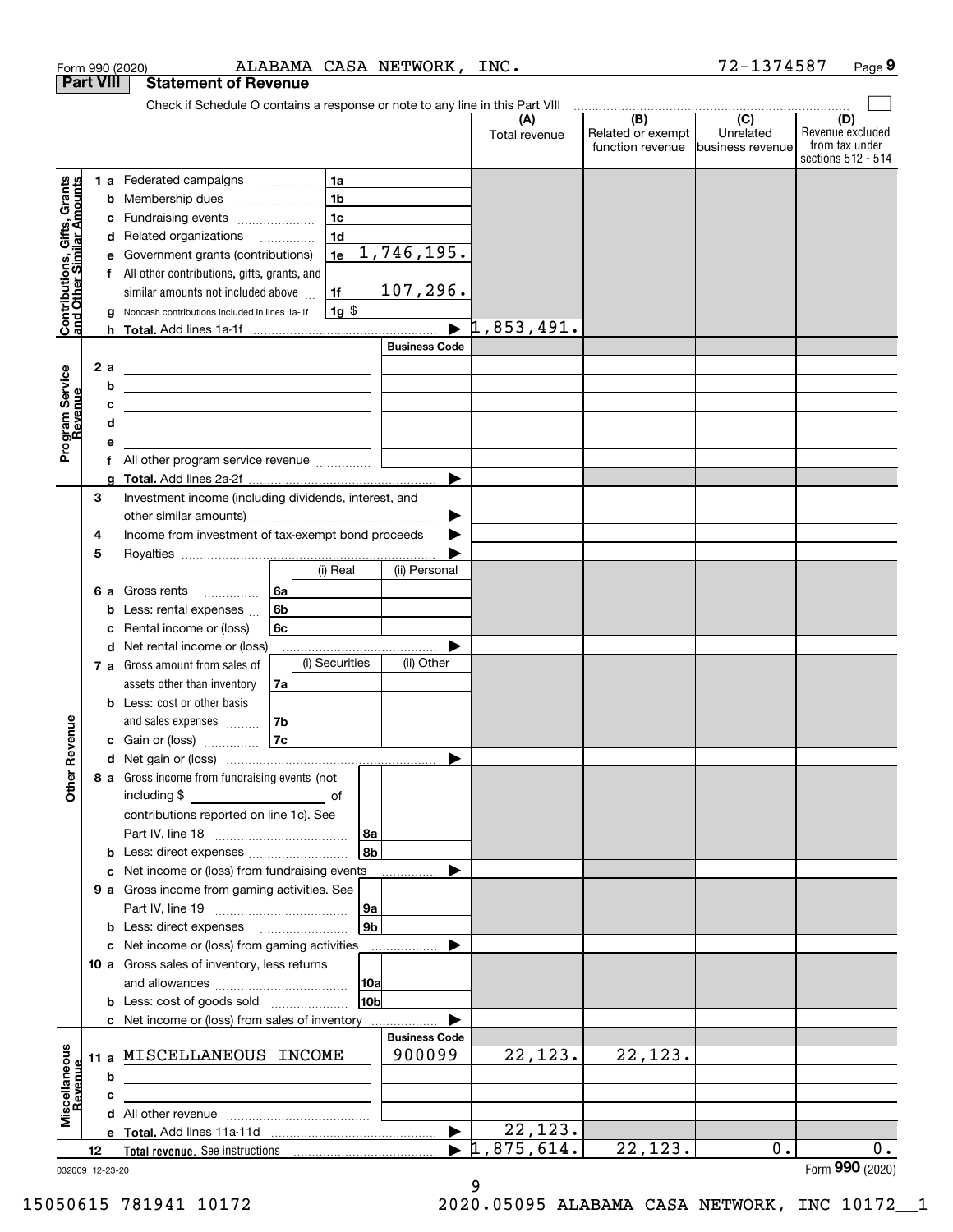Form 990 (2020) ALABAMA CASA NETWORK, INC. 7 $\,$ 2 $-1374587$   $\,$  Page **Part IX Statement of Functional Expenses**

 $60,094.$  17,170. 8,584.

128,464. 36,703. 18,354.

 $5,820.$  1,663. 831. 15,025. 4,293. 2,146.

4,289. 536. 536.

18,816. 2,352. 2,352.  $7,096.$  4,257. 2,838.

15,261.

28,026. 3,503. 3,503.

4,616.

1,809,786. 125,705. 77,691.

240. 873. 30.

4,540. 1,946.

7,628. 1,907.

3,372. 30,347.

20,168.

Fundraising expenses

 $\mathcal{L}^{\text{max}}$ 

**(A)**<br>Total expenses **(C)** (C) (C)<br>
penses Program service Management and Fundrai<br>
expenses general expenses expen **123***Section 501(c)(3) and 501(c)(4) organizations must complete all columns. All other organizations must complete column (A).* Grants and other assistance to domestic organizations and domestic governments. See Part IV, line 21 Check if Schedule O contains a response or note to any line in this Part IX (C) (C) (C) (C) (C) (C) Program service expensesGrants and other assistance to domestic individuals. See Part IV, line 22 Grants and other assistance to foreign organizations, foreign governments, and foreign *Do not include amounts reported on lines 6b, 7b, 8b, 9b, and 10b of Part VIII.* 1,506,208. 1,506,208.

85,848.

183,521.

8,314. 21,464.

33,719.

20,168. <mark>37,868.</mark> 5,361.

23,520. 14,191.

15,261. 6,486.

35,032. 9,535. 4,616. 927. 1,143. 2,013,182.

10

**45**individuals. See Part IV, lines 15 and 16  $\ldots$ Benefits paid to or for members ..................... Compensation of current officers, directors, trustees, and key employees  $\ldots$   $\ldots$   $\ldots$   $\ldots$   $\ldots$   $\ldots$ 

**6**Compensation not included above to disqualified persons (as defined under section 4958(f)(1)) and persons described in section 4958(c)(3)(B)  $\quad \ldots \ldots \ldots$ 

**78**Pension plan accruals and contributions (include section 401(k) and 403(b) employer contributions) Other salaries and wages ~~~~~~~~~~

**910**Other employee benefits ~~~~~~~~~~ Payroll taxes ~~~~~~~~~~~~~~~~

**11ab**Fees for services (nonemployees): Management ~~~~~~~~~~~~~~~~ Legal ~~~~~~~~~~~~~~~~~~~~

**cdefg121314**Professional fundraising services. See Part IV, line 17 Other. (If line 11g amount exceeds 10% of line 25, column (A) amount, list line 11g expenses on Sch O.) Accounting ~~~~~~~~~~~~~~~~~ Lobbying ~~~~~~~~~~~~~~~~~~ lnvestment management fees ....................... Advertising and promotion www.communication Office expenses ~~~~~~~~~~~~~~~ Information technology ~~~~~~~~~~~

**16171819202122**Royalties ~~~~~~~~~~~~~~~~~~ Occupancy ~~~~~~~~~~~~~~~~~ Travel ……………………………………………… Payments of travel or entertainment expenses for any federal, state, or local public officials ... Conferences, conventions, and meetings InterestPayments to affiliates ~~~~~~~~~~~~

**2324a**Other expenses. Itemize expenses not covered above (List miscellaneous expenses on line 24e. If line 24e amount exceeds 10% of line 25, column (A) amount, list line 24e expenses on Schedule O.) Insurance~~~~~~~~~~~~~~~~~COMPUTER

Depreciation, depletion, and amortization  $\,\,\ldots\,\,$ 

**Total functional expenses.**  Add lines 1 through 24e **bc**MISCELLANEOUS EXPENSES **d**POSTAGE **e** All other expenses **25**TELEPHONE

Check here  $\bullet$  if following SOP 98-2 (ASC 958-720) **Joint costs.** Complete this line only if the organization **26**reported in column (B) joint costs from a combined educational campaign and fundraising solicitation. Check here  $\blacktriangleright$ 

032010 12-23-20

**15**

Form (2020) **990**

278. 649.

37,868.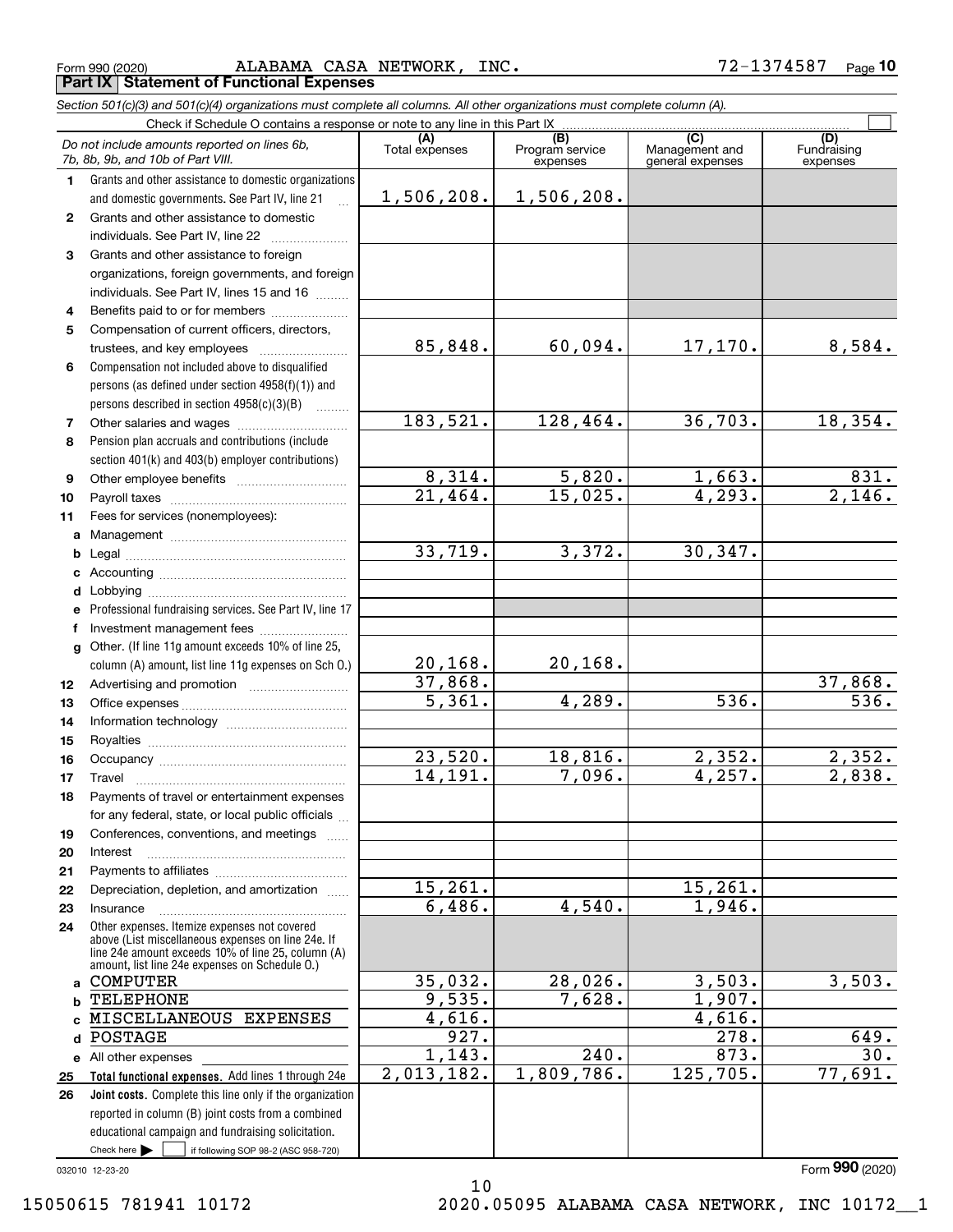**Part X Balance Sheet**

| Form 990 (2020) |  | ALABAMA | CASA | <b>NETWORK</b> | INC. | , 7 1 C 0 7<br>$\sqrt{ }$<br>- 20<br>-<br>$\epsilon$ | Page |  |
|-----------------|--|---------|------|----------------|------|------------------------------------------------------|------|--|
|-----------------|--|---------|------|----------------|------|------------------------------------------------------|------|--|

|                             |    | Check if Schedule O contains a response or note to any line in this Part X                                                                                                                                                     |           |                        |                          |                 |                    |
|-----------------------------|----|--------------------------------------------------------------------------------------------------------------------------------------------------------------------------------------------------------------------------------|-----------|------------------------|--------------------------|-----------------|--------------------|
|                             |    |                                                                                                                                                                                                                                |           |                        | (A)<br>Beginning of year |                 | (B)<br>End of year |
|                             | 1  |                                                                                                                                                                                                                                |           |                        | 206, 296.                | $\mathbf{1}$    | 139,358.           |
|                             | 2  |                                                                                                                                                                                                                                |           |                        |                          | $\mathbf{2}$    |                    |
|                             | з  |                                                                                                                                                                                                                                |           |                        | 316,030.                 | $\mathbf{3}$    | 369,765.           |
|                             | 4  |                                                                                                                                                                                                                                |           |                        |                          | 4               |                    |
|                             | 5  | Loans and other receivables from any current or former officer, director,                                                                                                                                                      |           |                        |                          |                 |                    |
|                             |    | trustee, key employee, creator or founder, substantial contributor, or 35%                                                                                                                                                     |           |                        |                          |                 |                    |
|                             |    | controlled entity or family member of any of these persons                                                                                                                                                                     |           |                        |                          | 5               |                    |
|                             | 6  | Loans and other receivables from other disqualified persons (as defined                                                                                                                                                        |           |                        |                          |                 |                    |
|                             |    | under section $4958(f)(1)$ , and persons described in section $4958(c)(3)(B)$                                                                                                                                                  |           | 6                      |                          |                 |                    |
|                             | 7  |                                                                                                                                                                                                                                |           |                        |                          | $\overline{7}$  |                    |
| Assets                      | 8  |                                                                                                                                                                                                                                |           |                        |                          | 8               |                    |
|                             | 9  | Prepaid expenses and deferred charges                                                                                                                                                                                          |           |                        |                          | 9               | 41,856.            |
|                             |    | 10a Land, buildings, and equipment: cost or other                                                                                                                                                                              |           |                        |                          |                 |                    |
|                             |    | basis. Complete Part VI of Schedule D  10a                                                                                                                                                                                     |           | <u>102,543.</u>        |                          |                 |                    |
|                             |    | $\begin{array}{ c c c c }\n\hline\n\hline\n\hline\n\end{array}$ $\begin{array}{ c c c c }\n\hline\n\end{array}$ $\begin{array}{ c c c }\n\hline\n\end{array}$<br><b>b</b> Less: accumulated depreciation                       |           | 70, 146.               | 45,791.                  | 10 <sub>c</sub> | 32,397.            |
|                             | 11 |                                                                                                                                                                                                                                |           | 11                     |                          |                 |                    |
|                             | 12 |                                                                                                                                                                                                                                |           |                        | 12                       |                 |                    |
|                             | 13 |                                                                                                                                                                                                                                |           | 13                     |                          |                 |                    |
|                             | 14 |                                                                                                                                                                                                                                |           |                        | 14                       |                 |                    |
|                             | 15 |                                                                                                                                                                                                                                |           | 15                     |                          |                 |                    |
|                             | 16 |                                                                                                                                                                                                                                |           | $\overline{568,117}$ . | 16                       | 583, 376.       |                    |
|                             | 17 |                                                                                                                                                                                                                                | 159, 251. | 17                     | 312,078.                 |                 |                    |
|                             | 18 |                                                                                                                                                                                                                                |           | 18                     |                          |                 |                    |
|                             | 19 | Deferred revenue manual contracts and contracts are all the contracts and contracts are contracted and contracts are contracted and contract are contracted and contract are contracted and contract are contracted and contra |           |                        | 19                       |                 |                    |
|                             | 20 |                                                                                                                                                                                                                                |           |                        |                          | 20              |                    |
|                             | 21 | Escrow or custodial account liability. Complete Part IV of Schedule D                                                                                                                                                          |           |                        |                          | 21              |                    |
|                             | 22 | Loans and other payables to any current or former officer, director,                                                                                                                                                           |           |                        |                          |                 |                    |
| Liabilities                 |    | trustee, key employee, creator or founder, substantial contributor, or 35%                                                                                                                                                     |           |                        |                          |                 |                    |
|                             |    | controlled entity or family member of any of these persons                                                                                                                                                                     |           |                        |                          | 22              |                    |
|                             | 23 | Secured mortgages and notes payable to unrelated third parties                                                                                                                                                                 |           |                        |                          | 23              |                    |
|                             | 24 |                                                                                                                                                                                                                                |           |                        |                          | 24              |                    |
|                             | 25 | Other liabilities (including federal income tax, payables to related third                                                                                                                                                     |           |                        |                          |                 |                    |
|                             |    | parties, and other liabilities not included on lines 17-24). Complete Part X                                                                                                                                                   |           |                        |                          |                 |                    |
|                             |    | of Schedule D                                                                                                                                                                                                                  |           |                        |                          | 25              |                    |
|                             | 26 |                                                                                                                                                                                                                                |           |                        | 159, 251.                | 26              | 312,078.           |
|                             |    | Organizations that follow FASB ASC 958, check here $\triangleright \lfloor X \rfloor$                                                                                                                                          |           |                        |                          |                 |                    |
|                             |    | and complete lines 27, 28, 32, and 33.                                                                                                                                                                                         |           |                        |                          |                 |                    |
|                             | 27 |                                                                                                                                                                                                                                |           |                        | 408,866.                 | 27              | 271,298.           |
|                             | 28 |                                                                                                                                                                                                                                |           |                        |                          | 28              |                    |
|                             |    | Organizations that do not follow FASB ASC 958, check here $\blacktriangleright$                                                                                                                                                |           |                        |                          |                 |                    |
|                             |    | and complete lines 29 through 33.                                                                                                                                                                                              |           |                        |                          |                 |                    |
|                             | 29 |                                                                                                                                                                                                                                |           |                        |                          | 29              |                    |
|                             | 30 | Paid-in or capital surplus, or land, building, or equipment fund                                                                                                                                                               |           |                        |                          | 30              |                    |
| Net Assets or Fund Balances | 31 | Retained earnings, endowment, accumulated income, or other funds                                                                                                                                                               |           |                        |                          | 31              |                    |
|                             | 32 |                                                                                                                                                                                                                                |           |                        | 408,866.                 | 32              | 271,298.           |
|                             | 33 |                                                                                                                                                                                                                                |           |                        | 568, 117.                | 33              | 583,376.           |

Form (2020) **990**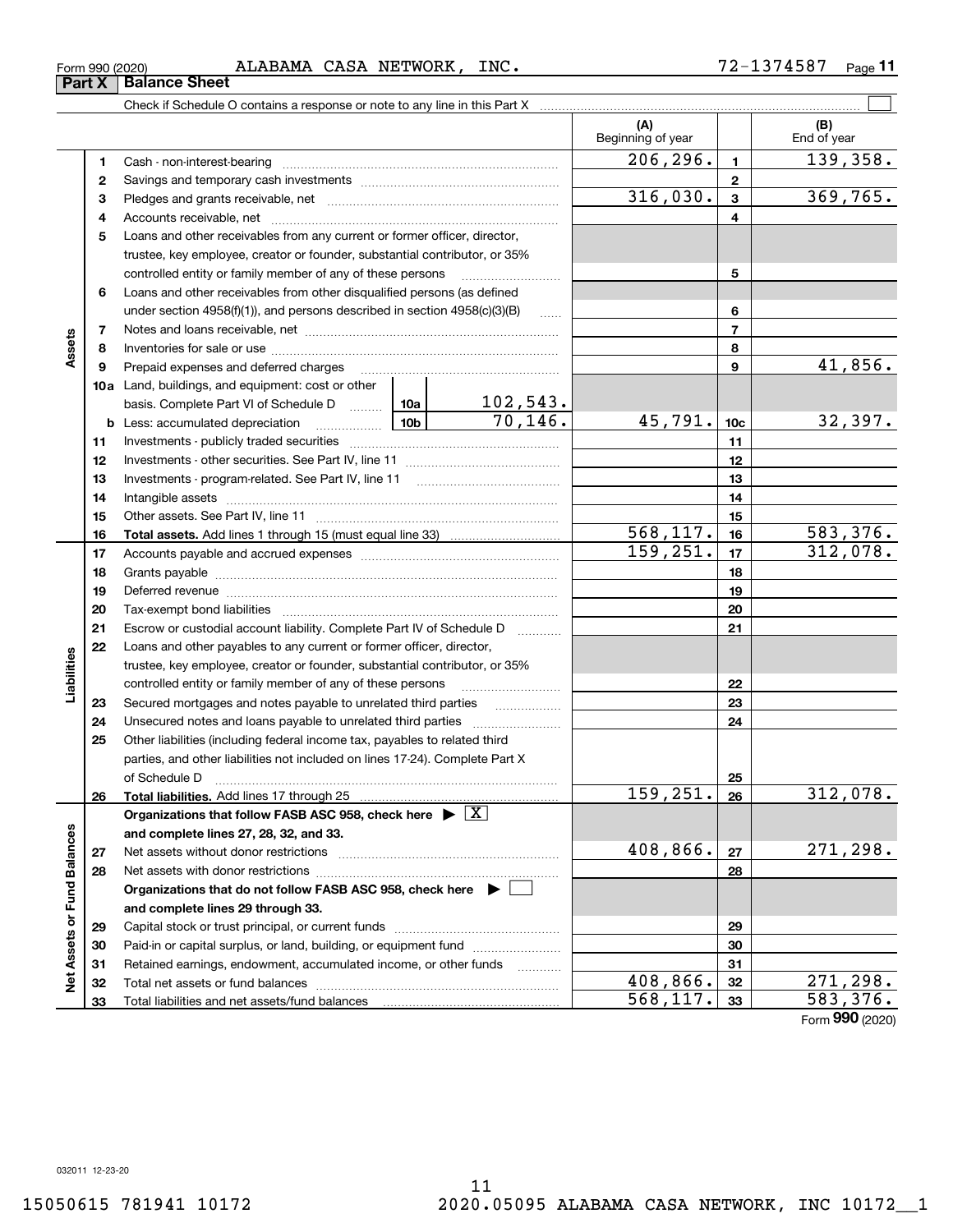|                                           | ALABAMA CASA NETWORK, INC.<br>Form 990 (2020)                                                                                                                                                                                                                                                                                                                                                                                         | 72-1374587                                                                               |                                                      |            | Page $12$      |
|-------------------------------------------|---------------------------------------------------------------------------------------------------------------------------------------------------------------------------------------------------------------------------------------------------------------------------------------------------------------------------------------------------------------------------------------------------------------------------------------|------------------------------------------------------------------------------------------|------------------------------------------------------|------------|----------------|
|                                           | Part XI   Reconciliation of Net Assets                                                                                                                                                                                                                                                                                                                                                                                                |                                                                                          |                                                      |            |                |
|                                           |                                                                                                                                                                                                                                                                                                                                                                                                                                       |                                                                                          |                                                      |            |                |
| 1<br>2<br>3<br>4<br>5<br>6<br>7<br>8<br>9 | Total revenue (must equal Part VIII, column (A), line 12)<br>Revenue less expenses. Subtract line 2 from line 1<br>Net assets or fund balances at beginning of year (must equal Part X, line 32, column (A))<br>Net unrealized gains (losses) on investments<br>Investment expenses www.communication.com/www.communication.com/www.communication.com/www.com<br>Other changes in net assets or fund balances (explain on Schedule O) | 1.<br>$\mathbf{2}$<br>3<br>$\overline{\mathbf{4}}$<br>5<br>6<br>$\overline{7}$<br>8<br>9 | 1,875,614.<br>$\overline{2,013,182.}$<br>$-137,568.$ |            | 408,866.<br>0. |
| 10                                        | Net assets or fund balances at end of year. Combine lines 3 through 9 (must equal Part X, line 32,                                                                                                                                                                                                                                                                                                                                    |                                                                                          |                                                      |            |                |
|                                           |                                                                                                                                                                                                                                                                                                                                                                                                                                       | 10                                                                                       |                                                      |            | 271,298.       |
|                                           | Part XII Financial Statements and Reporting                                                                                                                                                                                                                                                                                                                                                                                           |                                                                                          |                                                      |            |                |
|                                           |                                                                                                                                                                                                                                                                                                                                                                                                                                       |                                                                                          |                                                      | <b>Yes</b> | No             |
| 1                                         | $\boxed{\mathbf{X}}$ Accrual<br>Accounting method used to prepare the Form 990: <u>[</u> Cash<br>Other<br>If the organization changed its method of accounting from a prior year or checked "Other," explain in Schedule O.                                                                                                                                                                                                           |                                                                                          |                                                      |            |                |
|                                           | 2a Were the organization's financial statements compiled or reviewed by an independent accountant?<br>If "Yes," check a box below to indicate whether the financial statements for the year were compiled or reviewed on a<br>separate basis, consolidated basis, or both:<br>Separate basis<br><b>Consolidated basis</b><br>Both consolidated and separate basis                                                                     |                                                                                          | 2a                                                   |            | х              |
|                                           | <b>b</b> Were the organization's financial statements audited by an independent accountant?                                                                                                                                                                                                                                                                                                                                           |                                                                                          | 2 <sub>b</sub>                                       | Х          |                |
|                                           | If "Yes," check a box below to indicate whether the financial statements for the year were audited on a separate basis,<br>consolidated basis, or both:<br>$X$ Separate basis<br>Consolidated basis<br>Both consolidated and separate basis                                                                                                                                                                                           |                                                                                          |                                                      |            |                |
|                                           | c If "Yes" to line 2a or 2b, does the organization have a committee that assumes responsibility for oversight of the audit,                                                                                                                                                                                                                                                                                                           |                                                                                          | 2c                                                   | х          |                |
|                                           | If the organization changed either its oversight process or selection process during the tax year, explain on Schedule O.                                                                                                                                                                                                                                                                                                             |                                                                                          |                                                      |            |                |
|                                           | 3a As a result of a federal award, was the organization required to undergo an audit or audits as set forth in the Single Audit                                                                                                                                                                                                                                                                                                       |                                                                                          |                                                      |            |                |
|                                           |                                                                                                                                                                                                                                                                                                                                                                                                                                       |                                                                                          | 3a                                                   | Х          |                |
|                                           | b If "Yes," did the organization undergo the required audit or audits? If the organization did not undergo the required audit<br>or audits, explain why on Schedule O and describe any steps taken to undergo such audits [11] content to under                                                                                                                                                                                       |                                                                                          | 3b                                                   | х          |                |

Form (2020) **990**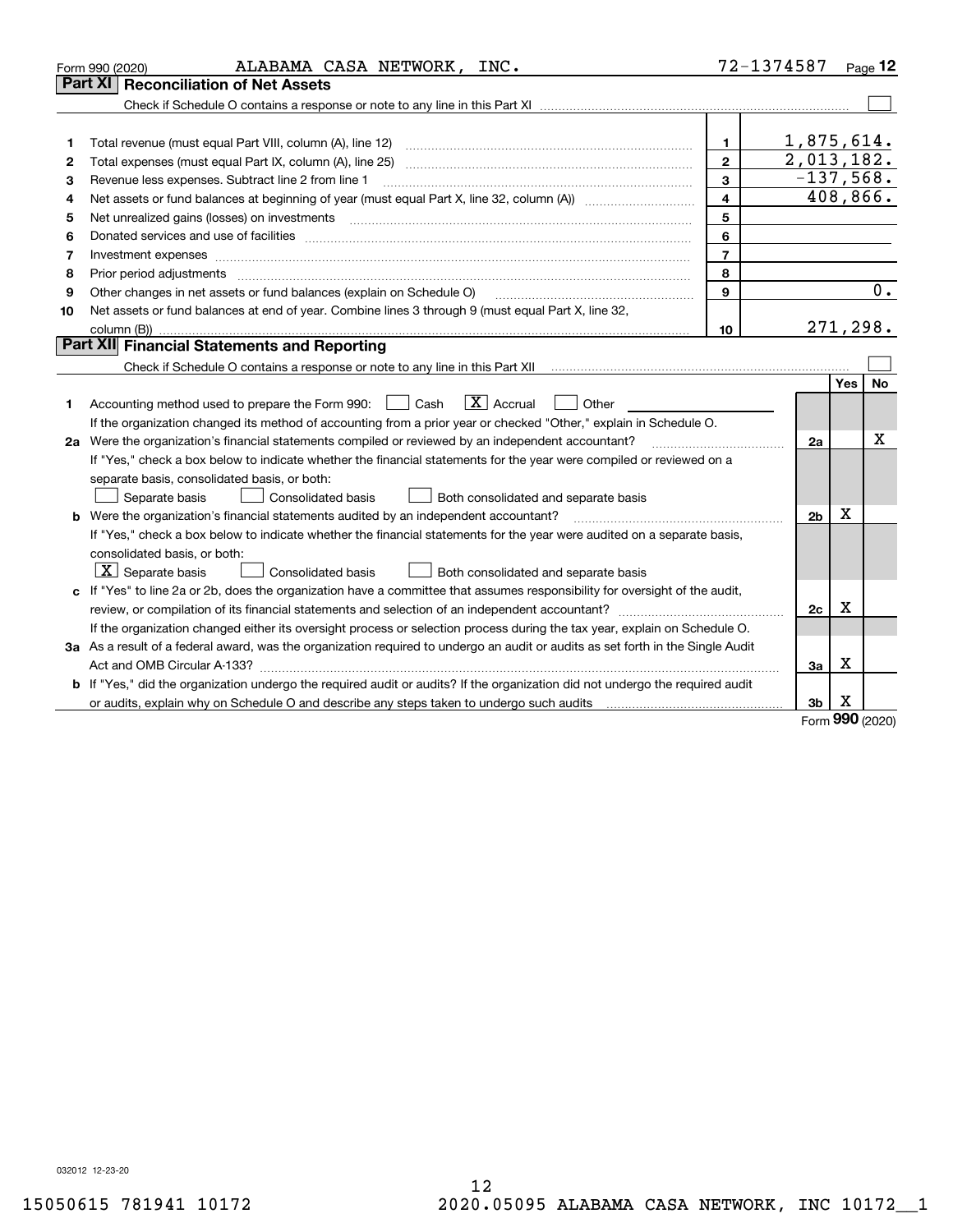| <b>SCHEDULE A</b> |
|-------------------|
|-------------------|

Department of the Treasury Internal Revenue Service

**(Form 990 or 990-EZ)**

# **Public Charity Status and Public Support**

**Complete if the organization is a section 501(c)(3) organization or a section 4947(a)(1) nonexempt charitable trust.**

| Attach to Form 990 or Form 990-EZ. |
|------------------------------------|
|                                    |

**| Go to www.irs.gov/Form990 for instructions and the latest information.**

| OMB No. 1545-0047                     |
|---------------------------------------|
| 2020                                  |
| <b>Open to Public</b><br>Inspection   |
| <b>Employer identification number</b> |

|  | Name of the organization |
|--|--------------------------|
|--|--------------------------|

|                |                     |                                                                                                                                                                                                                                                                |          | ALABAMA CASA NETWORK, INC.                             |                             |                                 |                                                      | 72-1374587                                         |
|----------------|---------------------|----------------------------------------------------------------------------------------------------------------------------------------------------------------------------------------------------------------------------------------------------------------|----------|--------------------------------------------------------|-----------------------------|---------------------------------|------------------------------------------------------|----------------------------------------------------|
|                | <b>Part I</b>       | Reason for Public Charity Status. (All organizations must complete this part.) See instructions.                                                                                                                                                               |          |                                                        |                             |                                 |                                                      |                                                    |
|                |                     | The organization is not a private foundation because it is: (For lines 1 through 12, check only one box.)                                                                                                                                                      |          |                                                        |                             |                                 |                                                      |                                                    |
| 1.             |                     | A church, convention of churches, or association of churches described in section 170(b)(1)(A)(i).                                                                                                                                                             |          |                                                        |                             |                                 |                                                      |                                                    |
| $\mathbf{2}$   |                     | A school described in section 170(b)(1)(A)(ii). (Attach Schedule E (Form 990 or 990-EZ).)                                                                                                                                                                      |          |                                                        |                             |                                 |                                                      |                                                    |
| 3              |                     | A hospital or a cooperative hospital service organization described in section 170(b)(1)(A)(iii).                                                                                                                                                              |          |                                                        |                             |                                 |                                                      |                                                    |
| 4              |                     | A medical research organization operated in conjunction with a hospital described in section 170(b)(1)(A)(iii). Enter the hospital's name,                                                                                                                     |          |                                                        |                             |                                 |                                                      |                                                    |
|                |                     | city, and state:                                                                                                                                                                                                                                               |          |                                                        |                             |                                 |                                                      |                                                    |
| 5              |                     | An organization operated for the benefit of a college or university owned or operated by a governmental unit described in                                                                                                                                      |          |                                                        |                             |                                 |                                                      |                                                    |
|                |                     | section 170(b)(1)(A)(iv). (Complete Part II.)                                                                                                                                                                                                                  |          |                                                        |                             |                                 |                                                      |                                                    |
| 6              |                     | A federal, state, or local government or governmental unit described in section 170(b)(1)(A)(v).                                                                                                                                                               |          |                                                        |                             |                                 |                                                      |                                                    |
| $\overline{7}$ | $\lfloor x \rfloor$ | An organization that normally receives a substantial part of its support from a governmental unit or from the general public described in                                                                                                                      |          |                                                        |                             |                                 |                                                      |                                                    |
|                |                     | section 170(b)(1)(A)(vi). (Complete Part II.)                                                                                                                                                                                                                  |          |                                                        |                             |                                 |                                                      |                                                    |
| 8              |                     | A community trust described in section 170(b)(1)(A)(vi). (Complete Part II.)                                                                                                                                                                                   |          |                                                        |                             |                                 |                                                      |                                                    |
| 9              |                     | An agricultural research organization described in section 170(b)(1)(A)(ix) operated in conjunction with a land-grant college                                                                                                                                  |          |                                                        |                             |                                 |                                                      |                                                    |
|                |                     | or university or a non-land-grant college of agriculture (see instructions). Enter the name, city, and state of the college or                                                                                                                                 |          |                                                        |                             |                                 |                                                      |                                                    |
|                |                     | university:                                                                                                                                                                                                                                                    |          |                                                        |                             |                                 |                                                      |                                                    |
| 10             |                     | An organization that normally receives (1) more than 33 1/3% of its support from contributions, membership fees, and gross receipts from                                                                                                                       |          |                                                        |                             |                                 |                                                      |                                                    |
|                |                     | activities related to its exempt functions, subject to certain exceptions; and (2) no more than 33 1/3% of its support from gross investment                                                                                                                   |          |                                                        |                             |                                 |                                                      |                                                    |
|                |                     | income and unrelated business taxable income (less section 511 tax) from businesses acquired by the organization after June 30, 1975.                                                                                                                          |          |                                                        |                             |                                 |                                                      |                                                    |
|                |                     | See section 509(a)(2). (Complete Part III.)                                                                                                                                                                                                                    |          |                                                        |                             |                                 |                                                      |                                                    |
| 11             |                     | An organization organized and operated exclusively to test for public safety. See section 509(a)(4).                                                                                                                                                           |          |                                                        |                             |                                 |                                                      |                                                    |
| 12             |                     | An organization organized and operated exclusively for the benefit of, to perform the functions of, or to carry out the purposes of one or                                                                                                                     |          |                                                        |                             |                                 |                                                      |                                                    |
|                |                     | more publicly supported organizations described in section 509(a)(1) or section 509(a)(2). See section 509(a)(3). Check the box in                                                                                                                             |          |                                                        |                             |                                 |                                                      |                                                    |
|                |                     | lines 12a through 12d that describes the type of supporting organization and complete lines 12e, 12f, and 12g.                                                                                                                                                 |          |                                                        |                             |                                 |                                                      |                                                    |
| а              |                     | Type I. A supporting organization operated, supervised, or controlled by its supported organization(s), typically by giving<br>the supported organization(s) the power to regularly appoint or elect a majority of the directors or trustees of the supporting |          |                                                        |                             |                                 |                                                      |                                                    |
|                |                     | organization. You must complete Part IV, Sections A and B.                                                                                                                                                                                                     |          |                                                        |                             |                                 |                                                      |                                                    |
| b              |                     | Type II. A supporting organization supervised or controlled in connection with its supported organization(s), by having                                                                                                                                        |          |                                                        |                             |                                 |                                                      |                                                    |
|                |                     | control or management of the supporting organization vested in the same persons that control or manage the supported                                                                                                                                           |          |                                                        |                             |                                 |                                                      |                                                    |
|                |                     | organization(s). You must complete Part IV, Sections A and C.                                                                                                                                                                                                  |          |                                                        |                             |                                 |                                                      |                                                    |
| с              |                     | Type III functionally integrated. A supporting organization operated in connection with, and functionally integrated with,                                                                                                                                     |          |                                                        |                             |                                 |                                                      |                                                    |
|                |                     | its supported organization(s) (see instructions). You must complete Part IV, Sections A, D, and E.                                                                                                                                                             |          |                                                        |                             |                                 |                                                      |                                                    |
| d              |                     | Type III non-functionally integrated. A supporting organization operated in connection with its supported organization(s)                                                                                                                                      |          |                                                        |                             |                                 |                                                      |                                                    |
|                |                     | that is not functionally integrated. The organization generally must satisfy a distribution requirement and an attentiveness                                                                                                                                   |          |                                                        |                             |                                 |                                                      |                                                    |
|                |                     | requirement (see instructions). You must complete Part IV, Sections A and D, and Part V.                                                                                                                                                                       |          |                                                        |                             |                                 |                                                      |                                                    |
| е              |                     | Check this box if the organization received a written determination from the IRS that it is a Type I, Type II, Type III                                                                                                                                        |          |                                                        |                             |                                 |                                                      |                                                    |
|                |                     | functionally integrated, or Type III non-functionally integrated supporting organization.                                                                                                                                                                      |          |                                                        |                             |                                 |                                                      |                                                    |
|                |                     | Enter the number of supported organizations                                                                                                                                                                                                                    |          |                                                        |                             |                                 |                                                      |                                                    |
| g              |                     | Provide the following information about the supported organization(s).                                                                                                                                                                                         |          |                                                        |                             | (iv) Is the organization listed |                                                      |                                                    |
|                |                     | (i) Name of supported<br>organization                                                                                                                                                                                                                          | (ii) EIN | (iii) Type of organization<br>(described on lines 1-10 | in your governing document? |                                 | (v) Amount of monetary<br>support (see instructions) | (vi) Amount of other<br>support (see instructions) |
|                |                     |                                                                                                                                                                                                                                                                |          | above (see instructions))                              | Yes                         | No                              |                                                      |                                                    |
|                |                     |                                                                                                                                                                                                                                                                |          |                                                        |                             |                                 |                                                      |                                                    |
|                |                     |                                                                                                                                                                                                                                                                |          |                                                        |                             |                                 |                                                      |                                                    |
|                |                     |                                                                                                                                                                                                                                                                |          |                                                        |                             |                                 |                                                      |                                                    |
|                |                     |                                                                                                                                                                                                                                                                |          |                                                        |                             |                                 |                                                      |                                                    |
|                |                     |                                                                                                                                                                                                                                                                |          |                                                        |                             |                                 |                                                      |                                                    |
|                |                     |                                                                                                                                                                                                                                                                |          |                                                        |                             |                                 |                                                      |                                                    |
|                |                     |                                                                                                                                                                                                                                                                |          |                                                        |                             |                                 |                                                      |                                                    |
|                |                     |                                                                                                                                                                                                                                                                |          |                                                        |                             |                                 |                                                      |                                                    |
|                |                     |                                                                                                                                                                                                                                                                |          |                                                        |                             |                                 |                                                      |                                                    |
| Total          |                     |                                                                                                                                                                                                                                                                |          |                                                        |                             |                                 |                                                      |                                                    |

LHA For Paperwork Reduction Act Notice, see the Instructions for Form 990 or 990-EZ. <sub>032021</sub> o1-25-21 Schedule A (Form 990 or 990-EZ) 2020 13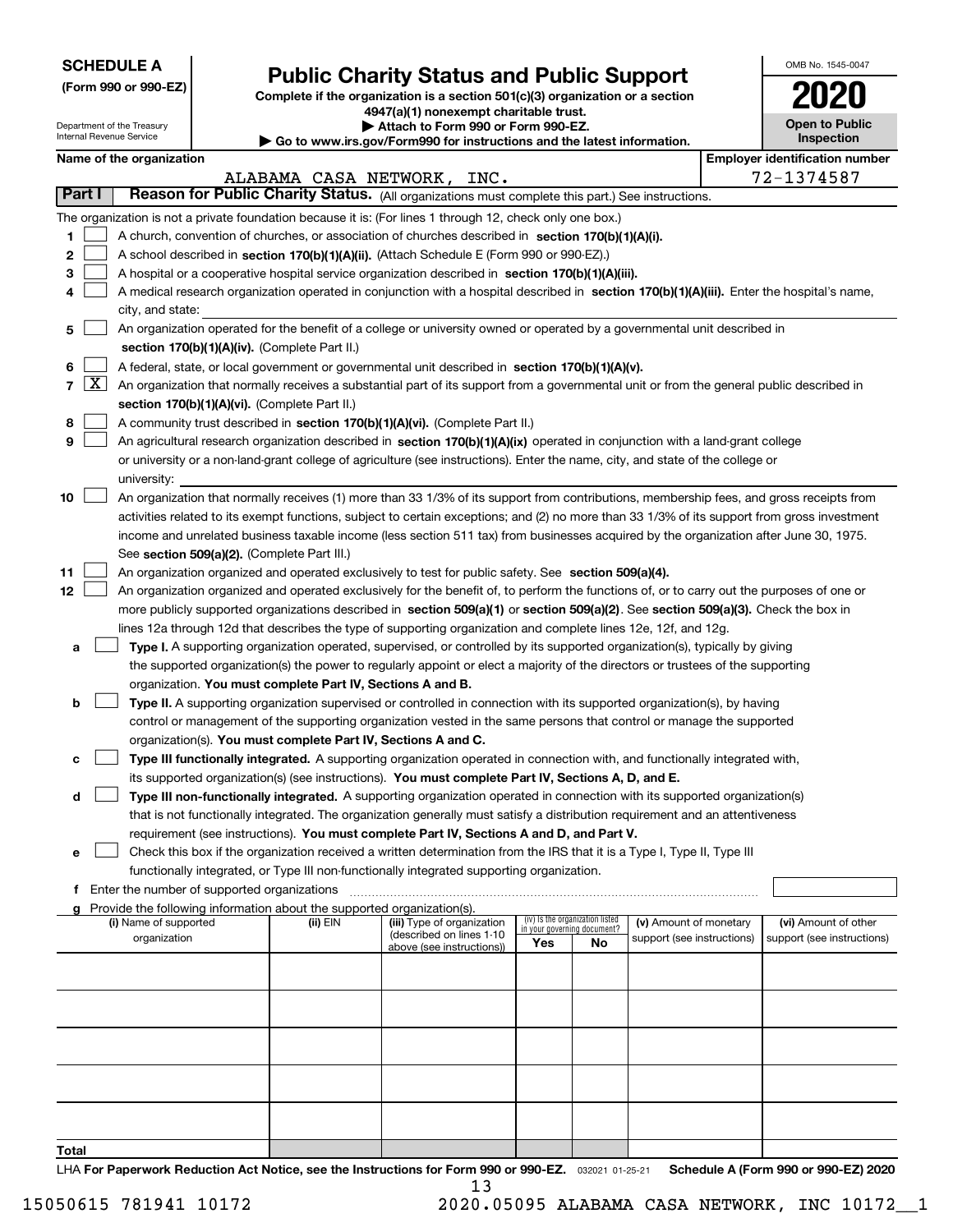## Schedule A (Form 990 or 990-EZ) 2020 Page ALABAMA CASA NETWORK, INC. 72-1374587

72-1374587 Page 2

(Complete only if you checked the box on line 5, 7, or 8 of Part I or if the organization failed to qualify under Part III. If the organization fails to qualify under the tests listed below, please complete Part III.) **Part II Support Schedule for Organizations Described in Sections 170(b)(1)(A)(iv) and 170(b)(1)(A)(vi)**

|    | <b>Section A. Public Support</b>                                                                                                               |          |          |            |            |                                      |                                          |
|----|------------------------------------------------------------------------------------------------------------------------------------------------|----------|----------|------------|------------|--------------------------------------|------------------------------------------|
|    | Calendar year (or fiscal year beginning in) $\blacktriangleright$                                                                              | (a) 2016 | (b) 2017 | $(c)$ 2018 | $(d)$ 2019 | (e) 2020                             | (f) Total                                |
|    | <b>1</b> Gifts, grants, contributions, and                                                                                                     |          |          |            |            |                                      |                                          |
|    | membership fees received. (Do not                                                                                                              |          |          |            |            |                                      |                                          |
|    | include any "unusual grants.")                                                                                                                 | 1041561. | 1700455. | 1676761.   | 2001531.   | 1853491.                             | 8273799.                                 |
|    | 2 Tax revenues levied for the organ-                                                                                                           |          |          |            |            |                                      |                                          |
|    | ization's benefit and either paid to                                                                                                           |          |          |            |            |                                      |                                          |
|    | or expended on its behalf                                                                                                                      |          |          |            |            |                                      |                                          |
|    | 3 The value of services or facilities                                                                                                          |          |          |            |            |                                      |                                          |
|    | furnished by a governmental unit to                                                                                                            |          |          |            |            |                                      |                                          |
|    | the organization without charge                                                                                                                |          |          |            |            |                                      |                                          |
|    | 4 Total. Add lines 1 through 3                                                                                                                 | 1041561. | 1700455. | 1676761.   | 2001531.   | 1853491.                             | 8273799.                                 |
| 5. | The portion of total contributions                                                                                                             |          |          |            |            |                                      |                                          |
|    | by each person (other than a                                                                                                                   |          |          |            |            |                                      |                                          |
|    | governmental unit or publicly                                                                                                                  |          |          |            |            |                                      |                                          |
|    | supported organization) included                                                                                                               |          |          |            |            |                                      |                                          |
|    | on line 1 that exceeds 2% of the                                                                                                               |          |          |            |            |                                      |                                          |
|    | amount shown on line 11,                                                                                                                       |          |          |            |            |                                      |                                          |
|    | column (f)                                                                                                                                     |          |          |            |            |                                      |                                          |
|    | 6 Public support. Subtract line 5 from line 4.                                                                                                 |          |          |            |            |                                      | 8273799.                                 |
|    | <b>Section B. Total Support</b>                                                                                                                |          |          |            |            |                                      |                                          |
|    | Calendar year (or fiscal year beginning in) $\blacktriangleright$                                                                              | (a) 2016 | (b) 2017 | $(c)$ 2018 | $(d)$ 2019 | (e) 2020                             | (f) Total                                |
|    | <b>7</b> Amounts from line 4                                                                                                                   | 1041561. | 1700455. | 1676761.   | 2001531.   | 1853491.                             | 8273799.                                 |
|    | 8 Gross income from interest,                                                                                                                  |          |          |            |            |                                      |                                          |
|    | dividends, payments received on                                                                                                                |          |          |            |            |                                      |                                          |
|    | securities loans, rents, royalties,                                                                                                            |          |          |            |            |                                      |                                          |
|    | and income from similar sources                                                                                                                | 9.       | 159.     |            |            |                                      | 168.                                     |
|    | <b>9</b> Net income from unrelated business                                                                                                    |          |          |            |            |                                      |                                          |
|    | activities, whether or not the                                                                                                                 |          |          |            |            |                                      |                                          |
|    | business is regularly carried on                                                                                                               |          |          |            |            |                                      |                                          |
|    | <b>10</b> Other income. Do not include gain                                                                                                    |          |          |            |            |                                      |                                          |
|    | or loss from the sale of capital                                                                                                               |          |          |            |            |                                      |                                          |
|    | assets (Explain in Part VI.)                                                                                                                   |          |          |            |            |                                      |                                          |
|    | <b>11 Total support.</b> Add lines 7 through 10                                                                                                |          |          |            |            |                                      | 8273967.                                 |
|    | <b>12</b> Gross receipts from related activities, etc. (see instructions)                                                                      |          |          |            |            | 12                                   |                                          |
|    | 13 First 5 years. If the Form 990 is for the organization's first, second, third, fourth, or fifth tax year as a section 501(c)(3)             |          |          |            |            |                                      |                                          |
|    | organization, check this box and stop here matured and contained and contained and contained and stop here in                                  |          |          |            |            |                                      |                                          |
|    | <b>Section C. Computation of Public Support Percentage</b>                                                                                     |          |          |            |            |                                      |                                          |
|    |                                                                                                                                                |          |          |            |            | 14                                   | 100.00<br>%                              |
|    |                                                                                                                                                |          |          |            |            | 15                                   | 100.00<br>$\%$                           |
|    | 16a 33 1/3% support test - 2020. If the organization did not check the box on line 13, and line 14 is 33 1/3% or more, check this box and      |          |          |            |            |                                      |                                          |
|    | stop here. The organization qualifies as a publicly supported organization                                                                     |          |          |            |            |                                      | $\blacktriangleright$ $\boxed{\text{X}}$ |
|    | b 33 1/3% support test - 2019. If the organization did not check a box on line 13 or 16a, and line 15 is 33 1/3% or more, check this box       |          |          |            |            |                                      |                                          |
|    | and stop here. The organization qualifies as a publicly supported organization                                                                 |          |          |            |            |                                      |                                          |
|    | 17a 10% -facts-and-circumstances test - 2020. If the organization did not check a box on line 13, 16a, or 16b, and line 14 is 10% or more,     |          |          |            |            |                                      |                                          |
|    | and if the organization meets the facts-and-circumstances test, check this box and stop here. Explain in Part VI how the organization          |          |          |            |            |                                      |                                          |
|    | meets the facts-and-circumstances test. The organization qualifies as a publicly supported organization                                        |          |          |            |            |                                      |                                          |
|    | <b>b 10% -facts-and-circumstances test - 2019.</b> If the organization did not check a box on line 13, 16a, 16b, or 17a, and line 15 is 10% or |          |          |            |            |                                      |                                          |
|    | more, and if the organization meets the facts-and-circumstances test, check this box and stop here. Explain in Part VI how the                 |          |          |            |            |                                      |                                          |
|    | organization meets the facts-and-circumstances test. The organization qualifies as a publicly supported organization                           |          |          |            |            |                                      |                                          |
| 18 | Private foundation. If the organization did not check a box on line 13, 16a, 16b, 17a, or 17b, check this box and see instructions             |          |          |            |            |                                      |                                          |
|    |                                                                                                                                                |          |          |            |            | Schedule A (Form 990 or 990-F7) 2020 |                                          |

**Schedule A (Form 990 or 990-EZ) 2020**

032022 01-25-21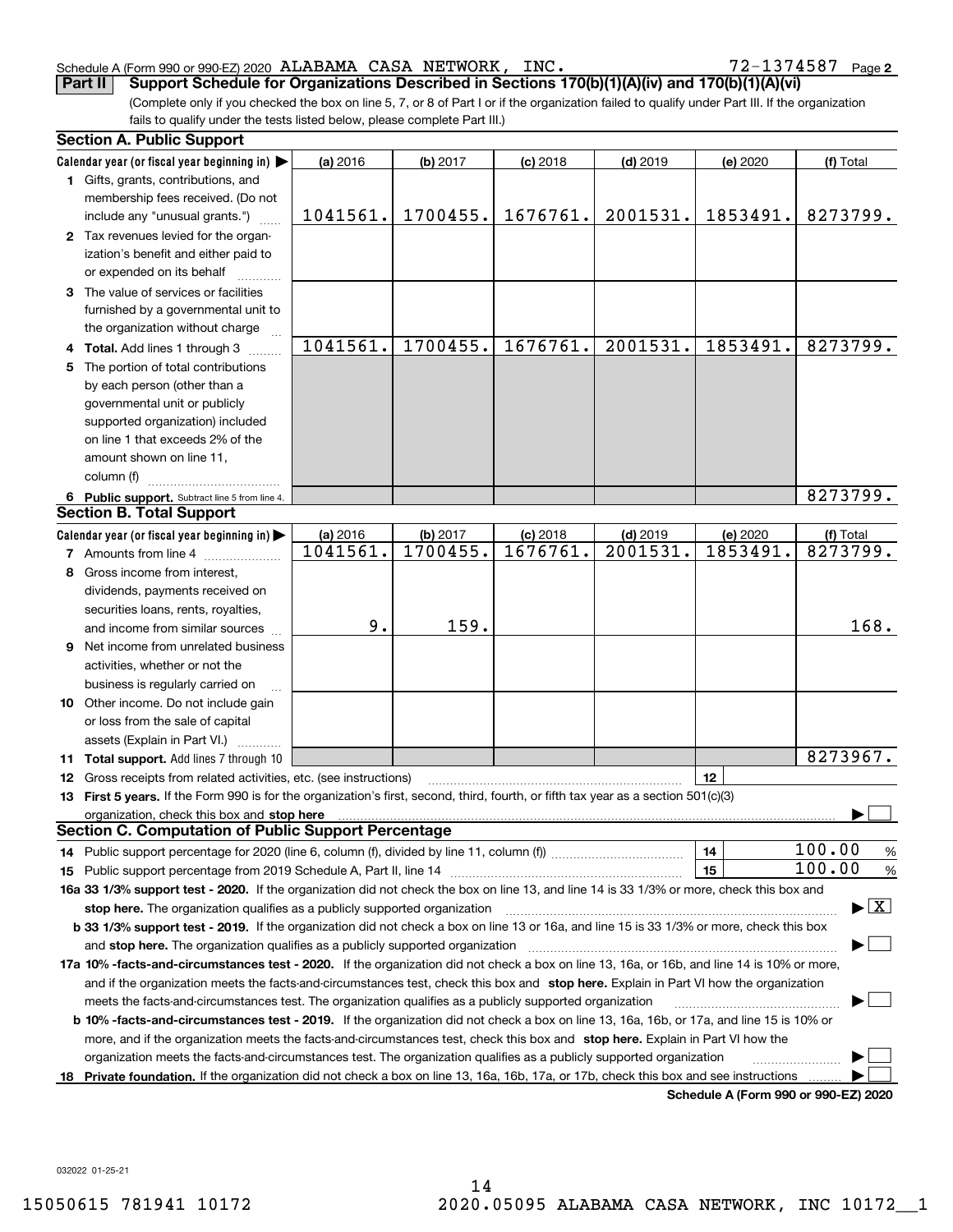## Schedule A (Form 990 or 990-EZ) 2020 Page ALABAMA CASA NETWORK, INC. 72-1374587 **Part III Support Schedule for Organizations Described in Section 509(a)(2)**

(Complete only if you checked the box on line 10 of Part I or if the organization failed to qualify under Part II. If the organization fails to qualify under the tests listed below, please complete Part II.)

|    | <b>Section A. Public Support</b>                                                                                                                                                                |            |          |            |            |          |                                      |
|----|-------------------------------------------------------------------------------------------------------------------------------------------------------------------------------------------------|------------|----------|------------|------------|----------|--------------------------------------|
|    | Calendar year (or fiscal year beginning in) $\blacktriangleright$                                                                                                                               | $(a)$ 2016 | (b) 2017 | $(c)$ 2018 | $(d)$ 2019 | (e) 2020 | (f) Total                            |
|    | 1 Gifts, grants, contributions, and                                                                                                                                                             |            |          |            |            |          |                                      |
|    | membership fees received. (Do not                                                                                                                                                               |            |          |            |            |          |                                      |
|    | include any "unusual grants.")                                                                                                                                                                  |            |          |            |            |          |                                      |
|    | <b>2</b> Gross receipts from admissions,<br>merchandise sold or services per-<br>formed, or facilities furnished in<br>any activity that is related to the<br>organization's tax-exempt purpose |            |          |            |            |          |                                      |
|    | 3 Gross receipts from activities that<br>are not an unrelated trade or bus-                                                                                                                     |            |          |            |            |          |                                      |
|    | iness under section 513                                                                                                                                                                         |            |          |            |            |          |                                      |
|    | 4 Tax revenues levied for the organ-<br>ization's benefit and either paid to                                                                                                                    |            |          |            |            |          |                                      |
|    | or expended on its behalf<br>.                                                                                                                                                                  |            |          |            |            |          |                                      |
|    | 5 The value of services or facilities<br>furnished by a governmental unit to                                                                                                                    |            |          |            |            |          |                                      |
|    | the organization without charge                                                                                                                                                                 |            |          |            |            |          |                                      |
|    | <b>6 Total.</b> Add lines 1 through 5                                                                                                                                                           |            |          |            |            |          |                                      |
|    | 7a Amounts included on lines 1, 2, and<br>3 received from disqualified persons                                                                                                                  |            |          |            |            |          |                                      |
|    | <b>b</b> Amounts included on lines 2 and 3 received<br>from other than disqualified persons that<br>exceed the greater of \$5,000 or 1% of the<br>amount on line 13 for the year                |            |          |            |            |          |                                      |
|    | c Add lines 7a and 7b                                                                                                                                                                           |            |          |            |            |          |                                      |
|    | 8 Public support. (Subtract line 7c from line 6.)<br><b>Section B. Total Support</b>                                                                                                            |            |          |            |            |          |                                      |
|    | Calendar year (or fiscal year beginning in)                                                                                                                                                     | (a) 2016   | (b) 2017 | $(c)$ 2018 | $(d)$ 2019 | (e) 2020 | (f) Total                            |
|    | 9 Amounts from line 6                                                                                                                                                                           |            |          |            |            |          |                                      |
|    | 10a Gross income from interest,<br>dividends, payments received on<br>securities loans, rents, royalties,<br>and income from similar sources                                                    |            |          |            |            |          |                                      |
|    | <b>b</b> Unrelated business taxable income                                                                                                                                                      |            |          |            |            |          |                                      |
|    | (less section 511 taxes) from businesses                                                                                                                                                        |            |          |            |            |          |                                      |
|    | acquired after June 30, 1975                                                                                                                                                                    |            |          |            |            |          |                                      |
|    | c Add lines 10a and 10b                                                                                                                                                                         |            |          |            |            |          |                                      |
|    | 11 Net income from unrelated business<br>activities not included in line 10b,<br>whether or not the business is<br>regularly carried on                                                         |            |          |            |            |          |                                      |
|    | <b>12</b> Other income. Do not include gain<br>or loss from the sale of capital<br>assets (Explain in Part VI.)                                                                                 |            |          |            |            |          |                                      |
|    | 13 Total support. (Add lines 9, 10c, 11, and 12.)                                                                                                                                               |            |          |            |            |          |                                      |
|    | 14 First 5 years. If the Form 990 is for the organization's first, second, third, fourth, or fifth tax year as a section 501(c)(3) organization,                                                |            |          |            |            |          |                                      |
|    | check this box and stop here measurements are constructed as the state of the state of the state of the state o<br><b>Section C. Computation of Public Support Percentage</b>                   |            |          |            |            |          |                                      |
|    |                                                                                                                                                                                                 |            |          |            |            | 15       | %                                    |
| 16 | Public support percentage from 2019 Schedule A, Part III, line 15<br><b>Section D. Computation of Investment Income Percentage</b>                                                              |            |          |            |            | 16       | %                                    |
|    | 17 Investment income percentage for 2020 (line 10c, column (f), divided by line 13, column (f))                                                                                                 |            |          |            |            | 17       | %                                    |
|    | 18 Investment income percentage from 2019 Schedule A, Part III, line 17                                                                                                                         |            |          |            |            | 18       | %                                    |
|    | 19a 33 1/3% support tests - 2020. If the organization did not check the box on line 14, and line 15 is more than 33 1/3%, and line 17 is not                                                    |            |          |            |            |          |                                      |
|    | more than 33 1/3%, check this box and stop here. The organization qualifies as a publicly supported organization                                                                                |            |          |            |            |          |                                      |
|    | b 33 1/3% support tests - 2019. If the organization did not check a box on line 14 or line 19a, and line 16 is more than 33 1/3%, and                                                           |            |          |            |            |          |                                      |
|    | line 18 is not more than 33 1/3%, check this box and stop here. The organization qualifies as a publicly supported organization                                                                 |            |          |            |            |          |                                      |
| 20 | Private foundation. If the organization did not check a box on line 14, 19a, or 19b, check this box and see instructions                                                                        |            |          |            |            |          | .                                    |
|    | 032023 01-25-21                                                                                                                                                                                 |            |          |            |            |          | Schedule A (Form 990 or 990-EZ) 2020 |
|    |                                                                                                                                                                                                 |            | 15       |            |            |          |                                      |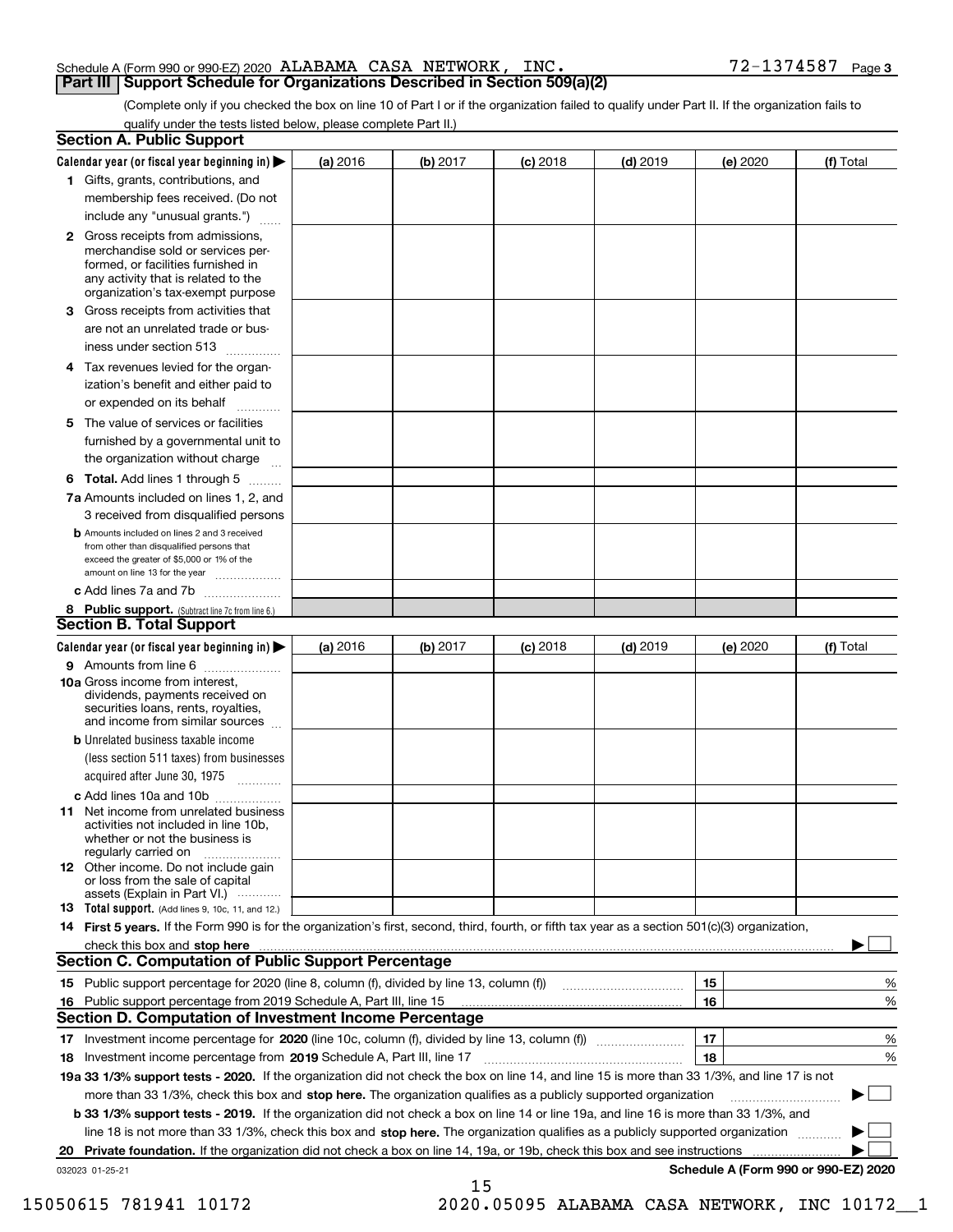**1**

**2**

**3a**

**3b**

**3c**

**4a**

**4b**

**4c**

**5a**

**5b5c**

**6**

**7**

**8**

**9a**

**9b**

**9c**

**10a**

**10b**

**YesNo**

# **Part IV Supporting Organizations**

(Complete only if you checked a box in line 12 on Part I. If you checked box 12a, Part I, complete Sections A and B. If you checked box 12b, Part I, complete Sections A and C. If you checked box 12c, Part I, complete Sections A, D, and E. If you checked box 12d, Part I, complete Sections A and D, and complete Part V.)

## **Section A. All Supporting Organizations**

- **1** Are all of the organization's supported organizations listed by name in the organization's governing documents? If "No," describe in **Part VI** how the supported organizations are designated. If designated by *class or purpose, describe the designation. If historic and continuing relationship, explain.*
- **2** Did the organization have any supported organization that does not have an IRS determination of status under section 509(a)(1) or (2)? If "Yes," explain in Part VI how the organization determined that the supported *organization was described in section 509(a)(1) or (2).*
- **3a** Did the organization have a supported organization described in section 501(c)(4), (5), or (6)? If "Yes," answer *lines 3b and 3c below.*
- **b** Did the organization confirm that each supported organization qualified under section 501(c)(4), (5), or (6) and satisfied the public support tests under section 509(a)(2)? If "Yes," describe in **Part VI** when and how the *organization made the determination.*
- **c**Did the organization ensure that all support to such organizations was used exclusively for section 170(c)(2)(B) purposes? If "Yes," explain in **Part VI** what controls the organization put in place to ensure such use.
- **4a***If* Was any supported organization not organized in the United States ("foreign supported organization")? *"Yes," and if you checked box 12a or 12b in Part I, answer lines 4b and 4c below.*
- **b** Did the organization have ultimate control and discretion in deciding whether to make grants to the foreign supported organization? If "Yes," describe in **Part VI** how the organization had such control and discretion *despite being controlled or supervised by or in connection with its supported organizations.*
- **c** Did the organization support any foreign supported organization that does not have an IRS determination under sections 501(c)(3) and 509(a)(1) or (2)? If "Yes," explain in **Part VI** what controls the organization used *to ensure that all support to the foreign supported organization was used exclusively for section 170(c)(2)(B) purposes.*
- **5a** Did the organization add, substitute, or remove any supported organizations during the tax year? If "Yes," answer lines 5b and 5c below (if applicable). Also, provide detail in **Part VI,** including (i) the names and EIN *numbers of the supported organizations added, substituted, or removed; (ii) the reasons for each such action; (iii) the authority under the organization's organizing document authorizing such action; and (iv) how the action was accomplished (such as by amendment to the organizing document).*
- **b** Type I or Type II only. Was any added or substituted supported organization part of a class already designated in the organization's organizing document?
- **cSubstitutions only.**  Was the substitution the result of an event beyond the organization's control?
- **6** Did the organization provide support (whether in the form of grants or the provision of services or facilities) to **Part VI.** *If "Yes," provide detail in* support or benefit one or more of the filing organization's supported organizations? anyone other than (i) its supported organizations, (ii) individuals that are part of the charitable class benefited by one or more of its supported organizations, or (iii) other supporting organizations that also
- **7**Did the organization provide a grant, loan, compensation, or other similar payment to a substantial contributor *If "Yes," complete Part I of Schedule L (Form 990 or 990-EZ).* regard to a substantial contributor? (as defined in section 4958(c)(3)(C)), a family member of a substantial contributor, or a 35% controlled entity with
- **8** Did the organization make a loan to a disqualified person (as defined in section 4958) not described in line 7? *If "Yes," complete Part I of Schedule L (Form 990 or 990-EZ).*
- **9a** Was the organization controlled directly or indirectly at any time during the tax year by one or more in section 509(a)(1) or (2))? If "Yes," *provide detail in* <code>Part VI.</code> disqualified persons, as defined in section 4946 (other than foundation managers and organizations described
- **b** Did one or more disqualified persons (as defined in line 9a) hold a controlling interest in any entity in which the supporting organization had an interest? If "Yes," provide detail in P**art VI**.
- **c**Did a disqualified person (as defined in line 9a) have an ownership interest in, or derive any personal benefit from, assets in which the supporting organization also had an interest? If "Yes," provide detail in P**art VI.**
- **10a** Was the organization subject to the excess business holdings rules of section 4943 because of section supporting organizations)? If "Yes," answer line 10b below. 4943(f) (regarding certain Type II supporting organizations, and all Type III non-functionally integrated
- **b** Did the organization have any excess business holdings in the tax year? (Use Schedule C, Form 4720, to *determine whether the organization had excess business holdings.)*

16

032024 01-25-21

**Schedule A (Form 990 or 990-EZ) 2020**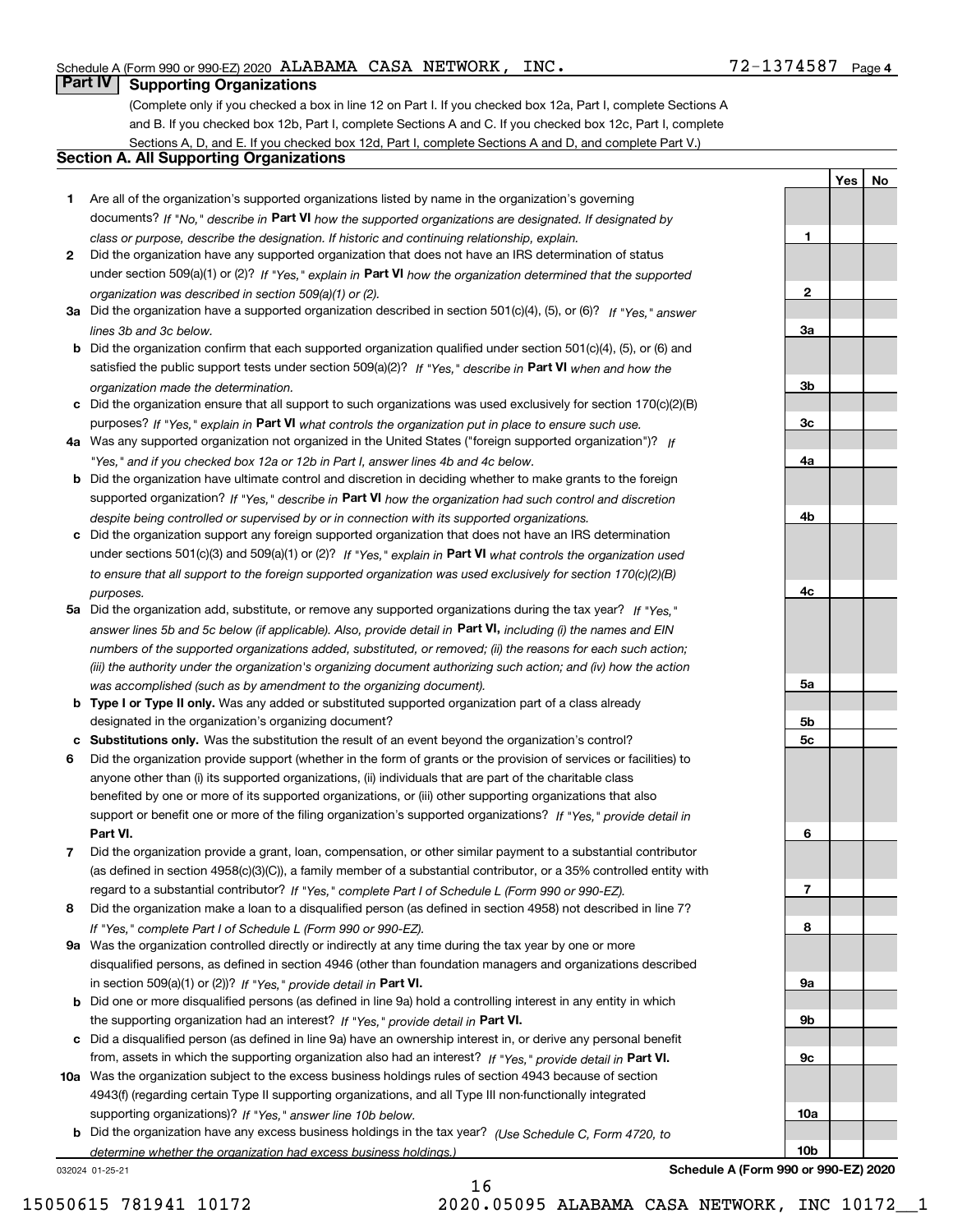## Schedule A (Form 990 or 990-EZ) 2020 Page ALABAMA CASA NETWORK, INC. 72-1374587

|              | Supporting Organizations (continued)<br>Part IV                                                                                                                                                                                                                                                                                                                                                                                                                                                                                                                                                                                                      |                |            |    |
|--------------|------------------------------------------------------------------------------------------------------------------------------------------------------------------------------------------------------------------------------------------------------------------------------------------------------------------------------------------------------------------------------------------------------------------------------------------------------------------------------------------------------------------------------------------------------------------------------------------------------------------------------------------------------|----------------|------------|----|
|              |                                                                                                                                                                                                                                                                                                                                                                                                                                                                                                                                                                                                                                                      |                | Yes        | No |
| 11           | Has the organization accepted a gift or contribution from any of the following persons?                                                                                                                                                                                                                                                                                                                                                                                                                                                                                                                                                              |                |            |    |
| а            | A person who directly or indirectly controls, either alone or together with persons described in lines 11b and                                                                                                                                                                                                                                                                                                                                                                                                                                                                                                                                       |                |            |    |
|              | 11c below, the governing body of a supported organization?                                                                                                                                                                                                                                                                                                                                                                                                                                                                                                                                                                                           | 11a            |            |    |
|              | <b>b</b> A family member of a person described in line 11a above?                                                                                                                                                                                                                                                                                                                                                                                                                                                                                                                                                                                    | 11b            |            |    |
|              | A 35% controlled entity of a person described in line 11a or 11b above? If "Yes" to line 11a, 11b, or 11c, provide                                                                                                                                                                                                                                                                                                                                                                                                                                                                                                                                   |                |            |    |
|              | detail in Part VI.                                                                                                                                                                                                                                                                                                                                                                                                                                                                                                                                                                                                                                   | 11c            |            |    |
|              | <b>Section B. Type I Supporting Organizations</b>                                                                                                                                                                                                                                                                                                                                                                                                                                                                                                                                                                                                    |                |            |    |
|              |                                                                                                                                                                                                                                                                                                                                                                                                                                                                                                                                                                                                                                                      |                | Yes        | No |
| 1            | Did the governing body, members of the governing body, officers acting in their official capacity, or membership of one or<br>more supported organizations have the power to regularly appoint or elect at least a majority of the organization's officers,<br>directors, or trustees at all times during the tax year? If "No," describe in Part VI how the supported organization(s)<br>effectively operated, supervised, or controlled the organization's activities. If the organization had more than one supported<br>organization, describe how the powers to appoint and/or remove officers, directors, or trustees were allocated among the | 1              |            |    |
| $\mathbf{2}$ | supported organizations and what conditions or restrictions, if any, applied to such powers during the tax year.<br>Did the organization operate for the benefit of any supported organization other than the supported                                                                                                                                                                                                                                                                                                                                                                                                                              |                |            |    |
|              | organization(s) that operated, supervised, or controlled the supporting organization? If "Yes," explain in                                                                                                                                                                                                                                                                                                                                                                                                                                                                                                                                           |                |            |    |
|              |                                                                                                                                                                                                                                                                                                                                                                                                                                                                                                                                                                                                                                                      |                |            |    |
|              | Part VI how providing such benefit carried out the purposes of the supported organization(s) that operated,<br>supervised, or controlled the supporting organization.                                                                                                                                                                                                                                                                                                                                                                                                                                                                                | $\overline{2}$ |            |    |
|              | Section C. Type II Supporting Organizations                                                                                                                                                                                                                                                                                                                                                                                                                                                                                                                                                                                                          |                |            |    |
|              |                                                                                                                                                                                                                                                                                                                                                                                                                                                                                                                                                                                                                                                      |                | Yes        | No |
| 1            | Were a majority of the organization's directors or trustees during the tax year also a majority of the directors                                                                                                                                                                                                                                                                                                                                                                                                                                                                                                                                     |                |            |    |
|              | or trustees of each of the organization's supported organization(s)? If "No," describe in Part VI how control                                                                                                                                                                                                                                                                                                                                                                                                                                                                                                                                        |                |            |    |
|              |                                                                                                                                                                                                                                                                                                                                                                                                                                                                                                                                                                                                                                                      |                |            |    |
|              | or management of the supporting organization was vested in the same persons that controlled or managed                                                                                                                                                                                                                                                                                                                                                                                                                                                                                                                                               | 1              |            |    |
|              | the supported organization(s).<br>Section D. All Type III Supporting Organizations                                                                                                                                                                                                                                                                                                                                                                                                                                                                                                                                                                   |                |            |    |
|              |                                                                                                                                                                                                                                                                                                                                                                                                                                                                                                                                                                                                                                                      |                | Yes        | No |
| 1            | Did the organization provide to each of its supported organizations, by the last day of the fifth month of the                                                                                                                                                                                                                                                                                                                                                                                                                                                                                                                                       |                |            |    |
|              | organization's tax year, (i) a written notice describing the type and amount of support provided during the prior tax                                                                                                                                                                                                                                                                                                                                                                                                                                                                                                                                |                |            |    |
|              | year, (ii) a copy of the Form 990 that was most recently filed as of the date of notification, and (iii) copies of the                                                                                                                                                                                                                                                                                                                                                                                                                                                                                                                               |                |            |    |
|              | organization's governing documents in effect on the date of notification, to the extent not previously provided?                                                                                                                                                                                                                                                                                                                                                                                                                                                                                                                                     | 1              |            |    |
| 2            | Were any of the organization's officers, directors, or trustees either (i) appointed or elected by the supported                                                                                                                                                                                                                                                                                                                                                                                                                                                                                                                                     |                |            |    |
|              | organization(s) or (ii) serving on the governing body of a supported organization? If "No," explain in Part VI how                                                                                                                                                                                                                                                                                                                                                                                                                                                                                                                                   |                |            |    |
|              |                                                                                                                                                                                                                                                                                                                                                                                                                                                                                                                                                                                                                                                      | 2              |            |    |
| 3            | the organization maintained a close and continuous working relationship with the supported organization(s).<br>By reason of the relationship described in line 2, above, did the organization's supported organizations have a                                                                                                                                                                                                                                                                                                                                                                                                                       |                |            |    |
|              | significant voice in the organization's investment policies and in directing the use of the organization's                                                                                                                                                                                                                                                                                                                                                                                                                                                                                                                                           |                |            |    |
|              |                                                                                                                                                                                                                                                                                                                                                                                                                                                                                                                                                                                                                                                      |                |            |    |
|              | income or assets at all times during the tax year? If "Yes," describe in Part VI the role the organization's                                                                                                                                                                                                                                                                                                                                                                                                                                                                                                                                         |                |            |    |
|              | supported organizations played in this regard.<br>Section E. Type III Functionally Integrated Supporting Organizations                                                                                                                                                                                                                                                                                                                                                                                                                                                                                                                               | 3              |            |    |
| 1            | Check the box next to the method that the organization used to satisfy the Integral Part Test during the year (see instructions).                                                                                                                                                                                                                                                                                                                                                                                                                                                                                                                    |                |            |    |
| a            | The organization satisfied the Activities Test. Complete line 2 below.                                                                                                                                                                                                                                                                                                                                                                                                                                                                                                                                                                               |                |            |    |
| b            | The organization is the parent of each of its supported organizations. Complete line 3 below.                                                                                                                                                                                                                                                                                                                                                                                                                                                                                                                                                        |                |            |    |
| c            | The organization supported a governmental entity. Describe in Part VI how you supported a governmental entity (see instructions)                                                                                                                                                                                                                                                                                                                                                                                                                                                                                                                     |                |            |    |
| 2            | Activities Test. Answer lines 2a and 2b below.                                                                                                                                                                                                                                                                                                                                                                                                                                                                                                                                                                                                       |                | <b>Yes</b> | No |
| а            | Did substantially all of the organization's activities during the tax year directly further the exempt purposes of                                                                                                                                                                                                                                                                                                                                                                                                                                                                                                                                   |                |            |    |
|              | the supported organization(s) to which the organization was responsive? If "Yes." then in Part VI identify                                                                                                                                                                                                                                                                                                                                                                                                                                                                                                                                           |                |            |    |
|              | those supported organizations and explain how these activities directly furthered their exempt purposes,                                                                                                                                                                                                                                                                                                                                                                                                                                                                                                                                             |                |            |    |
|              |                                                                                                                                                                                                                                                                                                                                                                                                                                                                                                                                                                                                                                                      |                |            |    |
|              | how the organization was responsive to those supported organizations, and how the organization determined                                                                                                                                                                                                                                                                                                                                                                                                                                                                                                                                            | 2a             |            |    |
| b            | that these activities constituted substantially all of its activities.<br>Did the activities described in line 2a, above, constitute activities that, but for the organization's involvement,                                                                                                                                                                                                                                                                                                                                                                                                                                                        |                |            |    |
|              | one or more of the organization's supported organization(s) would have been engaged in? If "Yes." explain in                                                                                                                                                                                                                                                                                                                                                                                                                                                                                                                                         |                |            |    |
|              |                                                                                                                                                                                                                                                                                                                                                                                                                                                                                                                                                                                                                                                      |                |            |    |

**3** Parent of Supported Organizations. Answer lines 3a and 3b below. *these activities but for the organization's involvement.*

**a** Did the organization have the power to regularly appoint or elect a majority of the officers, directors, or trustees of each of the supported organizations? If "Yes" or "No" provide details in **Part VI.** 

**Part VI**  *the reasons for the organization's position that its supported organization(s) would have engaged in*

**b** Did the organization exercise a substantial degree of direction over the policies, programs, and activities of each of its supported organizations? If "Yes," describe in Part VI the role played by the organization in this regard.

17

032025 01-25-21

**Schedule A (Form 990 or 990-EZ) 2020**

**2b**

**3a**

**3b**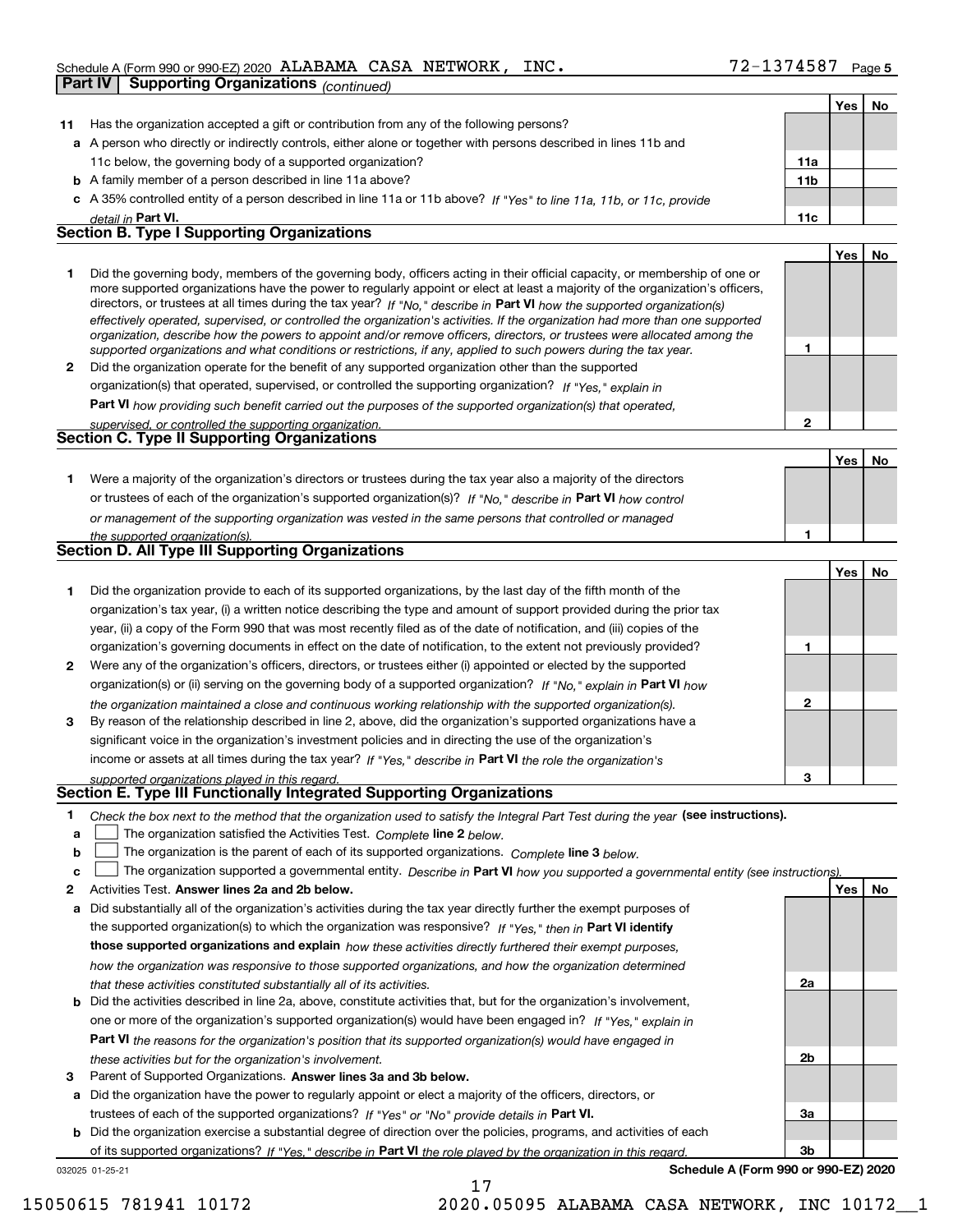| Schedule A (Form 990 or 990-EZ) 2020 ALABAMA CASA NETWORK, INC.                         |  | $72 - 1374587$ Page 6 |  |
|-----------------------------------------------------------------------------------------|--|-----------------------|--|
| <b>Part V</b>   Type III Non-Functionally Integrated 509(a)(3) Supporting Organizations |  |                       |  |

**1**1 Check here if the organization satisfied the Integral Part Test as a qualifying trust on Nov. 20, 1970 (explain in Part VI). See instructions. All other Type III non-functionally integrated supporting organizations must complete Sections A through E.

|              | Section A - Adjusted Net Income                                                                                                   |                | (A) Prior Year | (B) Current Year<br>(optional) |
|--------------|-----------------------------------------------------------------------------------------------------------------------------------|----------------|----------------|--------------------------------|
| 1.           | Net short-term capital gain                                                                                                       | 1              |                |                                |
| $\mathbf{2}$ | Recoveries of prior-year distributions                                                                                            | $\overline{2}$ |                |                                |
| 3            | Other gross income (see instructions)                                                                                             | 3              |                |                                |
| 4            | Add lines 1 through 3.                                                                                                            | 4              |                |                                |
| 5            | Depreciation and depletion                                                                                                        | 5              |                |                                |
| 6            | Portion of operating expenses paid or incurred for production or                                                                  |                |                |                                |
|              | collection of gross income or for management, conservation, or                                                                    |                |                |                                |
|              | maintenance of property held for production of income (see instructions)                                                          | 6              |                |                                |
| 7            | Other expenses (see instructions)                                                                                                 | 7              |                |                                |
| 8            | <b>Adjusted Net Income</b> (subtract lines 5, 6, and 7 from line 4)                                                               | 8              |                |                                |
|              | <b>Section B - Minimum Asset Amount</b>                                                                                           |                | (A) Prior Year | (B) Current Year<br>(optional) |
| 1            | Aggregate fair market value of all non-exempt-use assets (see                                                                     |                |                |                                |
|              | instructions for short tax year or assets held for part of year):                                                                 |                |                |                                |
|              | a Average monthly value of securities                                                                                             | 1a             |                |                                |
|              | <b>b</b> Average monthly cash balances                                                                                            | 1b             |                |                                |
|              | c Fair market value of other non-exempt-use assets                                                                                | 1c             |                |                                |
|              | d Total (add lines 1a, 1b, and 1c)                                                                                                | 1d             |                |                                |
|              | e Discount claimed for blockage or other factors                                                                                  |                |                |                                |
|              | (explain in detail in Part VI):                                                                                                   |                |                |                                |
| 2            | Acquisition indebtedness applicable to non-exempt-use assets                                                                      | $\mathbf 2$    |                |                                |
| 3            | Subtract line 2 from line 1d.                                                                                                     | 3              |                |                                |
| 4            | Cash deemed held for exempt use. Enter 0.015 of line 3 (for greater amount,                                                       |                |                |                                |
|              | see instructions)                                                                                                                 | 4              |                |                                |
| 5            | Net value of non-exempt-use assets (subtract line 4 from line 3)                                                                  | 5              |                |                                |
| 6            | Multiply line 5 by 0.035.                                                                                                         | 6              |                |                                |
| 7            | Recoveries of prior-year distributions                                                                                            | $\overline{7}$ |                |                                |
| 8            | Minimum Asset Amount (add line 7 to line 6)                                                                                       | 8              |                |                                |
|              | <b>Section C - Distributable Amount</b>                                                                                           |                |                | <b>Current Year</b>            |
| 1            | Adjusted net income for prior year (from Section A, line 8, column A)                                                             | $\mathbf{1}$   |                |                                |
| 2            | Enter 0.85 of line 1.                                                                                                             | $\overline{2}$ |                |                                |
| 3            | Minimum asset amount for prior year (from Section B, line 8, column A)                                                            | 3              |                |                                |
| 4            | Enter greater of line 2 or line 3.                                                                                                | 4              |                |                                |
| 5            | Income tax imposed in prior year                                                                                                  | 5              |                |                                |
| 6            | <b>Distributable Amount.</b> Subtract line 5 from line 4, unless subject to                                                       |                |                |                                |
|              | emergency temporary reduction (see instructions).                                                                                 | 6              |                |                                |
| 7            | Check here if the current year is the organization's first as a non-functionally integrated Type III supporting organization (see |                |                |                                |

instructions).

**Schedule A (Form 990 or 990-EZ) 2020**

032026 01-25-21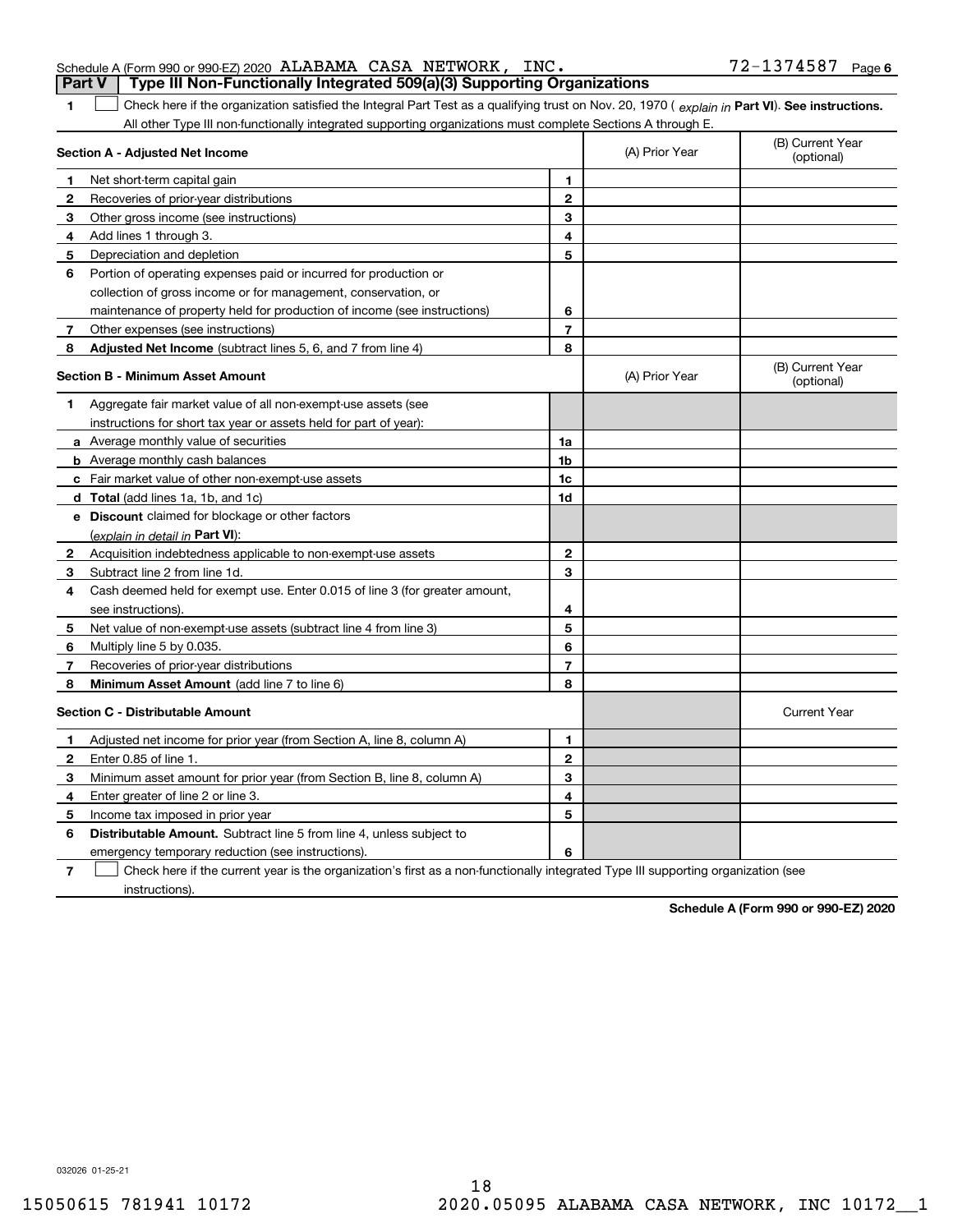| Schedule A (Form 990 or 990-EZ) 2020 $\,$ ALABAMA $\,$ CASA $\,$ NETWORK , |  | INC. | 72-1374587 | Page, |
|----------------------------------------------------------------------------|--|------|------------|-------|
|                                                                            |  |      |            |       |

| <b>Part V</b> | Type III Non-Functionally Integrated 509(a)(3) Supporting Organizations                    |                             | (continued)                           |    |                                         |
|---------------|--------------------------------------------------------------------------------------------|-----------------------------|---------------------------------------|----|-----------------------------------------|
|               | <b>Section D - Distributions</b>                                                           |                             |                                       |    | <b>Current Year</b>                     |
| 1             | Amounts paid to supported organizations to accomplish exempt purposes                      |                             |                                       | 1  |                                         |
| 2             | Amounts paid to perform activity that directly furthers exempt purposes of supported       |                             |                                       |    |                                         |
|               | organizations, in excess of income from activity                                           |                             |                                       | 2  |                                         |
| 3             | Administrative expenses paid to accomplish exempt purposes of supported organizations      |                             |                                       | 3  |                                         |
| 4             | Amounts paid to acquire exempt-use assets                                                  |                             |                                       | 4  |                                         |
| 5             | Qualified set-aside amounts (prior IRS approval required - provide details in Part VI)     |                             |                                       | 5  |                                         |
| 6             | Other distributions (describe in Part VI). See instructions.                               |                             |                                       | 6  |                                         |
| 7             | Total annual distributions. Add lines 1 through 6.                                         |                             |                                       | 7  |                                         |
| 8             | Distributions to attentive supported organizations to which the organization is responsive |                             |                                       |    |                                         |
|               | (provide details in Part VI). See instructions.                                            |                             |                                       | 8  |                                         |
| 9             | Distributable amount for 2020 from Section C, line 6                                       |                             |                                       | 9  |                                         |
| 10            | Line 8 amount divided by line 9 amount                                                     |                             |                                       | 10 |                                         |
|               |                                                                                            | (i)                         | (ii)                                  |    | (iii)                                   |
|               | <b>Section E - Distribution Allocations</b> (see instructions)                             | <b>Excess Distributions</b> | <b>Underdistributions</b><br>Pre-2020 |    | <b>Distributable</b><br>Amount for 2020 |
| 1             | Distributable amount for 2020 from Section C, line 6                                       |                             |                                       |    |                                         |
| 2             | Underdistributions, if any, for years prior to 2020 (reason-                               |                             |                                       |    |                                         |
|               | able cause required - explain in Part VI). See instructions.                               |                             |                                       |    |                                         |
| 3             | Excess distributions carryover, if any, to 2020                                            |                             |                                       |    |                                         |
|               | <b>a</b> From 2015                                                                         |                             |                                       |    |                                         |
|               | <b>b</b> From 2016                                                                         |                             |                                       |    |                                         |
|               | c From 2017                                                                                |                             |                                       |    |                                         |
|               | <b>d</b> From 2018                                                                         |                             |                                       |    |                                         |
|               | e From 2019                                                                                |                             |                                       |    |                                         |
|               | f Total of lines 3a through 3e                                                             |                             |                                       |    |                                         |
|               | g Applied to underdistributions of prior years                                             |                             |                                       |    |                                         |
|               | <b>h</b> Applied to 2020 distributable amount                                              |                             |                                       |    |                                         |
|               | Carryover from 2015 not applied (see instructions)                                         |                             |                                       |    |                                         |
|               | Remainder. Subtract lines 3g, 3h, and 3i from line 3f.                                     |                             |                                       |    |                                         |
| 4             | Distributions for 2020 from Section D,                                                     |                             |                                       |    |                                         |
|               | line $7:$                                                                                  |                             |                                       |    |                                         |
|               | a Applied to underdistributions of prior years                                             |                             |                                       |    |                                         |
|               | <b>b</b> Applied to 2020 distributable amount                                              |                             |                                       |    |                                         |
|               | c Remainder. Subtract lines 4a and 4b from line 4.                                         |                             |                                       |    |                                         |
| 5             | Remaining underdistributions for years prior to 2020, if                                   |                             |                                       |    |                                         |
|               | any. Subtract lines 3g and 4a from line 2. For result greater                              |                             |                                       |    |                                         |
|               | than zero, explain in Part VI. See instructions.                                           |                             |                                       |    |                                         |
| 6             | Remaining underdistributions for 2020. Subtract lines 3h                                   |                             |                                       |    |                                         |
|               | and 4b from line 1. For result greater than zero, explain in                               |                             |                                       |    |                                         |
|               | Part VI. See instructions.                                                                 |                             |                                       |    |                                         |
| 7             | Excess distributions carryover to 2021. Add lines 3j                                       |                             |                                       |    |                                         |
|               | and 4c.                                                                                    |                             |                                       |    |                                         |
| 8             | Breakdown of line 7:                                                                       |                             |                                       |    |                                         |
|               | a Excess from 2016                                                                         |                             |                                       |    |                                         |
|               | <b>b</b> Excess from 2017                                                                  |                             |                                       |    |                                         |
|               | c Excess from 2018                                                                         |                             |                                       |    |                                         |
|               | d Excess from 2019                                                                         |                             |                                       |    |                                         |
|               | e Excess from 2020                                                                         |                             |                                       |    |                                         |

**Schedule A (Form 990 or 990-EZ) 2020**

032027 01-25-21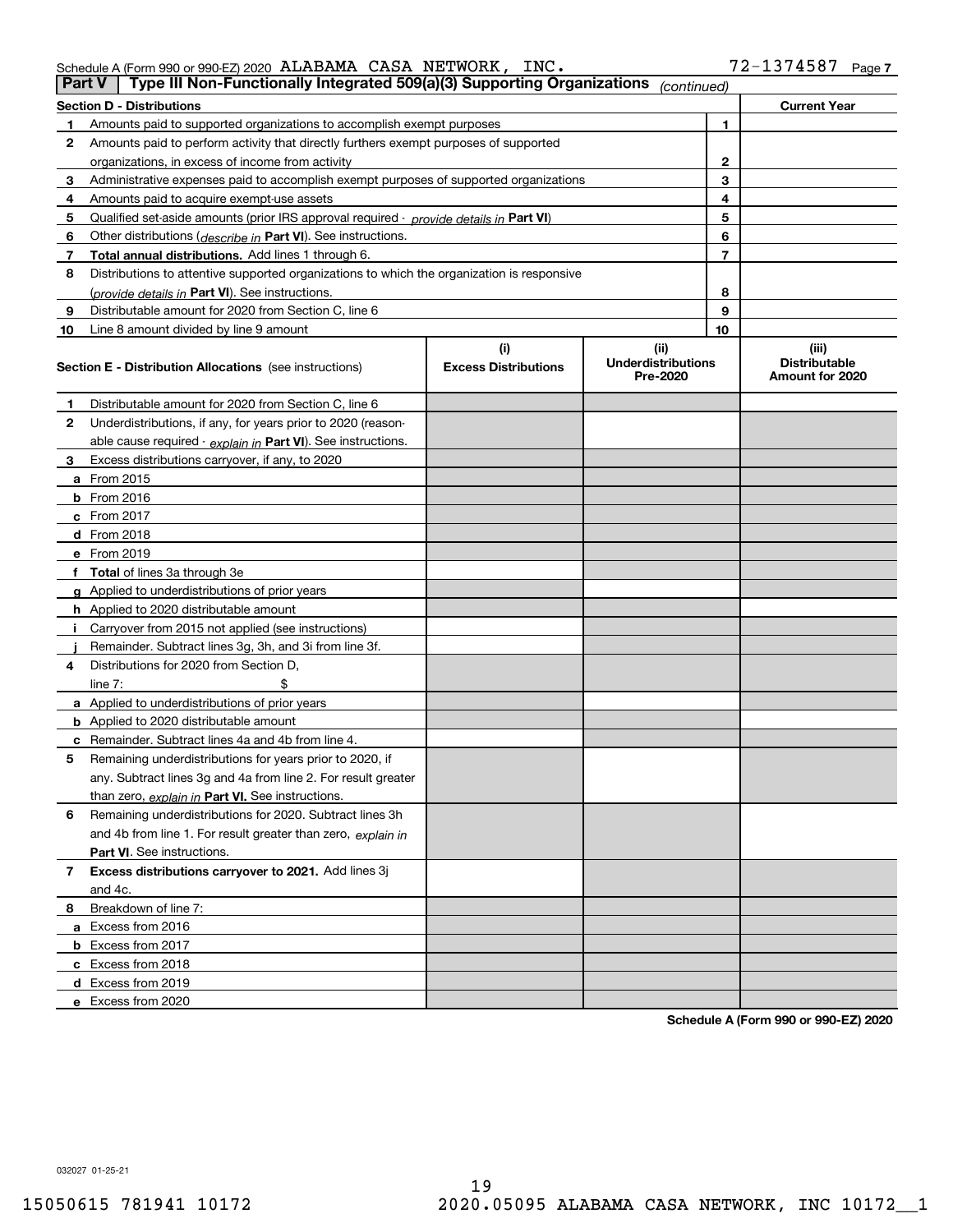|                 | Schedule A (Form 990 or 990-EZ) 2020 ALABAMA CASA NETWORK, INC.                                                                                                                                                                                                                                                                                                                                                                                                                                                                                                      |    | $72 - 1374587$ Page 8                |
|-----------------|----------------------------------------------------------------------------------------------------------------------------------------------------------------------------------------------------------------------------------------------------------------------------------------------------------------------------------------------------------------------------------------------------------------------------------------------------------------------------------------------------------------------------------------------------------------------|----|--------------------------------------|
| <b>Part VI</b>  | Supplemental Information. Provide the explanations required by Part II, line 10; Part II, line 17a or 17b; Part III, line 12;<br>Part IV, Section A, lines 1, 2, 3b, 3c, 4b, 4c, 5a, 6, 9a, 9b, 9c, 11a, 11b, and 11c; Part IV, Section B, lines 1 and 2; Part IV, Section C,<br>line 1; Part IV, Section D, lines 2 and 3; Part IV, Section E, lines 1c, 2a, 2b, 3a, and 3b; Part V, line 1; Part V, Section B, line 1e; Part V,<br>Section D, lines 5, 6, and 8; and Part V, Section E, lines 2, 5, and 6. Also complete this part for any additional information. |    |                                      |
|                 | (See instructions.)                                                                                                                                                                                                                                                                                                                                                                                                                                                                                                                                                  |    |                                      |
|                 |                                                                                                                                                                                                                                                                                                                                                                                                                                                                                                                                                                      |    |                                      |
|                 |                                                                                                                                                                                                                                                                                                                                                                                                                                                                                                                                                                      |    |                                      |
|                 |                                                                                                                                                                                                                                                                                                                                                                                                                                                                                                                                                                      |    |                                      |
|                 |                                                                                                                                                                                                                                                                                                                                                                                                                                                                                                                                                                      |    |                                      |
|                 |                                                                                                                                                                                                                                                                                                                                                                                                                                                                                                                                                                      |    |                                      |
|                 |                                                                                                                                                                                                                                                                                                                                                                                                                                                                                                                                                                      |    |                                      |
|                 |                                                                                                                                                                                                                                                                                                                                                                                                                                                                                                                                                                      |    |                                      |
|                 |                                                                                                                                                                                                                                                                                                                                                                                                                                                                                                                                                                      |    |                                      |
|                 |                                                                                                                                                                                                                                                                                                                                                                                                                                                                                                                                                                      |    |                                      |
|                 |                                                                                                                                                                                                                                                                                                                                                                                                                                                                                                                                                                      |    |                                      |
|                 |                                                                                                                                                                                                                                                                                                                                                                                                                                                                                                                                                                      |    |                                      |
|                 |                                                                                                                                                                                                                                                                                                                                                                                                                                                                                                                                                                      |    |                                      |
|                 |                                                                                                                                                                                                                                                                                                                                                                                                                                                                                                                                                                      |    |                                      |
|                 |                                                                                                                                                                                                                                                                                                                                                                                                                                                                                                                                                                      |    |                                      |
|                 |                                                                                                                                                                                                                                                                                                                                                                                                                                                                                                                                                                      |    |                                      |
|                 |                                                                                                                                                                                                                                                                                                                                                                                                                                                                                                                                                                      |    |                                      |
|                 |                                                                                                                                                                                                                                                                                                                                                                                                                                                                                                                                                                      |    |                                      |
|                 |                                                                                                                                                                                                                                                                                                                                                                                                                                                                                                                                                                      |    |                                      |
|                 |                                                                                                                                                                                                                                                                                                                                                                                                                                                                                                                                                                      |    |                                      |
|                 |                                                                                                                                                                                                                                                                                                                                                                                                                                                                                                                                                                      |    |                                      |
|                 |                                                                                                                                                                                                                                                                                                                                                                                                                                                                                                                                                                      |    |                                      |
|                 |                                                                                                                                                                                                                                                                                                                                                                                                                                                                                                                                                                      |    |                                      |
|                 |                                                                                                                                                                                                                                                                                                                                                                                                                                                                                                                                                                      |    |                                      |
|                 |                                                                                                                                                                                                                                                                                                                                                                                                                                                                                                                                                                      |    |                                      |
|                 |                                                                                                                                                                                                                                                                                                                                                                                                                                                                                                                                                                      |    |                                      |
|                 |                                                                                                                                                                                                                                                                                                                                                                                                                                                                                                                                                                      |    |                                      |
|                 |                                                                                                                                                                                                                                                                                                                                                                                                                                                                                                                                                                      |    |                                      |
|                 |                                                                                                                                                                                                                                                                                                                                                                                                                                                                                                                                                                      |    |                                      |
|                 |                                                                                                                                                                                                                                                                                                                                                                                                                                                                                                                                                                      |    |                                      |
|                 |                                                                                                                                                                                                                                                                                                                                                                                                                                                                                                                                                                      |    |                                      |
|                 |                                                                                                                                                                                                                                                                                                                                                                                                                                                                                                                                                                      |    |                                      |
|                 |                                                                                                                                                                                                                                                                                                                                                                                                                                                                                                                                                                      |    |                                      |
|                 |                                                                                                                                                                                                                                                                                                                                                                                                                                                                                                                                                                      |    |                                      |
|                 |                                                                                                                                                                                                                                                                                                                                                                                                                                                                                                                                                                      |    |                                      |
| 032028 01-25-21 |                                                                                                                                                                                                                                                                                                                                                                                                                                                                                                                                                                      |    | Schedule A (Form 990 or 990-EZ) 2020 |
|                 |                                                                                                                                                                                                                                                                                                                                                                                                                                                                                                                                                                      | 20 |                                      |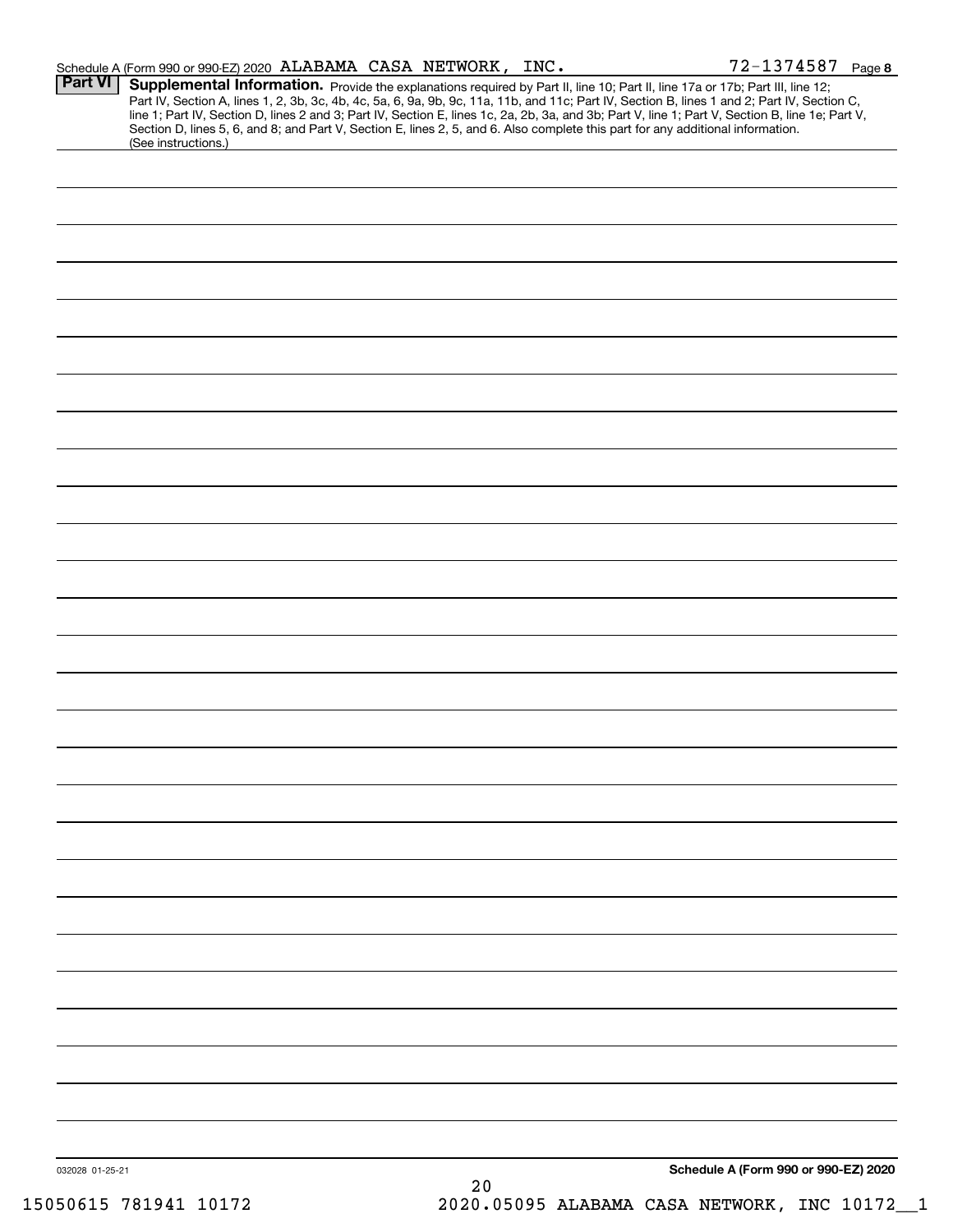Department of the Treasury Internal Revenue Service **(Form 990, 990-EZ, or 990-PF)** Name of the organization

# **Schedule B Schedule of Contributors**

**| Attach to Form 990, Form 990-EZ, or Form 990-PF. | Go to www.irs.gov/Form990 for the latest information.** OMB No. 1545-0047

**2020**

**Employer identification number**

|                                                                  | ALABAMA CASA NETWORK, INC.                                                  | 72-1374587 |  |  |  |
|------------------------------------------------------------------|-----------------------------------------------------------------------------|------------|--|--|--|
| <b>Organization type (check one):</b>                            |                                                                             |            |  |  |  |
| Filers of:                                                       | Section:                                                                    |            |  |  |  |
| $X$ 501(c)( 3) (enter number) organization<br>Form 990 or 990-EZ |                                                                             |            |  |  |  |
|                                                                  | $4947(a)(1)$ nonexempt charitable trust not treated as a private foundation |            |  |  |  |
|                                                                  | 527 political organization                                                  |            |  |  |  |
| Form 990-PF                                                      | 501(c)(3) exempt private foundation                                         |            |  |  |  |
|                                                                  | 4947(a)(1) nonexempt charitable trust treated as a private foundation       |            |  |  |  |
|                                                                  | 501(c)(3) taxable private foundation                                        |            |  |  |  |
|                                                                  |                                                                             |            |  |  |  |

Check if your organization is covered by the **General Rule** or a **Special Rule. Note:**  Only a section 501(c)(7), (8), or (10) organization can check boxes for both the General Rule and a Special Rule. See instructions.

## **General Rule**

 $\mathcal{L}^{\text{max}}$ 

For an organization filing Form 990, 990-EZ, or 990-PF that received, during the year, contributions totaling \$5,000 or more (in money or property) from any one contributor. Complete Parts I and II. See instructions for determining a contributor's total contributions.

#### **Special Rules**

any one contributor, during the year, total contributions of the greater of  $\,$  (1) \$5,000; or **(2)** 2% of the amount on (i) Form 990, Part VIII, line 1h;  $\boxed{\textbf{X}}$  For an organization described in section 501(c)(3) filing Form 990 or 990-EZ that met the 33 1/3% support test of the regulations under sections 509(a)(1) and 170(b)(1)(A)(vi), that checked Schedule A (Form 990 or 990-EZ), Part II, line 13, 16a, or 16b, and that received from or (ii) Form 990-EZ, line 1. Complete Parts I and II.

For an organization described in section 501(c)(7), (8), or (10) filing Form 990 or 990-EZ that received from any one contributor, during the year, total contributions of more than \$1,000 exclusively for religious, charitable, scientific, literary, or educational purposes, or for the prevention of cruelty to children or animals. Complete Parts I (entering "N/A" in column (b) instead of the contributor name and address), II, and III.  $\mathcal{L}^{\text{max}}$ 

purpose. Don't complete any of the parts unless the **General Rule** applies to this organization because it received *nonexclusively* year, contributions <sub>exclusively</sub> for religious, charitable, etc., purposes, but no such contributions totaled more than \$1,000. If this box is checked, enter here the total contributions that were received during the year for an  $\;$ exclusively religious, charitable, etc., For an organization described in section 501(c)(7), (8), or (10) filing Form 990 or 990-EZ that received from any one contributor, during the religious, charitable, etc., contributions totaling \$5,000 or more during the year  $\Box$ — $\Box$   $\Box$  $\mathcal{L}^{\text{max}}$ 

**Caution:**  An organization that isn't covered by the General Rule and/or the Special Rules doesn't file Schedule B (Form 990, 990-EZ, or 990-PF),  **must** but it answer "No" on Part IV, line 2, of its Form 990; or check the box on line H of its Form 990-EZ or on its Form 990-PF, Part I, line 2, to certify that it doesn't meet the filing requirements of Schedule B (Form 990, 990-EZ, or 990-PF).

**For Paperwork Reduction Act Notice, see the instructions for Form 990, 990-EZ, or 990-PF. Schedule B (Form 990, 990-EZ, or 990-PF) (2020)** LHA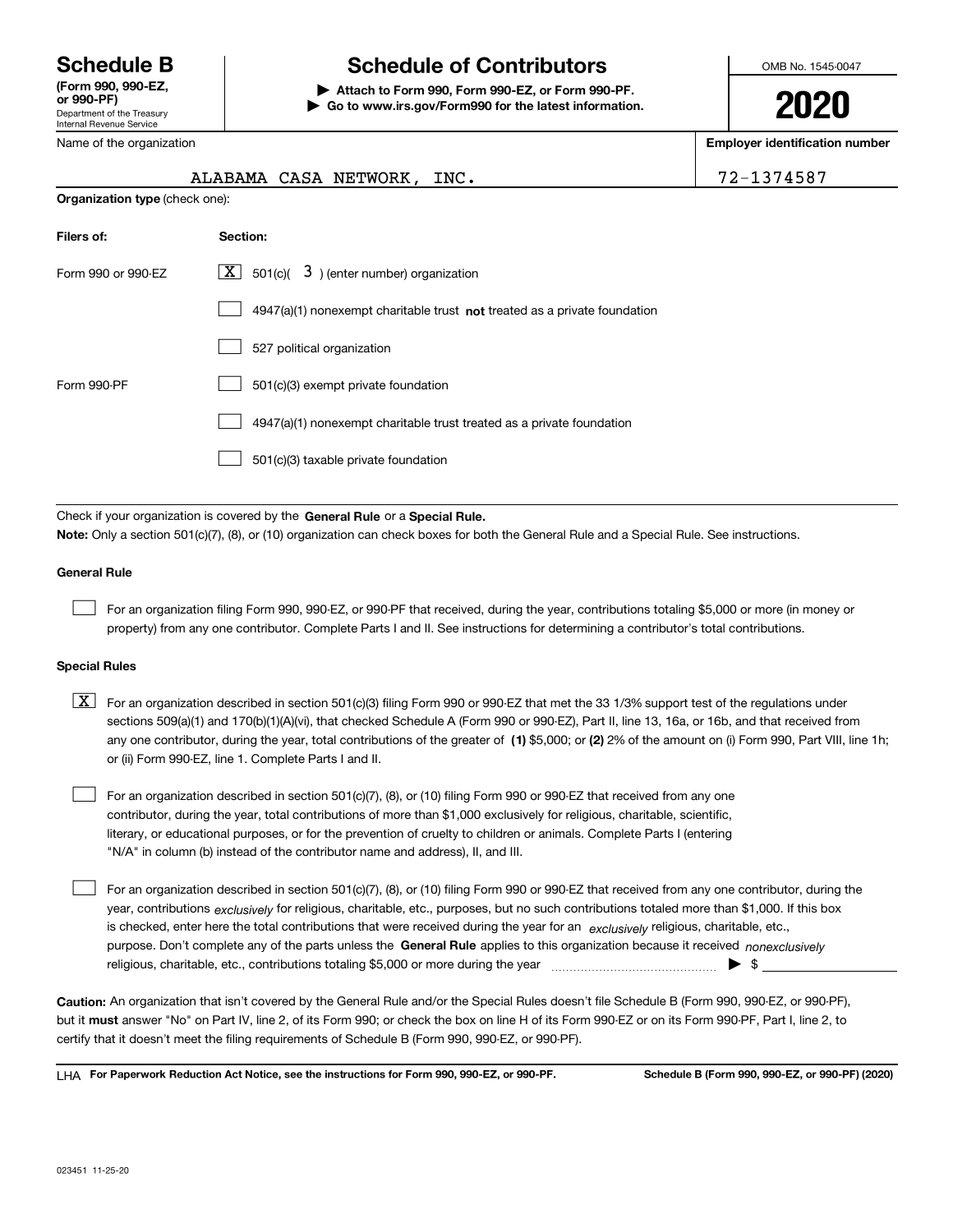# Schedule B (Form 990, 990-EZ, or 990-PF) (2020) Page 2

|                       | Schedule B (Form 990, 990-EZ, or 990-PF) (2020)                                                                                          |                                                | Page 2                                                                                                                   |
|-----------------------|------------------------------------------------------------------------------------------------------------------------------------------|------------------------------------------------|--------------------------------------------------------------------------------------------------------------------------|
|                       | Name of organization                                                                                                                     |                                                | <b>Employer identification number</b>                                                                                    |
|                       | ALABAMA CASA NETWORK, INC.                                                                                                               |                                                | 72-1374587                                                                                                               |
| Part I                | Contributors (see instructions). Use duplicate copies of Part I if additional space is needed.                                           |                                                |                                                                                                                          |
| (a)<br>No.            | (b)<br>Name, address, and ZIP + 4                                                                                                        | (c)<br><b>Total contributions</b>              | (d)<br>Type of contribution                                                                                              |
| 1                     | STATE OF ALABAMA<br>600 DEXTER AVENUE<br>MONTGOMERY, AL 36130                                                                            | 150,000.<br>\$                                 | $\mathbf{X}$<br>Person<br>Payroll<br>Noncash<br>(Complete Part II for<br>noncash contributions.)                         |
| (a)                   | (b)                                                                                                                                      | (c)                                            | (d)                                                                                                                      |
| No.<br>$\overline{2}$ | Name, address, and ZIP + 4<br>ALABAMA DEPARTMENT OF ECONOMIC AND<br>COMMUNITY AFFAIRS<br><b>401 ADAMS AVENUE</b><br>MONTGOMERY, AL 36104 | <b>Total contributions</b><br>1,596,195.<br>\$ | Type of contribution<br>$\mathbf{X}$<br>Person<br>Payroll<br>Noncash<br>(Complete Part II for<br>noncash contributions.) |
| (a)<br>No.            | (b)<br>Name, address, and ZIP + 4                                                                                                        | (c)<br><b>Total contributions</b>              | (d)<br>Type of contribution                                                                                              |
|                       |                                                                                                                                          | \$                                             | Person<br>Payroll<br>Noncash<br>(Complete Part II for<br>noncash contributions.)                                         |
| (a)<br>No.            | (b)<br>Name, address, and ZIP + 4                                                                                                        | (c)<br><b>Total contributions</b>              | (d)<br>Type of contribution                                                                                              |
|                       |                                                                                                                                          | \$                                             | Person<br>Payroll<br>Noncash<br>(Complete Part II for<br>noncash contributions.)                                         |
| (a)<br>No.            | (b)<br>Name, address, and ZIP + 4                                                                                                        | (c)<br><b>Total contributions</b>              | (d)<br>Type of contribution                                                                                              |
|                       |                                                                                                                                          | \$                                             | Person<br>Payroll<br>Noncash<br>(Complete Part II for<br>noncash contributions.)                                         |
| (a)<br>No.            | (b)<br>Name, address, and ZIP + 4                                                                                                        | (c)<br><b>Total contributions</b>              | (d)<br>Type of contribution                                                                                              |
|                       |                                                                                                                                          | \$                                             | Person<br>Payroll<br>Noncash<br>(Complete Part II for<br>noncash contributions.)                                         |

023452 11-25-20 **Schedule B (Form 990, 990-EZ, or 990-PF) (2020)**

15050615 781941 10172 2020.05095 ALABAMA CASA NETWORK, INC 10172\_\_1

22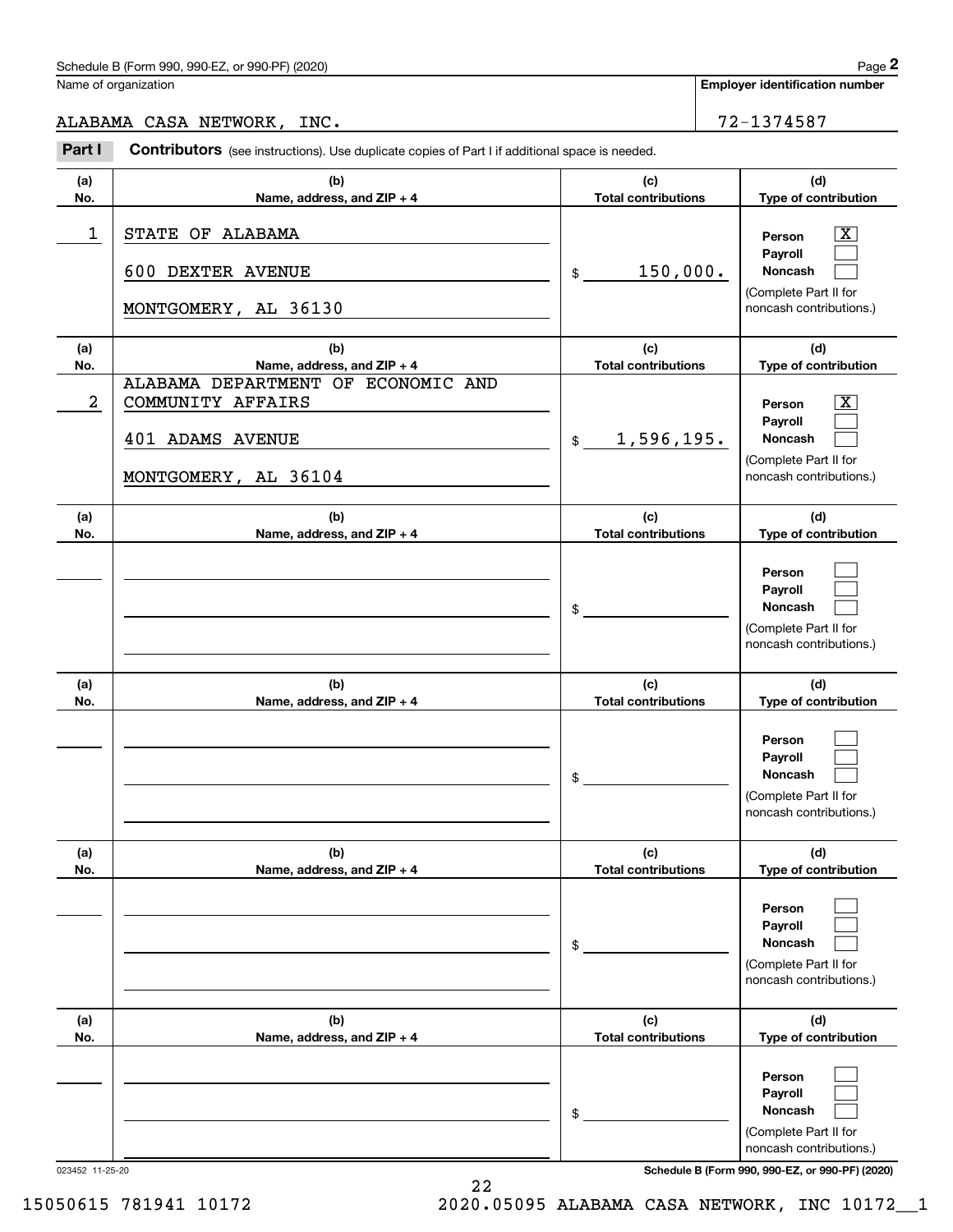Name of organization

**Employer identification number**

ALABAMA CASA NETWORK, INC. 72-1374587

Chedule B (Form 990, 990-EZ, or 990-PF) (2020)<br> **3Page 3**<br> **2Part II Noncash Property** (see instructions). Use duplicate copies of Part II if additional space is needed.<br> **3Part II Noncash Property** (see instructions).

| (a)<br>No.<br>from<br>Part I | (b)<br>Description of noncash property given | (c)<br>FMV (or estimate)<br>(See instructions.) | (d)<br>Date received |
|------------------------------|----------------------------------------------|-------------------------------------------------|----------------------|
|                              |                                              | \$                                              |                      |
| (a)<br>No.<br>from<br>Part I | (b)<br>Description of noncash property given | (c)<br>FMV (or estimate)<br>(See instructions.) | (d)<br>Date received |
|                              |                                              | \$                                              |                      |
| (a)<br>No.<br>from<br>Part I | (b)<br>Description of noncash property given | (c)<br>FMV (or estimate)<br>(See instructions.) | (d)<br>Date received |
|                              |                                              | \$                                              |                      |
| (a)<br>No.<br>from<br>Part I | (b)<br>Description of noncash property given | (c)<br>FMV (or estimate)<br>(See instructions.) | (d)<br>Date received |
|                              |                                              | \$                                              |                      |
| (a)<br>No.<br>from<br>Part I | (b)<br>Description of noncash property given | (c)<br>FMV (or estimate)<br>(See instructions.) | (d)<br>Date received |
|                              |                                              | \$                                              |                      |
| (a)<br>No.<br>from<br>Part I | (b)<br>Description of noncash property given | (c)<br>FMV (or estimate)<br>(See instructions.) | (d)<br>Date received |
|                              |                                              | \$                                              |                      |

23

023453 11-25-20 **Schedule B (Form 990, 990-EZ, or 990-PF) (2020)**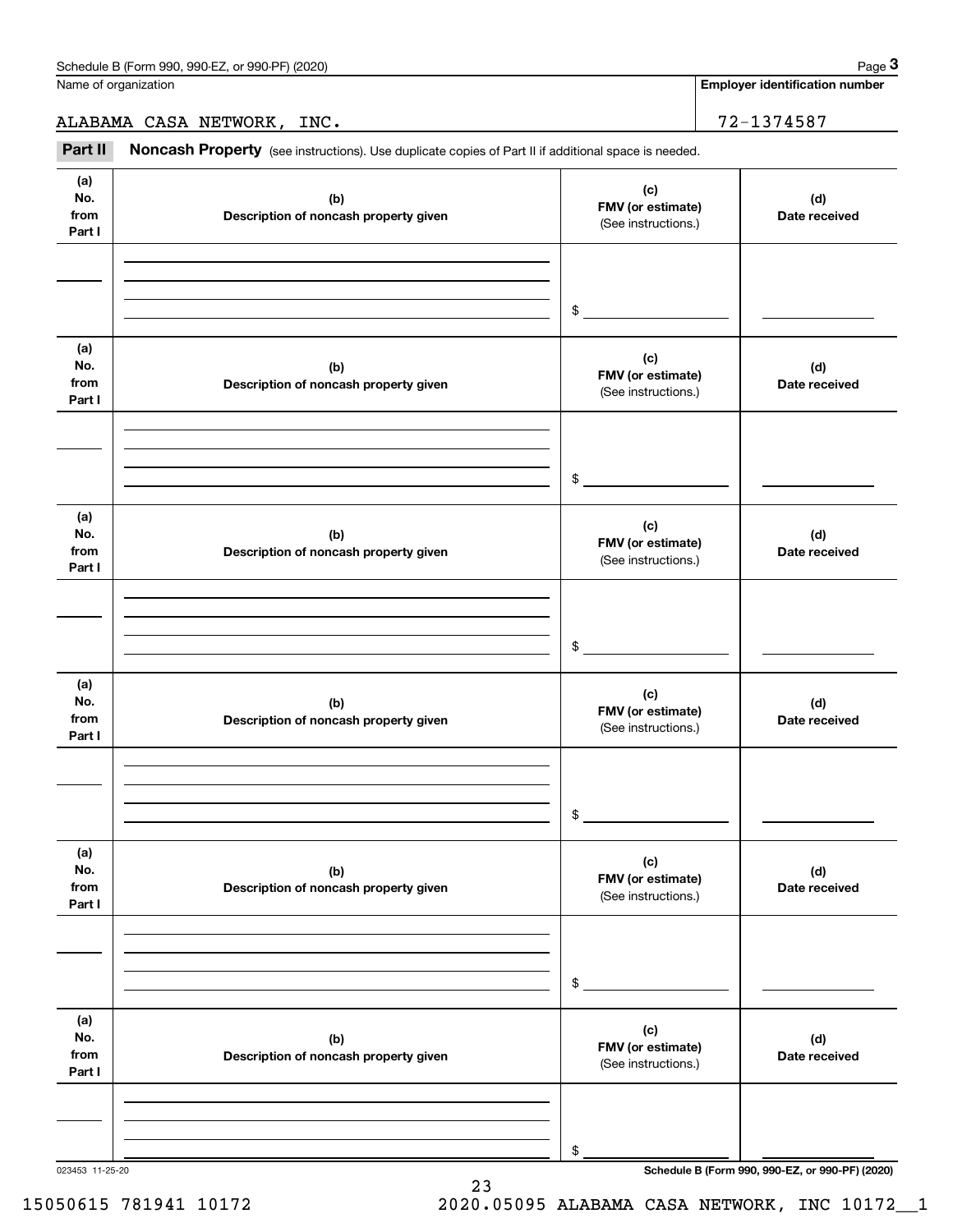|                           | Schedule B (Form 990, 990-EZ, or 990-PF) (2020)                                                                                                                                                                                                                                                                                                                                                                                                                   |                      | Page 4                                   |
|---------------------------|-------------------------------------------------------------------------------------------------------------------------------------------------------------------------------------------------------------------------------------------------------------------------------------------------------------------------------------------------------------------------------------------------------------------------------------------------------------------|----------------------|------------------------------------------|
|                           | Name of organization                                                                                                                                                                                                                                                                                                                                                                                                                                              |                      | <b>Employer identification number</b>    |
|                           | ALABAMA CASA NETWORK, INC.                                                                                                                                                                                                                                                                                                                                                                                                                                        |                      | 72-1374587                               |
| Part III                  | Exclusively religious, charitable, etc., contributions to organizations described in section 501(c)(7), (8), or (10) that total more than \$1,000 for the year<br>from any one contributor. Complete columns (a) through (e) and the following line entry. For organizations<br>completing Part III, enter the total of exclusively religious, charitable, etc., contributions of \$1,000 or less for the year. (Enter this info. once.) $\blacktriangleright$ \$ |                      |                                          |
|                           | Use duplicate copies of Part III if additional space is needed.                                                                                                                                                                                                                                                                                                                                                                                                   |                      |                                          |
| (a) No.<br>from<br>Part I | (b) Purpose of gift                                                                                                                                                                                                                                                                                                                                                                                                                                               | (c) Use of gift      | (d) Description of how gift is held      |
|                           |                                                                                                                                                                                                                                                                                                                                                                                                                                                                   |                      |                                          |
|                           |                                                                                                                                                                                                                                                                                                                                                                                                                                                                   |                      |                                          |
|                           |                                                                                                                                                                                                                                                                                                                                                                                                                                                                   | (e) Transfer of gift |                                          |
|                           | Transferee's name, address, and ZIP + 4                                                                                                                                                                                                                                                                                                                                                                                                                           |                      | Relationship of transferor to transferee |
|                           |                                                                                                                                                                                                                                                                                                                                                                                                                                                                   |                      |                                          |
| (a) No.<br>from<br>Part I | (b) Purpose of gift                                                                                                                                                                                                                                                                                                                                                                                                                                               | (c) Use of gift      | (d) Description of how gift is held      |
|                           |                                                                                                                                                                                                                                                                                                                                                                                                                                                                   |                      |                                          |
|                           |                                                                                                                                                                                                                                                                                                                                                                                                                                                                   | (e) Transfer of gift |                                          |
|                           | Transferee's name, address, and ZIP + 4                                                                                                                                                                                                                                                                                                                                                                                                                           |                      | Relationship of transferor to transferee |
|                           |                                                                                                                                                                                                                                                                                                                                                                                                                                                                   |                      |                                          |
|                           |                                                                                                                                                                                                                                                                                                                                                                                                                                                                   |                      |                                          |
| (a) No.<br>from<br>Part I | (b) Purpose of gift                                                                                                                                                                                                                                                                                                                                                                                                                                               | (c) Use of gift      | (d) Description of how gift is held      |
|                           |                                                                                                                                                                                                                                                                                                                                                                                                                                                                   |                      |                                          |
|                           |                                                                                                                                                                                                                                                                                                                                                                                                                                                                   | (e) Transfer of gift |                                          |
|                           | Transferee's name, address, and ZIP + 4                                                                                                                                                                                                                                                                                                                                                                                                                           |                      | Relationship of transferor to transferee |
|                           |                                                                                                                                                                                                                                                                                                                                                                                                                                                                   |                      |                                          |
|                           |                                                                                                                                                                                                                                                                                                                                                                                                                                                                   |                      |                                          |
| (a) No.<br>from<br>Part I | (b) Purpose of gift                                                                                                                                                                                                                                                                                                                                                                                                                                               | (c) Use of gift      | (d) Description of how gift is held      |
|                           |                                                                                                                                                                                                                                                                                                                                                                                                                                                                   |                      |                                          |
|                           |                                                                                                                                                                                                                                                                                                                                                                                                                                                                   |                      |                                          |
|                           |                                                                                                                                                                                                                                                                                                                                                                                                                                                                   | (e) Transfer of gift |                                          |
|                           | Transferee's name, address, and $ZIP + 4$                                                                                                                                                                                                                                                                                                                                                                                                                         |                      | Relationship of transferor to transferee |
|                           |                                                                                                                                                                                                                                                                                                                                                                                                                                                                   |                      |                                          |
|                           |                                                                                                                                                                                                                                                                                                                                                                                                                                                                   |                      |                                          |

24

023454 11-25-20

**Schedule B (Form 990, 990-EZ, or 990-PF) (2020)**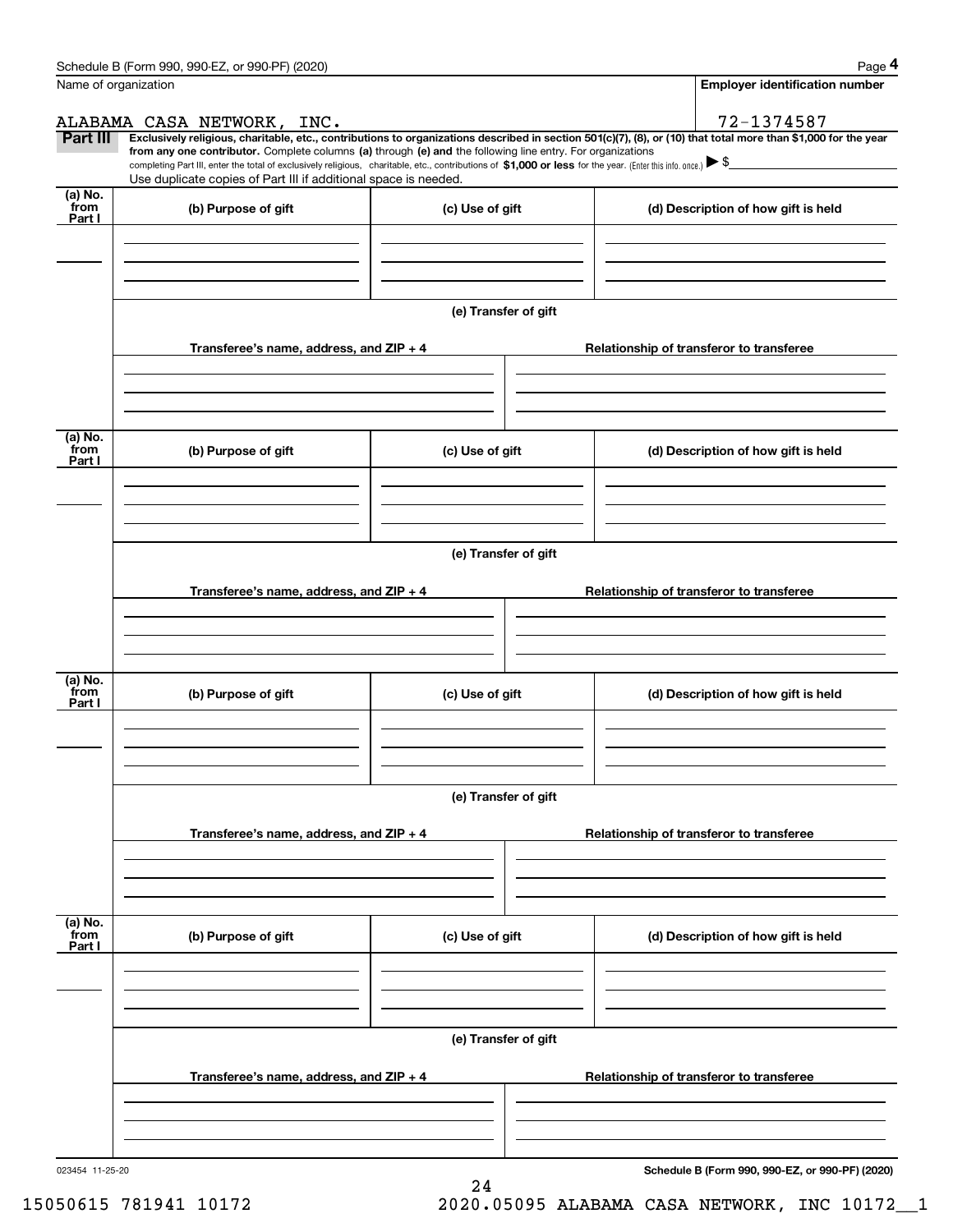|        | <b>SCHEDULE D</b>                         |                                                                                                                                                | <b>Supplemental Financial Statements</b>                                                                                                       |                         | OMB No. 1545-0047                                   |  |
|--------|-------------------------------------------|------------------------------------------------------------------------------------------------------------------------------------------------|------------------------------------------------------------------------------------------------------------------------------------------------|-------------------------|-----------------------------------------------------|--|
|        | (Form 990)                                |                                                                                                                                                | Complete if the organization answered "Yes" on Form 990,                                                                                       |                         |                                                     |  |
|        | Department of the Treasury                |                                                                                                                                                | Part IV, line 6, 7, 8, 9, 10, 11a, 11b, 11c, 11d, 11e, 11f, 12a, or 12b.<br>Attach to Form 990.                                                |                         | <b>Open to Public</b>                               |  |
|        | Internal Revenue Service                  |                                                                                                                                                | Go to www.irs.gov/Form990 for instructions and the latest information.                                                                         | <b>Inspection</b>       |                                                     |  |
|        | Name of the organization                  | ALABAMA CASA NETWORK, INC.                                                                                                                     |                                                                                                                                                |                         | <b>Employer identification number</b><br>72-1374587 |  |
| Part I |                                           |                                                                                                                                                | Organizations Maintaining Donor Advised Funds or Other Similar Funds or Accounts. Complete if the                                              |                         |                                                     |  |
|        |                                           | organization answered "Yes" on Form 990, Part IV, line 6.                                                                                      |                                                                                                                                                |                         |                                                     |  |
|        |                                           |                                                                                                                                                | (a) Donor advised funds                                                                                                                        |                         | (b) Funds and other accounts                        |  |
| 1.     |                                           |                                                                                                                                                |                                                                                                                                                |                         |                                                     |  |
| 2      |                                           | Aggregate value of contributions to (during year)                                                                                              |                                                                                                                                                |                         |                                                     |  |
| 3      |                                           |                                                                                                                                                |                                                                                                                                                |                         |                                                     |  |
| 4      |                                           |                                                                                                                                                |                                                                                                                                                |                         |                                                     |  |
| 5      |                                           |                                                                                                                                                | Did the organization inform all donors and donor advisors in writing that the assets held in donor advised funds                               |                         |                                                     |  |
|        |                                           |                                                                                                                                                |                                                                                                                                                |                         | Yes<br>No                                           |  |
| 6      |                                           |                                                                                                                                                | Did the organization inform all grantees, donors, and donor advisors in writing that grant funds can be used only                              |                         |                                                     |  |
|        |                                           |                                                                                                                                                | for charitable purposes and not for the benefit of the donor or donor advisor, or for any other purpose conferring                             |                         | Yes                                                 |  |
|        | impermissible private benefit?<br>Part II |                                                                                                                                                | Conservation Easements. Complete if the organization answered "Yes" on Form 990, Part IV, line 7.                                              |                         | No                                                  |  |
| 1      |                                           | Purpose(s) of conservation easements held by the organization (check all that apply).                                                          |                                                                                                                                                |                         |                                                     |  |
|        |                                           | Preservation of land for public use (for example, recreation or education)                                                                     | Preservation of a historically important land area                                                                                             |                         |                                                     |  |
|        |                                           | Protection of natural habitat                                                                                                                  | Preservation of a certified historic structure                                                                                                 |                         |                                                     |  |
|        |                                           | Preservation of open space                                                                                                                     |                                                                                                                                                |                         |                                                     |  |
| 2      |                                           |                                                                                                                                                | Complete lines 2a through 2d if the organization held a qualified conservation contribution in the form of a conservation easement on the last |                         |                                                     |  |
|        | day of the tax year.                      |                                                                                                                                                |                                                                                                                                                |                         | Held at the End of the Tax Year                     |  |
| a      |                                           | Total number of conservation easements                                                                                                         |                                                                                                                                                | 2a                      |                                                     |  |
| b      |                                           | Total acreage restricted by conservation easements                                                                                             |                                                                                                                                                | 2b                      |                                                     |  |
| c      |                                           |                                                                                                                                                | Number of conservation easements on a certified historic structure included in (a) manufacture of conservation                                 | 2c                      |                                                     |  |
| d      |                                           |                                                                                                                                                | Number of conservation easements included in (c) acquired after 7/25/06, and not on a historic structure                                       |                         |                                                     |  |
|        |                                           |                                                                                                                                                | listed in the National Register [11, 1200] [12] The National Register [11, 1200] [12] The National Register [1                                 | 2d                      |                                                     |  |
| З.     | $\vee$ ear $\blacktriangleright$          |                                                                                                                                                | Number of conservation easements modified, transferred, released, extinguished, or terminated by the organization during the tax               |                         |                                                     |  |
| 4      |                                           | Number of states where property subject to conservation easement is located $\blacktriangleright$                                              |                                                                                                                                                |                         |                                                     |  |
| 5      |                                           | Does the organization have a written policy regarding the periodic monitoring, inspection, handling of                                         |                                                                                                                                                |                         |                                                     |  |
|        |                                           | violations, and enforcement of the conservation easements it holds?                                                                            |                                                                                                                                                |                         | Yes<br>No                                           |  |
|        |                                           |                                                                                                                                                | Staff and volunteer hours devoted to monitoring, inspecting, handling of violations, and enforcing conservation easements during the year      |                         |                                                     |  |
|        |                                           |                                                                                                                                                |                                                                                                                                                |                         |                                                     |  |
| 7      |                                           |                                                                                                                                                | Amount of expenses incurred in monitoring, inspecting, handling of violations, and enforcing conservation easements during the year            |                         |                                                     |  |
|        | $\blacktriangleright$ \$                  |                                                                                                                                                |                                                                                                                                                |                         |                                                     |  |
| 8      |                                           |                                                                                                                                                | Does each conservation easement reported on line 2(d) above satisfy the requirements of section 170(h)(4)(B)(i)                                |                         |                                                     |  |
|        |                                           |                                                                                                                                                |                                                                                                                                                |                         | Yes<br>No                                           |  |
| 9      |                                           |                                                                                                                                                | In Part XIII, describe how the organization reports conservation easements in its revenue and expense statement and                            |                         |                                                     |  |
|        |                                           |                                                                                                                                                | balance sheet, and include, if applicable, the text of the footnote to the organization's financial statements that describes the              |                         |                                                     |  |
|        | Part III                                  | organization's accounting for conservation easements.                                                                                          | Organizations Maintaining Collections of Art, Historical Treasures, or Other Similar Assets.                                                   |                         |                                                     |  |
|        |                                           | Complete if the organization answered "Yes" on Form 990, Part IV, line 8.                                                                      |                                                                                                                                                |                         |                                                     |  |
|        |                                           |                                                                                                                                                | 1a If the organization elected, as permitted under FASB ASC 958, not to report in its revenue statement and balance sheet works                |                         |                                                     |  |
|        |                                           |                                                                                                                                                | of art, historical treasures, or other similar assets held for public exhibition, education, or research in furtherance of public              |                         |                                                     |  |
|        |                                           |                                                                                                                                                | service, provide in Part XIII the text of the footnote to its financial statements that describes these items.                                 |                         |                                                     |  |
| b      |                                           |                                                                                                                                                | If the organization elected, as permitted under FASB ASC 958, to report in its revenue statement and balance sheet works of                    |                         |                                                     |  |
|        |                                           |                                                                                                                                                | art, historical treasures, or other similar assets held for public exhibition, education, or research in furtherance of public service,        |                         |                                                     |  |
|        |                                           | provide the following amounts relating to these items:                                                                                         |                                                                                                                                                |                         |                                                     |  |
|        |                                           |                                                                                                                                                |                                                                                                                                                |                         |                                                     |  |
|        |                                           | (ii) Assets included in Form 990, Part X                                                                                                       |                                                                                                                                                | $\blacktriangleright$ s |                                                     |  |
| 2      |                                           |                                                                                                                                                | If the organization received or held works of art, historical treasures, or other similar assets for financial gain, provide                   |                         |                                                     |  |
|        |                                           | the following amounts required to be reported under FASB ASC 958 relating to these items:<br>a Revenue included on Form 990. Part VIII, line 1 |                                                                                                                                                | ► \$                    |                                                     |  |
|        |                                           |                                                                                                                                                |                                                                                                                                                |                         |                                                     |  |

**a** Revenue included on Form 990, Part VIII, line 1 **with the contained as a Revenue included** on Form 990, Part VIII, line 1 **with the contained and a b** Assets included in Form 990, Part X

032051 12-01-20 **For Paperwork Reduction Act Notice, see the Instructions for Form 990. Schedule D (Form 990) 2020** LHA

25

15050615 781941 10172 2020.05095 ALABAMA CASA NETWORK, INC 10172\_\_1

 $\blacktriangleright$  \$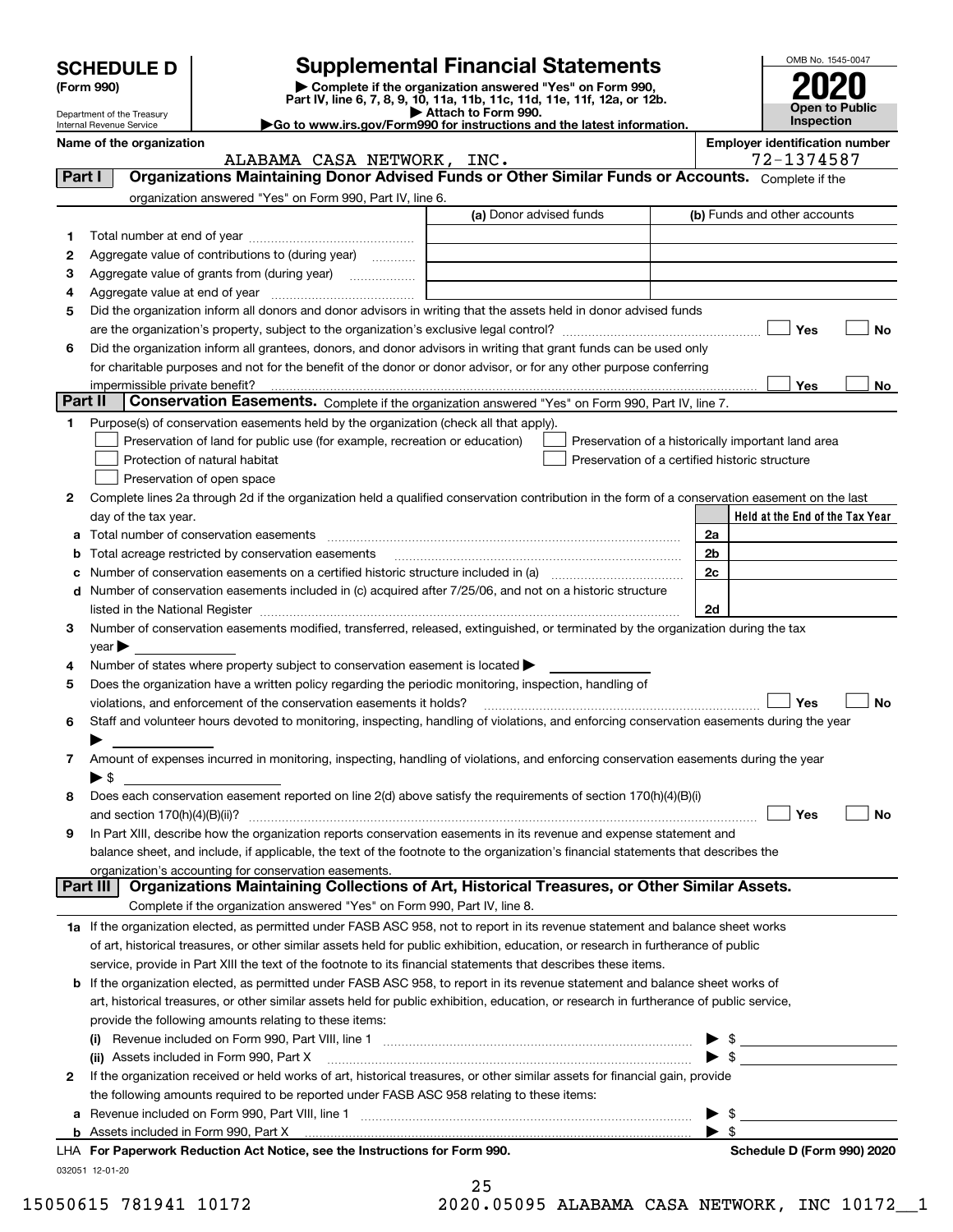|        | Schedule D (Form 990) 2020                                                                                                                                                                                                     | ALABAMA CASA NETWORK, INC.              |   |                |                                                                                                                                                                                                                               |  |                                 | 72-1374587 |                |            | Page 2 |
|--------|--------------------------------------------------------------------------------------------------------------------------------------------------------------------------------------------------------------------------------|-----------------------------------------|---|----------------|-------------------------------------------------------------------------------------------------------------------------------------------------------------------------------------------------------------------------------|--|---------------------------------|------------|----------------|------------|--------|
|        | Part III<br>Organizations Maintaining Collections of Art, Historical Treasures, or Other Similar Assets (continued)                                                                                                            |                                         |   |                |                                                                                                                                                                                                                               |  |                                 |            |                |            |        |
| 3      | Using the organization's acquisition, accession, and other records, check any of the following that make significant use of its                                                                                                |                                         |   |                |                                                                                                                                                                                                                               |  |                                 |            |                |            |        |
|        | collection items (check all that apply):                                                                                                                                                                                       |                                         |   |                |                                                                                                                                                                                                                               |  |                                 |            |                |            |        |
| a      | Public exhibition                                                                                                                                                                                                              |                                         |   |                | Loan or exchange program                                                                                                                                                                                                      |  |                                 |            |                |            |        |
| b      | Scholarly research                                                                                                                                                                                                             |                                         |   |                | Other and the contract of the contract of the contract of the contract of the contract of the contract of the contract of the contract of the contract of the contract of the contract of the contract of the contract of the |  |                                 |            |                |            |        |
| с      | Preservation for future generations                                                                                                                                                                                            |                                         |   |                |                                                                                                                                                                                                                               |  |                                 |            |                |            |        |
| 4      | Provide a description of the organization's collections and explain how they further the organization's exempt purpose in Part XIII.                                                                                           |                                         |   |                |                                                                                                                                                                                                                               |  |                                 |            |                |            |        |
| 5      | During the year, did the organization solicit or receive donations of art, historical treasures, or other similar assets                                                                                                       |                                         |   |                |                                                                                                                                                                                                                               |  |                                 |            |                |            |        |
|        | <b>Part IV</b>                                                                                                                                                                                                                 |                                         |   |                |                                                                                                                                                                                                                               |  |                                 |            | Yes            |            | No     |
|        | Escrow and Custodial Arrangements. Complete if the organization answered "Yes" on Form 990, Part IV, line 9, or<br>reported an amount on Form 990, Part X, line 21.                                                            |                                         |   |                |                                                                                                                                                                                                                               |  |                                 |            |                |            |        |
|        |                                                                                                                                                                                                                                |                                         |   |                |                                                                                                                                                                                                                               |  |                                 |            |                |            |        |
|        | 1a Is the organization an agent, trustee, custodian or other intermediary for contributions or other assets not included                                                                                                       |                                         |   |                |                                                                                                                                                                                                                               |  |                                 |            | Yes            |            | No     |
|        | on Form 990, Part X? [11] matter contracts and contracts and contracts are contracted as a form 990, Part X?<br><b>b</b> If "Yes," explain the arrangement in Part XIII and complete the following table:                      |                                         |   |                |                                                                                                                                                                                                                               |  |                                 |            |                |            |        |
|        |                                                                                                                                                                                                                                |                                         |   |                |                                                                                                                                                                                                                               |  |                                 |            | Amount         |            |        |
| c      | Beginning balance <u>www.maren.communication.communication.communication.communication.com</u>                                                                                                                                 |                                         |   |                |                                                                                                                                                                                                                               |  | 1c                              |            |                |            |        |
|        |                                                                                                                                                                                                                                |                                         |   |                |                                                                                                                                                                                                                               |  | 1d                              |            |                |            |        |
|        | e Distributions during the year manufactured and continuum and contact the year manufactured and contact the year manufactured and contact the year manufactured and contact the year manufactured and contact the year manufa |                                         |   |                |                                                                                                                                                                                                                               |  | 1e                              |            |                |            |        |
|        |                                                                                                                                                                                                                                |                                         |   |                |                                                                                                                                                                                                                               |  | 1f                              |            |                |            |        |
|        | 2a Did the organization include an amount on Form 990, Part X, line 21, for escrow or custodial account liability?                                                                                                             |                                         |   |                |                                                                                                                                                                                                                               |  |                                 | .          | Yes            |            | No     |
|        | <b>b</b> If "Yes," explain the arrangement in Part XIII. Check here if the explanation has been provided on Part XIII                                                                                                          |                                         |   |                |                                                                                                                                                                                                                               |  |                                 |            |                |            |        |
| Part V | Endowment Funds. Complete if the organization answered "Yes" on Form 990, Part IV, line 10.                                                                                                                                    |                                         |   |                |                                                                                                                                                                                                                               |  |                                 |            |                |            |        |
|        |                                                                                                                                                                                                                                | (a) Current year                        |   | (b) Prior year | (c) Two years back $\vert$ (d) Three years back $\vert$ (e) Four years back                                                                                                                                                   |  |                                 |            |                |            |        |
|        | 1a Beginning of year balance                                                                                                                                                                                                   |                                         |   |                |                                                                                                                                                                                                                               |  |                                 |            |                |            |        |
| b      |                                                                                                                                                                                                                                |                                         |   |                |                                                                                                                                                                                                                               |  |                                 |            |                |            |        |
|        | Net investment earnings, gains, and losses                                                                                                                                                                                     |                                         |   |                |                                                                                                                                                                                                                               |  |                                 |            |                |            |        |
|        |                                                                                                                                                                                                                                |                                         |   |                |                                                                                                                                                                                                                               |  |                                 |            |                |            |        |
|        | e Other expenditures for facilities                                                                                                                                                                                            |                                         |   |                |                                                                                                                                                                                                                               |  |                                 |            |                |            |        |
|        | and programs                                                                                                                                                                                                                   |                                         |   |                |                                                                                                                                                                                                                               |  |                                 |            |                |            |        |
|        | f Administrative expenses                                                                                                                                                                                                      |                                         |   |                |                                                                                                                                                                                                                               |  |                                 |            |                |            |        |
| g      | End of year balance <i>manually contained</i>                                                                                                                                                                                  |                                         |   |                |                                                                                                                                                                                                                               |  |                                 |            |                |            |        |
| 2      | Provide the estimated percentage of the current year end balance (line 1g, column (a)) held as:                                                                                                                                |                                         |   |                |                                                                                                                                                                                                                               |  |                                 |            |                |            |        |
| а      | Board designated or quasi-endowment                                                                                                                                                                                            |                                         | % |                |                                                                                                                                                                                                                               |  |                                 |            |                |            |        |
| b      | Permanent endowment >                                                                                                                                                                                                          | %                                       |   |                |                                                                                                                                                                                                                               |  |                                 |            |                |            |        |
|        | <b>c</b> Term endowment $\blacktriangleright$                                                                                                                                                                                  | %                                       |   |                |                                                                                                                                                                                                                               |  |                                 |            |                |            |        |
|        | The percentages on lines 2a, 2b, and 2c should equal 100%.                                                                                                                                                                     |                                         |   |                |                                                                                                                                                                                                                               |  |                                 |            |                |            |        |
|        | 3a Are there endowment funds not in the possession of the organization that are held and administered for the organization                                                                                                     |                                         |   |                |                                                                                                                                                                                                                               |  |                                 |            |                | <b>Yes</b> | No.    |
|        | by:<br>(i)                                                                                                                                                                                                                     |                                         |   |                |                                                                                                                                                                                                                               |  |                                 |            | 3a(i)          |            |        |
|        |                                                                                                                                                                                                                                |                                         |   |                |                                                                                                                                                                                                                               |  |                                 |            | 3a(ii)         |            |        |
|        |                                                                                                                                                                                                                                |                                         |   |                |                                                                                                                                                                                                                               |  |                                 |            | 3b             |            |        |
|        | Describe in Part XIII the intended uses of the organization's endowment funds.                                                                                                                                                 |                                         |   |                |                                                                                                                                                                                                                               |  |                                 |            |                |            |        |
|        | Land, Buildings, and Equipment.<br>Part VI                                                                                                                                                                                     |                                         |   |                |                                                                                                                                                                                                                               |  |                                 |            |                |            |        |
|        | Complete if the organization answered "Yes" on Form 990, Part IV, line 11a. See Form 990, Part X, line 10.                                                                                                                     |                                         |   |                |                                                                                                                                                                                                                               |  |                                 |            |                |            |        |
|        | Description of property                                                                                                                                                                                                        | (a) Cost or other<br>basis (investment) |   |                | (b) Cost or other<br>basis (other)                                                                                                                                                                                            |  | (c) Accumulated<br>depreciation |            | (d) Book value |            |        |
|        |                                                                                                                                                                                                                                |                                         |   |                |                                                                                                                                                                                                                               |  |                                 |            |                |            |        |
| b      |                                                                                                                                                                                                                                |                                         |   |                |                                                                                                                                                                                                                               |  |                                 |            |                |            |        |
|        |                                                                                                                                                                                                                                |                                         |   |                |                                                                                                                                                                                                                               |  |                                 |            |                |            |        |
|        |                                                                                                                                                                                                                                |                                         |   |                |                                                                                                                                                                                                                               |  |                                 |            |                |            |        |
|        |                                                                                                                                                                                                                                |                                         |   |                | 102,543.                                                                                                                                                                                                                      |  | 70,146.                         |            |                | 32,397.    |        |
|        |                                                                                                                                                                                                                                |                                         |   |                |                                                                                                                                                                                                                               |  |                                 |            |                | 32,397.    |        |

**Schedule D (Form 990) 2020**

032052 12-01-20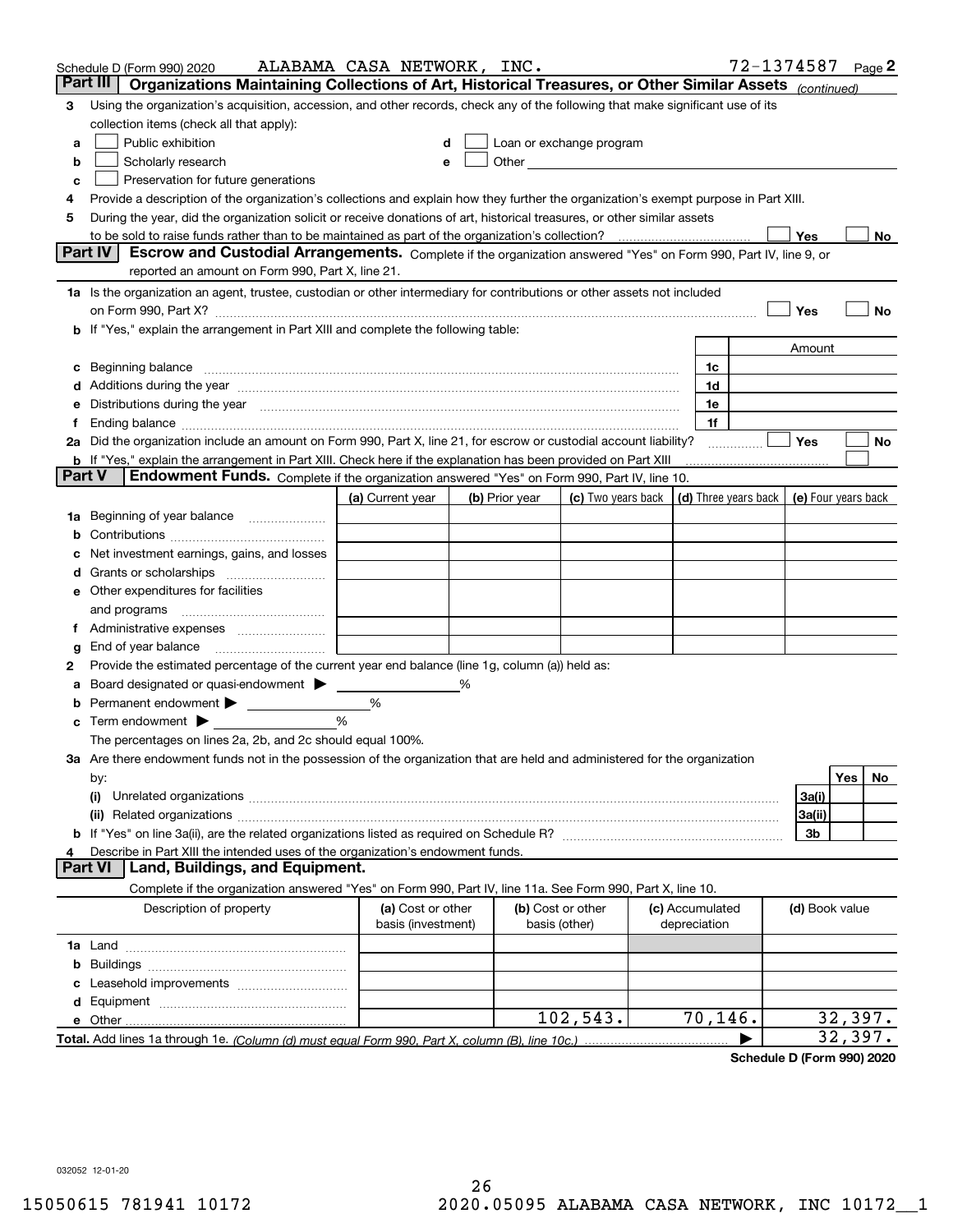|  | ALABAMA CASA NETWORK,<br>T V C<br>Schedule D (Form 990) 2020 |  |
|--|--------------------------------------------------------------|--|
|--|--------------------------------------------------------------|--|

|           | Schedule D (Form 990) 2020    | ALABAMA CASA NETWORK,                                                | INC.            |                                                                                                                                                      | 72-1374587<br>Page 3 |
|-----------|-------------------------------|----------------------------------------------------------------------|-----------------|------------------------------------------------------------------------------------------------------------------------------------------------------|----------------------|
| Part VII  |                               | <b>Investments - Other Securities.</b>                               |                 |                                                                                                                                                      |                      |
|           |                               |                                                                      |                 | Complete if the organization answered "Yes" on Form 990, Part IV, line 11b. See Form 990, Part X, line 12.                                           |                      |
|           |                               | (a) Description of security or category (including name of security) | (b) Book value  | (c) Method of valuation: Cost or end-of-year market value                                                                                            |                      |
|           |                               |                                                                      |                 |                                                                                                                                                      |                      |
|           |                               |                                                                      |                 |                                                                                                                                                      |                      |
| (3) Other |                               |                                                                      |                 |                                                                                                                                                      |                      |
| (A)       |                               |                                                                      |                 |                                                                                                                                                      |                      |
| (B)       |                               |                                                                      |                 |                                                                                                                                                      |                      |
| (C)       |                               |                                                                      |                 |                                                                                                                                                      |                      |
| (D)       |                               |                                                                      |                 |                                                                                                                                                      |                      |
| (E)       |                               |                                                                      |                 |                                                                                                                                                      |                      |
| (F)       |                               |                                                                      |                 |                                                                                                                                                      |                      |
| (G)       |                               |                                                                      |                 |                                                                                                                                                      |                      |
| (H)       |                               |                                                                      |                 |                                                                                                                                                      |                      |
|           |                               | Total. (Col. (b) must equal Form 990, Part X, col. (B) line 12.)     |                 |                                                                                                                                                      |                      |
|           |                               | Part VIII Investments - Program Related.                             |                 |                                                                                                                                                      |                      |
|           |                               |                                                                      |                 | Complete if the organization answered "Yes" on Form 990, Part IV, line 11c. See Form 990, Part X, line 13.                                           |                      |
|           | (a) Description of investment |                                                                      | (b) Book value  | (c) Method of valuation: Cost or end-of-year market value                                                                                            |                      |
| (1)       |                               |                                                                      |                 |                                                                                                                                                      |                      |
| (2)       |                               |                                                                      |                 |                                                                                                                                                      |                      |
| (3)       |                               |                                                                      |                 |                                                                                                                                                      |                      |
| (4)       |                               |                                                                      |                 |                                                                                                                                                      |                      |
| (5)       |                               |                                                                      |                 |                                                                                                                                                      |                      |
| (6)       |                               |                                                                      |                 |                                                                                                                                                      |                      |
| (7)       |                               |                                                                      |                 |                                                                                                                                                      |                      |
| (8)       |                               |                                                                      |                 |                                                                                                                                                      |                      |
| (9)       |                               |                                                                      |                 |                                                                                                                                                      |                      |
|           |                               | Total. (Col. (b) must equal Form 990, Part X, col. (B) line 13.)     |                 |                                                                                                                                                      |                      |
| Part IX   | <b>Other Assets.</b>          |                                                                      |                 |                                                                                                                                                      |                      |
|           |                               |                                                                      |                 | Complete if the organization answered "Yes" on Form 990, Part IV, line 11d. See Form 990, Part X, line 15.                                           |                      |
|           |                               |                                                                      | (a) Description |                                                                                                                                                      | (b) Book value       |
| (1)       |                               |                                                                      |                 |                                                                                                                                                      |                      |
| (2)       |                               |                                                                      |                 |                                                                                                                                                      |                      |
| (3)       |                               |                                                                      |                 |                                                                                                                                                      |                      |
| (4)       |                               |                                                                      |                 |                                                                                                                                                      |                      |
| (5)       |                               |                                                                      |                 |                                                                                                                                                      |                      |
| (6)       |                               |                                                                      |                 |                                                                                                                                                      |                      |
| (7)       |                               |                                                                      |                 |                                                                                                                                                      |                      |
| (8)       |                               |                                                                      |                 |                                                                                                                                                      |                      |
| (9)       |                               |                                                                      |                 |                                                                                                                                                      |                      |
|           |                               | Total. (Column (b) must equal Form 990, Part X, col. (B) line 15.)   |                 |                                                                                                                                                      |                      |
| Part X    | <b>Other Liabilities.</b>     |                                                                      |                 |                                                                                                                                                      |                      |
|           |                               |                                                                      |                 | Complete if the organization answered "Yes" on Form 990, Part IV, line 11e or 11f. See Form 990, Part X, line 25.                                    |                      |
| 1.        |                               | (a) Description of liability                                         |                 |                                                                                                                                                      | (b) Book value       |
| (1)       | Federal income taxes          |                                                                      |                 |                                                                                                                                                      |                      |
| (2)       |                               |                                                                      |                 |                                                                                                                                                      |                      |
| (3)       |                               |                                                                      |                 |                                                                                                                                                      |                      |
| (4)       |                               |                                                                      |                 |                                                                                                                                                      |                      |
| (5)       |                               |                                                                      |                 |                                                                                                                                                      |                      |
| (6)       |                               |                                                                      |                 |                                                                                                                                                      |                      |
| (7)       |                               |                                                                      |                 |                                                                                                                                                      |                      |
| (8)       |                               |                                                                      |                 |                                                                                                                                                      |                      |
| (9)       |                               |                                                                      |                 |                                                                                                                                                      |                      |
|           |                               | Total. (Column (b) must equal Form 990, Part X, col. (B) line 25.)   |                 |                                                                                                                                                      |                      |
|           |                               |                                                                      |                 | 2. Liability for uncertain tax positions. In Part XIII, provide the text of the footnote to the organization's financial statements that reports the |                      |
|           |                               |                                                                      |                 |                                                                                                                                                      |                      |

organization's liability for uncertain tax positions under FASB ASC 740. Check here if the text of the footnote has been provided in Part XIII  $\,\ldots\,$   $\overline{\rm X}$ 

**Schedule D (Form 990) 2020**

032053 12-01-20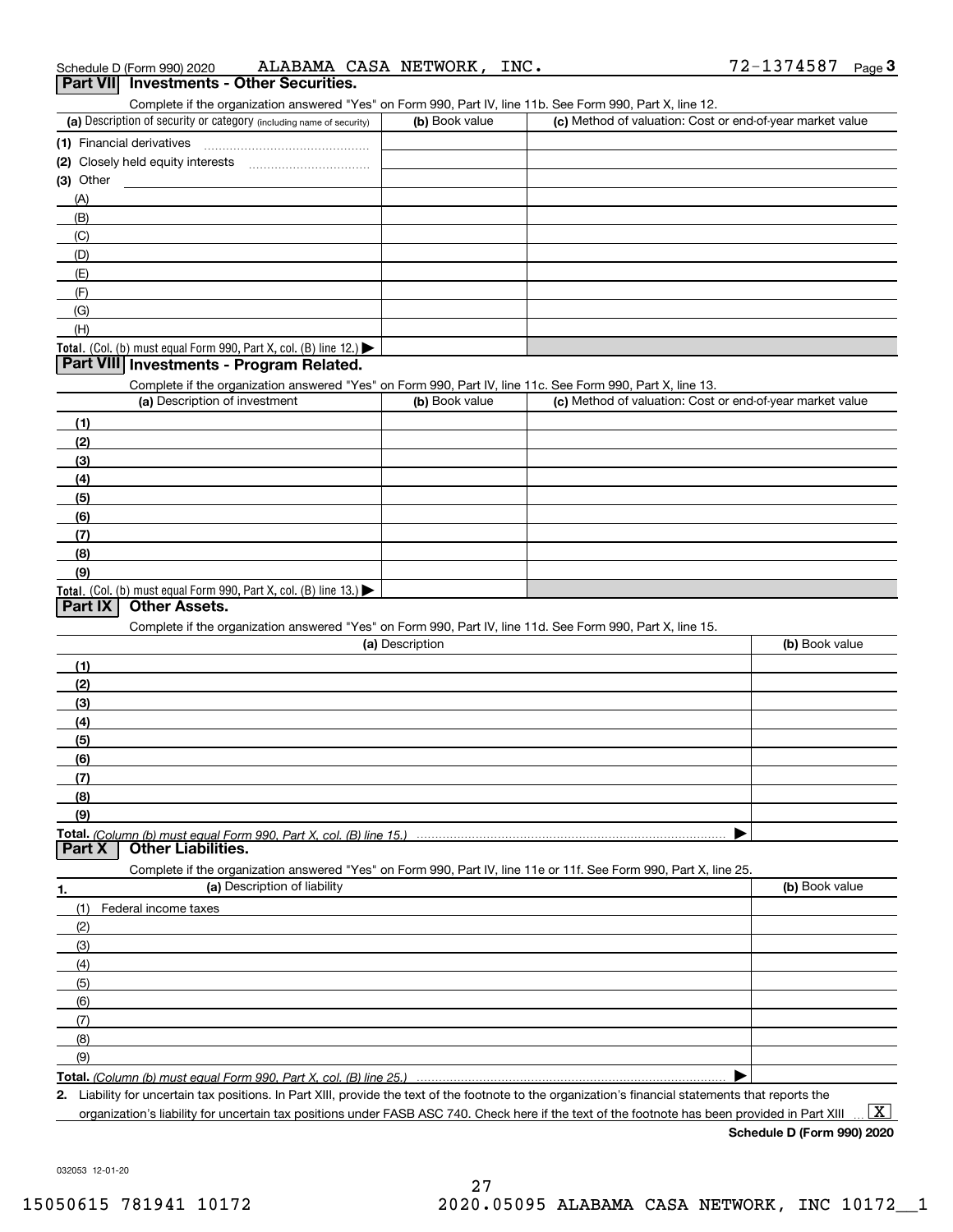|    | ALABAMA CASA NETWORK, INC.<br>Schedule D (Form 990) 2020                                                                                                                                                                             |                |                 | 72-1374587 Page 4 |
|----|--------------------------------------------------------------------------------------------------------------------------------------------------------------------------------------------------------------------------------------|----------------|-----------------|-------------------|
|    | Reconciliation of Revenue per Audited Financial Statements With Revenue per Return.<br>Part XI                                                                                                                                       |                |                 |                   |
|    | Complete if the organization answered "Yes" on Form 990, Part IV, line 12a.                                                                                                                                                          |                |                 |                   |
| 1  | Total revenue, gains, and other support per audited financial statements                                                                                                                                                             |                | $\mathbf 1$     | 1,875,614.        |
| 2  | Amounts included on line 1 but not on Form 990, Part VIII, line 12:                                                                                                                                                                  |                |                 |                   |
| a  |                                                                                                                                                                                                                                      | 2a             |                 |                   |
| b  |                                                                                                                                                                                                                                      | 2 <sub>b</sub> |                 |                   |
| c  | Recoveries of prior year grants [11] Recoveries of prior year grants [11] Recoveries of prior year grants                                                                                                                            | 2 <sub>c</sub> |                 |                   |
| d  | Other (Describe in Part XIII.)                                                                                                                                                                                                       | 2d             |                 |                   |
| e  | Add lines 2a through 2d <b>must be a constructed as the constant of the constant of the constant of the construction</b>                                                                                                             |                | 2e              |                   |
| 3  |                                                                                                                                                                                                                                      |                | $\overline{3}$  | 1,875,614.        |
| 4  | Amounts included on Form 990, Part VIII, line 12, but not on line 1:                                                                                                                                                                 |                |                 |                   |
| а  |                                                                                                                                                                                                                                      | 4a             |                 |                   |
| b  | Other (Describe in Part XIII.) <b>Construction Contract Construction</b> Chemistry Chemistry Chemistry Chemistry Chemistry                                                                                                           | 4 <sub>b</sub> |                 |                   |
| c. | Add lines 4a and 4b                                                                                                                                                                                                                  |                | 4c              | 0.                |
| 5  |                                                                                                                                                                                                                                      |                | $5\overline{5}$ | 1,875,614.        |
|    |                                                                                                                                                                                                                                      |                |                 |                   |
|    | Part XII   Reconciliation of Expenses per Audited Financial Statements With Expenses per Return.                                                                                                                                     |                |                 |                   |
|    | Complete if the organization answered "Yes" on Form 990, Part IV, line 12a.                                                                                                                                                          |                |                 |                   |
| 1  |                                                                                                                                                                                                                                      |                | $\blacksquare$  | 2,013,182.        |
| 2  | Amounts included on line 1 but not on Form 990, Part IX, line 25:                                                                                                                                                                    |                |                 |                   |
| a  |                                                                                                                                                                                                                                      | 2a             |                 |                   |
| b  |                                                                                                                                                                                                                                      | 2 <sub>b</sub> |                 |                   |
| c  |                                                                                                                                                                                                                                      | 2c             |                 |                   |
| d  |                                                                                                                                                                                                                                      | 2d             |                 |                   |
| е  | Add lines 2a through 2d <b>contained a contained a contained a contained a contained a contained a contained a contained a contact a contact a contact a contact a contact a contact a contact a contact a contact a contact a c</b> |                | 2e              | υ.                |
| 3  | Subtract line 2e from line 1 <b>manufacture and contract line 2e</b> from line 1                                                                                                                                                     |                | 3               | 2,013,182.        |
| 4  | Amounts included on Form 990, Part IX, line 25, but not on line 1:                                                                                                                                                                   |                |                 |                   |
| a  |                                                                                                                                                                                                                                      | 4a             |                 |                   |
| b  | Other (Describe in Part XIII.) <b>Construction Contract Construction</b> Chemistry Chemistry Chemistry Chemistry Chemistry                                                                                                           | 4 <sub>b</sub> |                 |                   |
|    | Add lines 4a and 4b                                                                                                                                                                                                                  |                | 4c              |                   |
|    | Part XIII Supplemental Information.                                                                                                                                                                                                  |                | 5               | 2,013,182.        |

Provide the descriptions required for Part II, lines 3, 5, and 9; Part III, lines 1a and 4; Part IV, lines 1b and 2b; Part V, line 4; Part X, line 2; Part XI, lines 2d and 4b; and Part XII, lines 2d and 4b. Also complete this part to provide any additional information.

PART X, LINE 2:

| THE ORGANIZATION HAS IMPLEMENTED THE ACCOUNTING REQUIREMENTS ASSOCIATED   |
|---------------------------------------------------------------------------|
| WITH UNCERTAINTY IN INCOME TAXES USING THE PROVISIONS OF FASB ASC 740,    |
| INCOME TAXES. AS OF SEPTEMBER 30, 2021, THE ORGANIZATION HAD NO UNCERTAIN |
| TAX POSITIONS THAT QUALIFY FOR EITHER RECOGNITION OR DISCLOSURE IN THE    |
| FINANCIAL STATEMENTS. PREVIOUS OPEN TAX YEARS MAY BE SUBJECT TO           |
| EXAMINATION BY TAXING AUTHORITIES.                                        |
|                                                                           |
|                                                                           |

032054 12-01-20

**Schedule D (Form 990) 2020**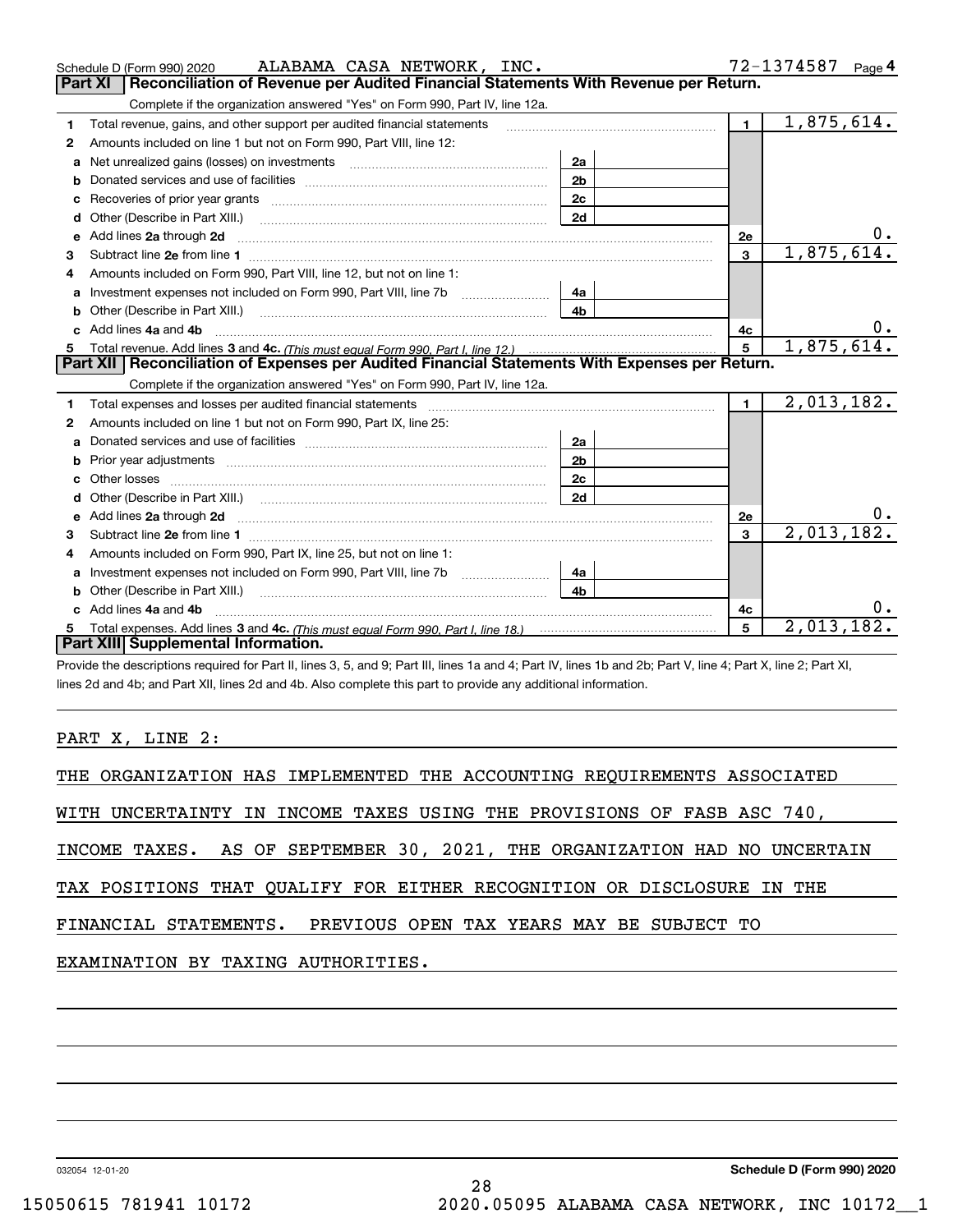| <b>SCHEDULE I</b>                                                                                                                                                                                                                                                         |                                                                                                                                       | <b>Grants and Other Assistance to Organizations,</b> |                                                                              |                                         |                                                                |                                          | OMB No. 1545-0047                                                    |  |
|---------------------------------------------------------------------------------------------------------------------------------------------------------------------------------------------------------------------------------------------------------------------------|---------------------------------------------------------------------------------------------------------------------------------------|------------------------------------------------------|------------------------------------------------------------------------------|-----------------------------------------|----------------------------------------------------------------|------------------------------------------|----------------------------------------------------------------------|--|
| (Form 990)                                                                                                                                                                                                                                                                | Governments, and Individuals in the United States<br>Complete if the organization answered "Yes" on Form 990, Part IV, line 21 or 22. |                                                      |                                                                              |                                         |                                                                |                                          |                                                                      |  |
| Department of the Treasury<br>Internal Revenue Service                                                                                                                                                                                                                    |                                                                                                                                       |                                                      | Attach to Form 990.<br>Go to www.irs.gov/Form990 for the latest information. |                                         |                                                                |                                          | 2020<br><b>Open to Public</b><br>Inspection                          |  |
| Name of the organization                                                                                                                                                                                                                                                  | ALABAMA CASA NETWORK, INC.                                                                                                            |                                                      |                                                                              |                                         |                                                                |                                          | <b>Employer identification number</b><br>72-1374587                  |  |
| <b>General Information on Grants and Assistance</b><br>Part I                                                                                                                                                                                                             |                                                                                                                                       |                                                      |                                                                              |                                         |                                                                |                                          |                                                                      |  |
| Does the organization maintain records to substantiate the amount of the grants or assistance, the grantees' eligibility for the grants or assistance, and the selection<br>1.                                                                                            |                                                                                                                                       |                                                      |                                                                              |                                         |                                                                |                                          | $\boxed{\text{X}}$ Yes<br>$ $ No                                     |  |
| Describe in Part IV the organization's procedures for monitoring the use of grant funds in the United States.<br>$\mathbf{2}$<br>Part II                                                                                                                                  |                                                                                                                                       |                                                      |                                                                              |                                         |                                                                |                                          |                                                                      |  |
| Grants and Other Assistance to Domestic Organizations and Domestic Governments. Complete if the organization answered "Yes" on Form 990, Part IV, line 21, for any<br>recipient that received more than \$5,000. Part II can be duplicated if additional space is needed. |                                                                                                                                       |                                                      |                                                                              |                                         |                                                                |                                          |                                                                      |  |
| 1 (a) Name and address of organization<br>or government                                                                                                                                                                                                                   | $(b)$ EIN                                                                                                                             | (c) IRC section<br>(if applicable)                   | (d) Amount of<br>cash grant                                                  | (e) Amount of<br>non-cash<br>assistance | (f) Method of<br>valuation (book,<br>FMV, appraisal,<br>other) | (g) Description of<br>noncash assistance | (h) Purpose of grant<br>or assistance                                |  |
| GRANTS TO VARIOUS MEMBER ALABAMA<br>CASA PROGRAMS                                                                                                                                                                                                                         |                                                                                                                                       | 501(C)(3)                                            | 1,506,208.                                                                   | $\mathbf{0}$                            |                                                                |                                          | TO ADVOCATE FOR ALL OF<br>ALABAMA'S ABUSED AND<br>NEGLECTED CHILDREN |  |
|                                                                                                                                                                                                                                                                           |                                                                                                                                       |                                                      |                                                                              |                                         |                                                                |                                          |                                                                      |  |
|                                                                                                                                                                                                                                                                           |                                                                                                                                       |                                                      |                                                                              |                                         |                                                                |                                          |                                                                      |  |
|                                                                                                                                                                                                                                                                           |                                                                                                                                       |                                                      |                                                                              |                                         |                                                                |                                          |                                                                      |  |
|                                                                                                                                                                                                                                                                           |                                                                                                                                       |                                                      |                                                                              |                                         |                                                                |                                          |                                                                      |  |
|                                                                                                                                                                                                                                                                           |                                                                                                                                       |                                                      |                                                                              |                                         |                                                                |                                          |                                                                      |  |
| Enter total number of section $501(c)(3)$ and government organizations listed in the line 1 table<br>$\mathbf{2}$                                                                                                                                                         |                                                                                                                                       |                                                      |                                                                              |                                         |                                                                |                                          |                                                                      |  |
| Enter total number of other organizations listed in the line 1 table<br>3                                                                                                                                                                                                 |                                                                                                                                       |                                                      |                                                                              |                                         |                                                                |                                          |                                                                      |  |
| LHA For Paperwork Reduction Act Notice, see the Instructions for Form 990.                                                                                                                                                                                                |                                                                                                                                       |                                                      |                                                                              |                                         |                                                                |                                          | <b>Schedule I (Form 990) 2020</b>                                    |  |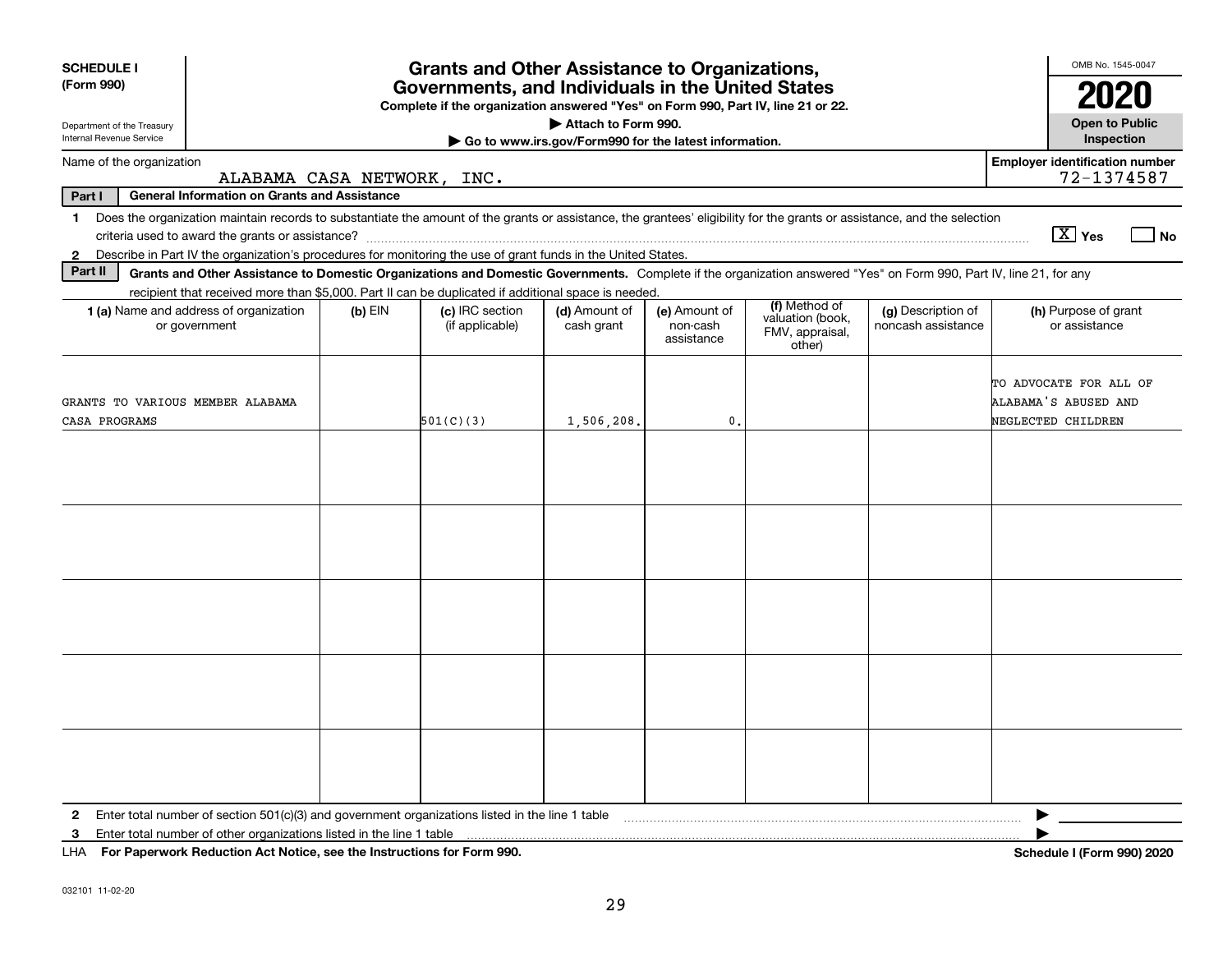(a) Type of grant or assistance **(b)** Number of **(c)** Amount of **(d)** Amount of non-**(e)** Method of valuation (f)<br>cash are continuous cash are cash assistance (book, FMV, appraisal, other) Part III can be duplicated if additional space is needed. (a) Type of grant or assistance  $\vert$  (b) Number of recipients(c) Amount of cash grant (d) Amount of noncash assistance (f) Description of noncash assistance

Part IV | Supplemental Information. Provide the information required in Part I, line 2; Part III, column (b); and any other additional information.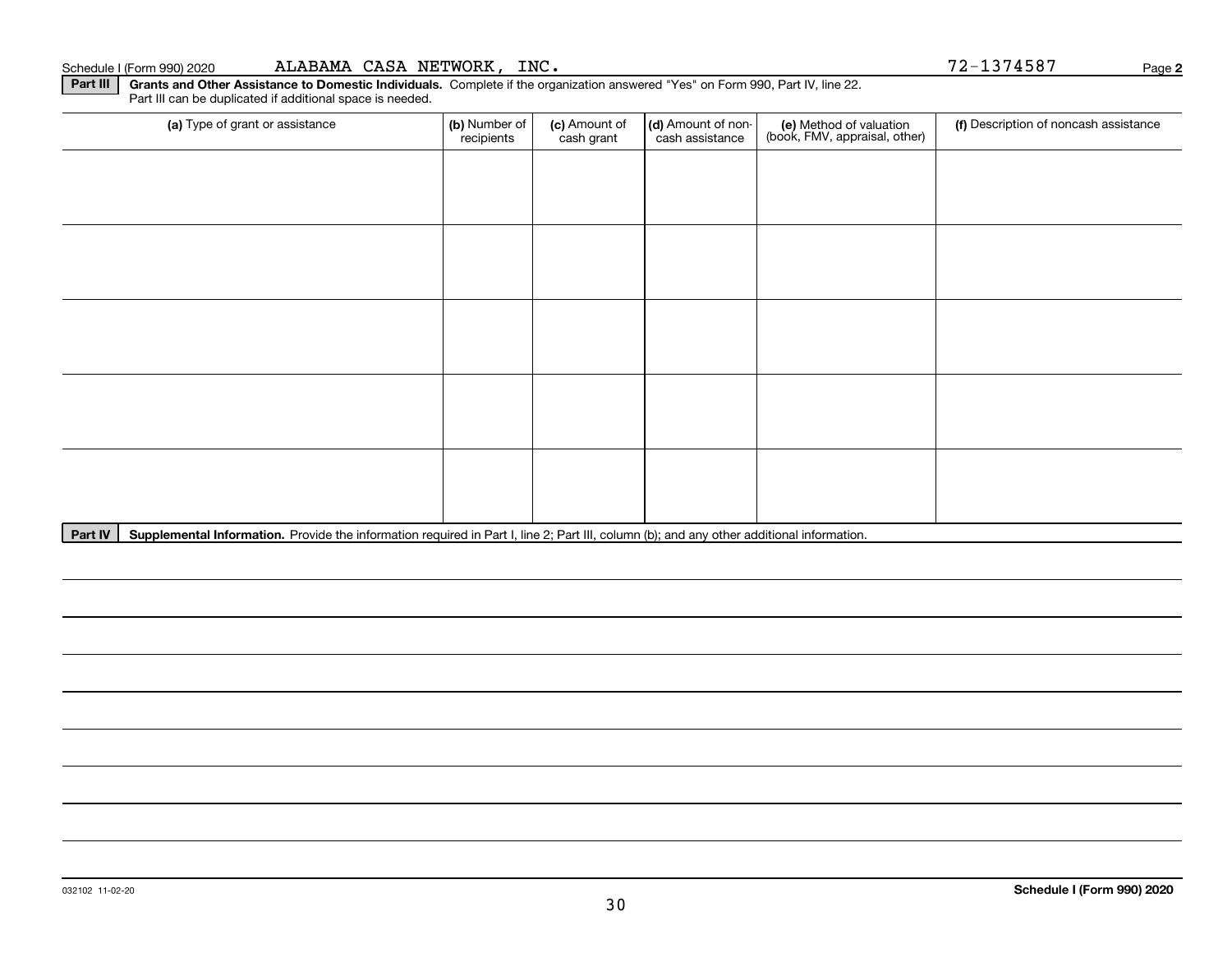**(Form 990 or 990-EZ)**

Department of the Treasury Internal Revenue Service Name of the organization

**SCHEDULE O Supplemental Information to Form 990 or 990-EZ**

**Complete to provide information for responses to specific questions on Form 990 or 990-EZ or to provide any additional information. | Attach to Form 990 or 990-EZ. | Go to www.irs.gov/Form990 for the latest information.**



ALABAMA CASA NETWORK, INC.  $\vert$  72-1374587

FORM 990, PART I, LINE 1, DESCRIPTION OF ORGANIZATION MISSION:

ALL OF ALABAMA'S ABUSED AND NEGLECTED CHILDREN.

FORM 990, PART VI, SECTION B, LINE 11B:

THE BOARD OF DIRECTORS WAS PROVIDED A COPY OF THE FORM 990 PRIOR TO

ELECTRONIC SUBMISSION TO THE IRS.

FORM 990, PART VI, SECTION B, LINE 12C:

THE ALABAMA CASA NETWORK IS DILIGENT IN REVIEWING THE ANNUAL DISCLOSURE

FORMS SUBMITTED BY COVERED PERSONS (BOARD MEMBERS, EXECUTIVE STAFF,

OPERATIONAL STAFF), AND IN COMPILING AND MAINTAINING A LIST OF POTENTIALLY

CONFLICTED ENTITIES AND INDIVIDUALS. PROPOSED TRANSACTIONS CAN THEN BE

MATCHED AGAINST THE LIST AS A MEANS OF IDENTIFYING POSSIBLE CONFLICTS. THE

STATE EXECUTIVE DIRECTOR IS ULTIMATELY RESPONSIBLE FOR MAINTAINING THE LIST

AND SCREENING FOR POSSIBLE CONFLICTS OF INTEREST.

OUR ORGANIZATION UNDERTAKES PERIODIC REVIEW OF TRANSACTIONS INVOLVING ANY SIGNIFICANT EXPENDITURE OF ORGANIZATIONAL FUNDS TO ENSURE ANY COMPENSATION PAID CONTINUES TO BE REASONABLE. IF A POSSIBLE CONFLICT IS IDENTIFIED WITH RESPECT TO A PROPOSED TRANSACTION, THE ALABAMA CASA NETWORK IS COMMITTED TO FOLLOWING THE PROCEDURES SET OUT IN OUR CONFLICT-OF-INTEREST POLICY. ADDITIONALLY, OUR ORGANIZATION DOCUMENTS, THROUGH WELL-KEPT MINUTES OF THE BOARD OF DIRECTORS, ANY DECISIONS RELATED TO TRANSACTIONS INVOLVING AN ACTUAL OR POSSIBLE CONFLICT OF INTEREST. IF NECESSARY, WE WILL TAKE APPROPRIATE DISCIPLINARY AND CORRECTIVE ACTION IF A PERSON WHO IS COVERED BY THE CONFLICT-OF-INTEREST FAILS TO DISCLOSE AN ACTUAL OR POSSIBLE

CONFLICT OF INTEREST.